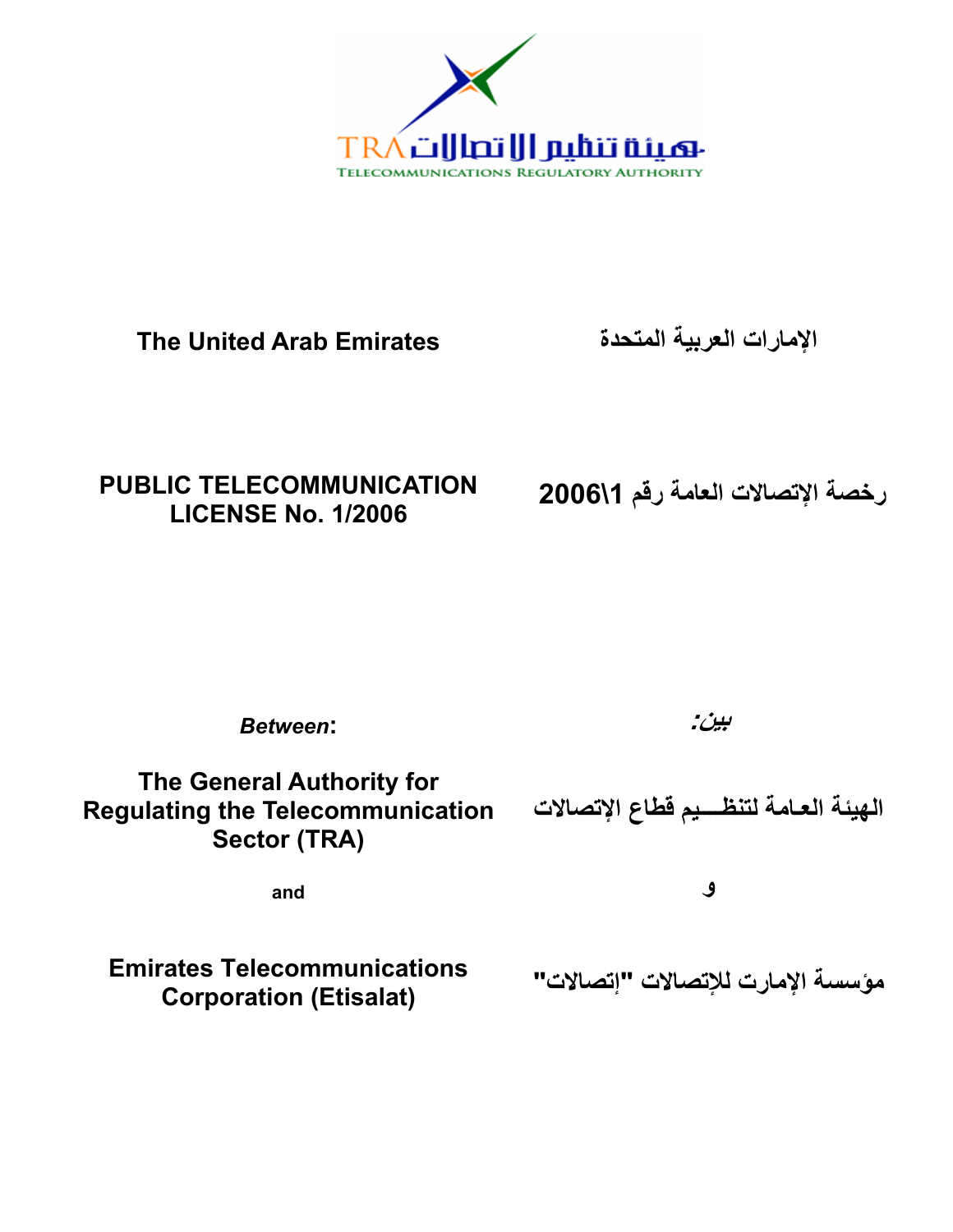# **TABLE OF CONTENTS**

|     | <b>ARTICLE 1 - DEFINITIONS</b>                                                            | 7  |
|-----|-------------------------------------------------------------------------------------------|----|
| 1.1 |                                                                                           |    |
| 1.2 | Interpretation13                                                                          |    |
|     | <b>ARTICLE 2 - LICENSE</b>                                                                | 13 |
| 2.1 | <b>Issuance of License13</b>                                                              |    |
|     | <b>ARTICLE 3 - CONDITIONS OF LICENSE14</b>                                                |    |
| 3.1 |                                                                                           |    |
| 3.2 | <b>Compliance with Law and</b><br>Regulatory Framework14                                  |    |
| 3.3 |                                                                                           |    |
| 3.4 | Ownership and Control15                                                                   |    |
| 3.5 | <b>Quality of Service 16</b>                                                              |    |
| 3.6 | Standard of Conduct 16                                                                    |    |
| 3.7 | <b>Regulation of Prices, Terms and</b><br>Conditions 17                                   |    |
| 3.8 | <b>Universal Service Obligations.17</b>                                                   |    |
|     | <b>ARTICLE 4 - ROYALTIES AND FEES</b>                                                     | 17 |
| 4.1 |                                                                                           |    |
| 4.2 | Annual License Fee 18                                                                     |    |
| 4.3 | <b>Radio Spectrum Authorization</b>                                                       |    |
| 4.4 | <b>Universal Service Financial</b><br><b>Obligations 18</b>                               |    |
| 4.5 | <b>Telecommunications and</b><br><b>Information Technology</b><br>Development Fund Fee 18 |    |

**فهرس المحتويات**

| المادة (1) التعريفات                                              |                   |
|-------------------------------------------------------------------|-------------------|
| التعريفات<br>التفسيرات                                            | 1.1<br>1.2        |
| المادة (2) الرخصة<br>إصدار الرخصة                                 | 2.1               |
| ا <b>لمادة (3) شروط الرخصة</b><br>3.1                             | 3.1               |
| الإلتزام بالقانون والإطار التنظيمي                                | 3.2               |
| الأهلية<br>الملكية والسيطرة                                       | 3.3<br>3.4        |
| جودة الخدمة<br>معابير السلوك                                      | 3.5<br>3.6        |
| شروط و أحكام و تنظيم الأسعار                                      | 3.7               |
| إلتزامات الخدمة الشمولية                                          | 3.8               |
| المادة (4) الرسوم ورسوم حق الإمتياز                               |                   |
| رسوم حق الإمتياز<br>رسم الرخصة السنوي<br>رسم تصريح الطيف الراديوي | 4.1<br>4.2<br>4.3 |
| رســم الإلتزامـــات الماليـــة للخدمـــة<br>الشمو لية             | 4.4               |
| رسم صندوق تطوير الإتصالات ونظم<br>المعلومات                       | 4.5               |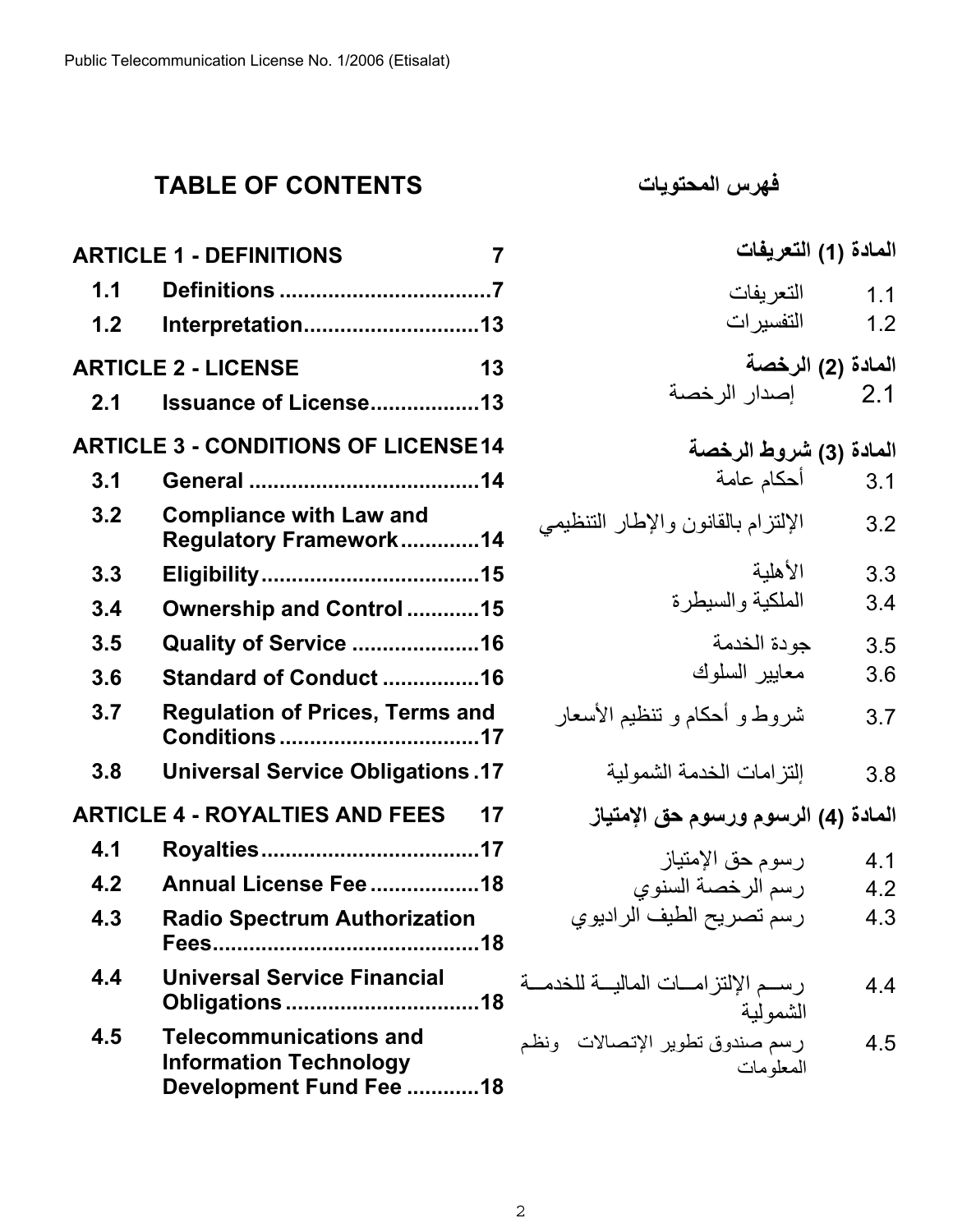Public Telecommunication License No. 1/2006 (Etisalat)

| 4.6 | <b>Number Allocation Fees19</b>                                                                      |             |
|-----|------------------------------------------------------------------------------------------------------|-------------|
|     | <b>ARTICLE 5 - FINANCIAL REPORTING TO</b><br><b>THE TRA</b><br>19                                    | هبئة تنظيم  |
| 5.1 | <b>Books of Account19</b>                                                                            |             |
| 5.2 | Access to Information 20                                                                             |             |
| 5.3 | Annual Reporting21                                                                                   |             |
| 5.4 | <b>Other Financial Information and</b>                                                               | ة الأخرى    |
|     | <b>ARTICLE 6 - OPERATIONAL</b><br><b>REPORTING</b><br>21                                             |             |
| 6.1 | Periodic Reporting21                                                                                 |             |
| 6.2 | <b>Other Information and Reports23</b>                                                               | ير          |
| 6.3 | <b>Submission of Information and</b>                                                                 |             |
| 6.4 | <b>Access to Licensee Premises .23</b>                                                               | ص له        |
|     | <b>ARTICLE 7 - ANTI-COMPETITIVE</b><br><b>PRACTICES</b><br>24                                        | ىمة         |
| 7.1 | Prohibitions24                                                                                       |             |
| 7.2 | <b>Obligations 25</b>                                                                                |             |
|     | <b>ARTICLE 8 - PUBLIC EMERGENCIES,</b><br><b>INTEREST, SAFETY AND</b><br><b>NATIONAL SECURITY 25</b> | حة العامــة |
| 8.1 | Public Emergencies25                                                                                 |             |
| 8.2 | <b>Public Interest, Safety and</b><br>National Security 26                                           | مة والأمــن |
| 8.3 | Assumption of Control27                                                                              |             |

4.6 رسم تخصيص الأرقام

**المادة )5( تقديم التقارير المالية الى هيئة تنظيم الإتصالات** 

5.1  
5.1 = 
$$
\frac{1}{2}
$$

5.3 تقديم التقارير السنوية

5.4 المعلومات والتقارير المالية الأخرى

**المادة )6( التقارير الخاصة بالعمليات**

6.1 التقارير الدورية 6.2 المعلومات الأخرى والتقارير

6.3 تقديم المعلومات والتقارير

6.4 الدخول الى منشآت المرخص له

**المادة )7( الممارسات المخلة بالمنافسة**  7.1 المحظورات

7.2 الإلتزامات

**المѧѧادة )8( الطѧѧوارئ العامѧѧة والمѧѧصلحة العامѧѧة والسلامة والأمن الوطني**

8.1 الطوارئ العامة

8.2 المѧѧصلحة العامѧѧة والѧѧسلامة والأمѧѧن الوطني

8.3 تخويل السيطرة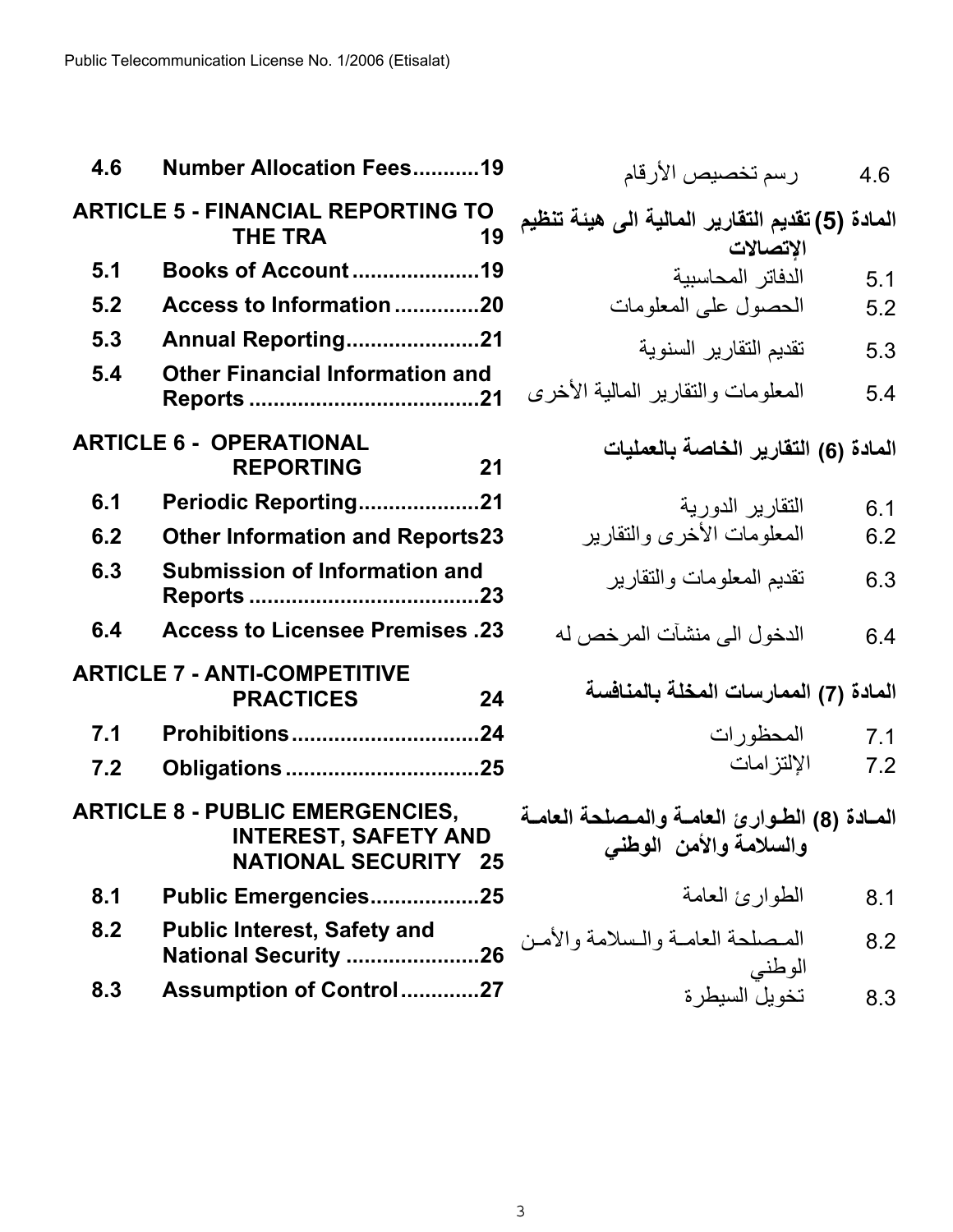| <b>ARTICLE 9 - RELATIONSHIP WITH</b><br><b>CUSTOMERS</b><br>27 |                                                                        | المادة (9) العلاقة مع المشتركين                              |
|----------------------------------------------------------------|------------------------------------------------------------------------|--------------------------------------------------------------|
| 9.1                                                            | <b>Customer Relations27</b>                                            | علاقات المشتركين<br>9.1                                      |
| 9.2                                                            | <b>Code of Practice for Customer</b><br>.28                            | قواعـد الـسلوك الخاصــة بــشؤون<br>9.2<br>المشنر كين         |
| 9.3                                                            | <b>TRA Customer Dispute</b><br>Resolution 29                           | تسسوية هيئسة تنظسيم الإتسصالات<br>9.3<br>لنز اعات المشتر كين |
| 9.4                                                            | Customer Invoices30                                                    | فواتير المشتركين<br>9.4                                      |
| 9.5                                                            | <b>Services Made Available to</b><br><b>Customers Free of Charge30</b> | الخدمات المتاحة للمشتركين بدون<br>9.5<br>مقابل               |
| <b>ARTICLE 10 - INTERCONNECTION</b><br>31                      |                                                                        | المادة (10) الربط البيني                                     |
| 10.1                                                           | Interconnection31                                                      | الربط البيني<br>10.1                                         |
| 10.2                                                           | Guiding Principle33                                                    | أسس الإرشادات<br>10.2                                        |
| 10.3                                                           | <b>Interconnection Dispute</b><br>.33<br><b>Resolution </b>            | فض النز اعات الخاصة بالربط البيني<br>10.3                    |
| 10.4                                                           | <b>Oversight of Interconnection</b><br>and Related Agreements34        | مراقبة الربط البيني والإتفاقيات ذات<br>10.4<br>العلاقه       |
| 10.5                                                           | <b>National Roaming Services 35</b>                                    | خدمات التجوال المحلي<br>10.5                                 |
|                                                                | <b>ARTICLE 11 - COMMERCIAL</b><br><b>AGREEMENTS</b><br>35              | المادة (11) الإتفاقيات التجارية                              |
|                                                                | <b>ARTICLE 12 - OPERATION AND</b><br>35<br><b>MAINTENANCE</b>          | المادة (12) العمليات و الصيانـة                              |
| 12.1                                                           | Network Efficiency35                                                   | فعالية الشبكة<br>12.1                                        |
| 12.2                                                           | Interoperability36                                                     | المو ائمة<br>12.2                                            |
| 12.3                                                           | Interruption of Service 36                                             | إنقطاع الخدمة<br>12.3                                        |
| 12.4                                                           | <b>Environmental Protection 37</b>                                     | حماية البيئة<br>12.4                                         |
| 12.5                                                           | <b>Construction 37</b>                                                 | الإنشاءات<br>12.5                                            |
| 12.6                                                           | Access to and Use of Land38                                            | الدخول الى وإستخدام الأراضي<br>12.6                          |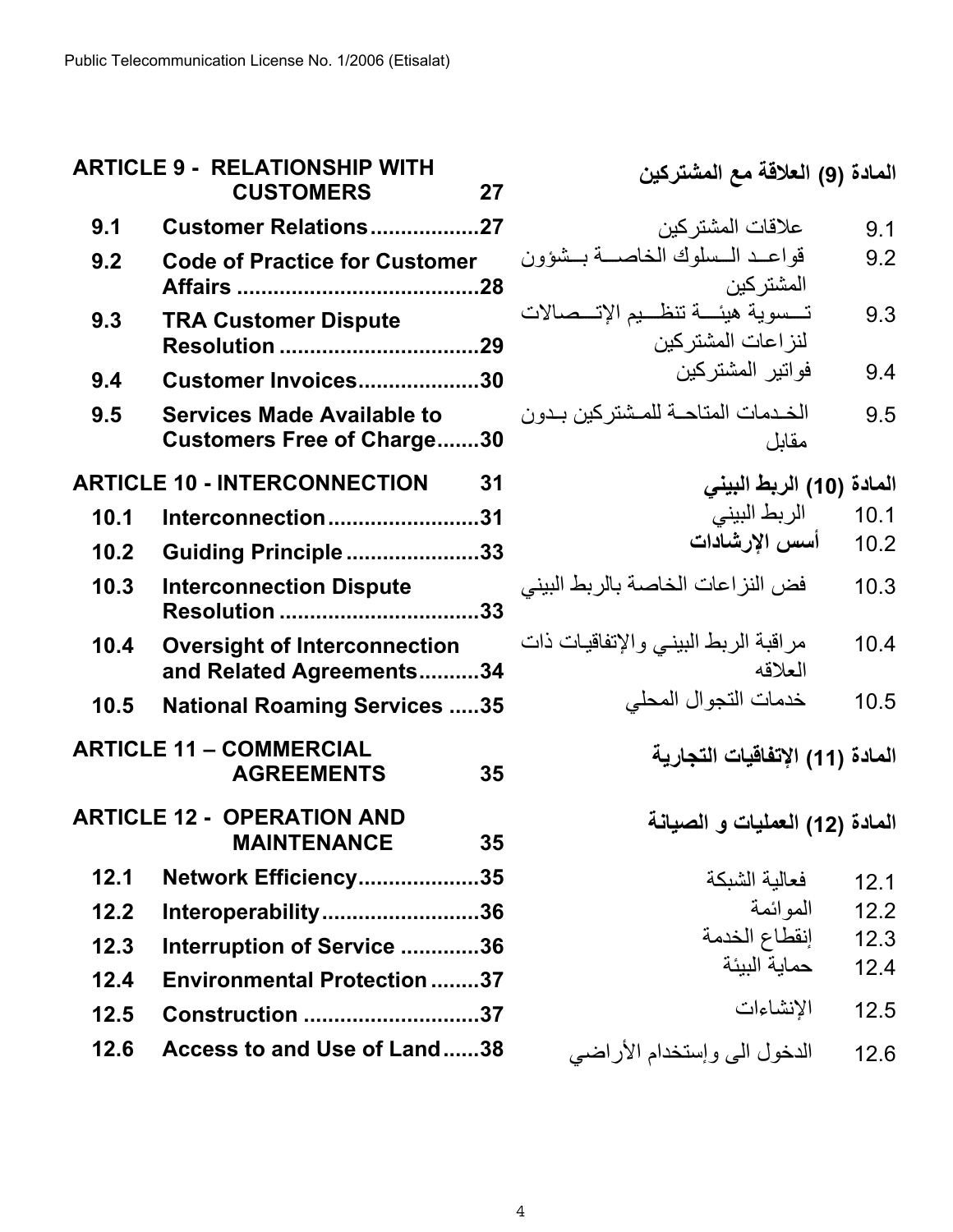| <b>ARTICLE 13 - TECHNICAL</b><br><b>OBLIGATIONS</b><br>38 |                                                                                                            | المادة (13) الإلتزامات الفنية                                        |
|-----------------------------------------------------------|------------------------------------------------------------------------------------------------------------|----------------------------------------------------------------------|
| 13.1                                                      | <b>Numbering and Related</b>                                                                               | النرقيم والوظائف ذات العلاقة<br>13.1                                 |
| 13.2                                                      | <b>Calling Line Identification 39</b>                                                                      | التعريف بالرقم المتصل<br>13.2                                        |
| 13.3                                                      | Number Portability39                                                                                       | قابلية نقل الأرقام<br>13.3                                           |
| 13.4                                                      | <b>Carrier Selection and Carrier</b><br>Pre-selection 40                                                   | إختيار المشغل والإختيار المسبق<br>13.4<br>للمشغل                     |
| 13.5                                                      | Technology40                                                                                               | التكنولوجيا<br>13.5                                                  |
| 13.6                                                      | <b>Telecommunication Apparatus40</b>                                                                       | أجهز ة الإتصالات<br>13.6                                             |
| <b>ARTICLE 14 - SPECTRUM</b><br>41                        |                                                                                                            | المادة (14) الطيف الراديوي                                           |
| 14.1                                                      | <b>Frequency Authorization 41</b>                                                                          | تصريح الطيف الراديوي<br>14.1                                         |
| 14.2                                                      | Site Approval42                                                                                            | الموافقة على المواقع<br>14.2                                         |
| 14.3                                                      | <b>Frequency Coordination 42</b>                                                                           | تنسيق الترددات<br>14.3                                               |
| 14.4                                                      | Interference 43                                                                                            | التداخلات<br>14.4                                                    |
| 14.5                                                      | <b>Telecommunication Apparatus</b>                                                                         | إستعمال أجهزة الاتصالات<br>14.5                                      |
| 14.6                                                      | <b>Access to Facilities and</b><br><b>Telecommunication Apparatus44</b>                                    | المدخول إلسي المرافىق وأجهىزة<br>14.6<br>الإتصالات                   |
| 14.7                                                      | Environmental Issues45                                                                                     | المسائل الببئبة<br>14.7                                              |
|                                                           | <b>ARTICLE 15 - TERM, RENEWAL,</b><br><b>MODIFICATION,</b><br><b>SUSPENSION,</b><br><b>REVOCATION, AND</b> | المادة (15) المدة و التجديد و التعديل والتعليق<br>والإلغاء و الإنهاء |
|                                                           | <b>TERMINATION</b><br>45                                                                                   |                                                                      |
| 15.1                                                      | .45                                                                                                        | المدة<br>15.1                                                        |
| 15.2                                                      |                                                                                                            | التجديد<br>15.2                                                      |
| 15.3                                                      | Modification46                                                                                             | التعديل<br>15.3                                                      |
| 15.4                                                      | Suspension for Breach 47                                                                                   | التعليق بسبب الإخلال<br>15.4                                         |
| 15.5                                                      | Revocation 47                                                                                              | الإلغاء<br>15.5                                                      |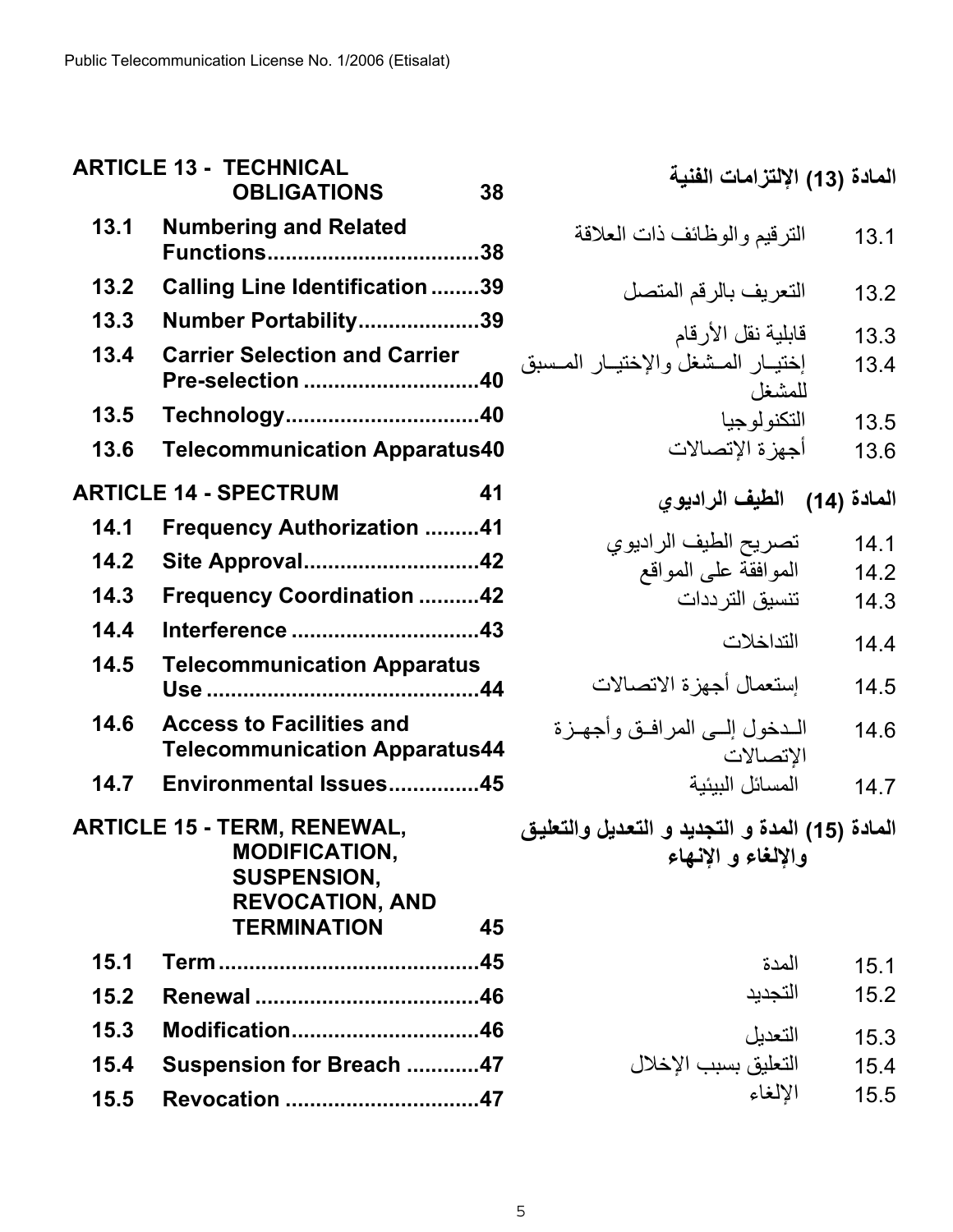| 15.6 | Termination 47                        |    | الانهاء                 | 15.6   |
|------|---------------------------------------|----|-------------------------|--------|
|      | <b>ARTICLE 16 - OTHER PROVISIONS</b>  | 48 | (16) أحكام أخر <i>ى</i> | المادة |
| 16.1 |                                       |    | الإشعار                 | 16.1   |
| 16.2 | Order of Precedence 49                |    | تدرج الأسبقية           | 16.2   |
| 16.3 |                                       |    | المغر امات              | 16.3   |
| 16.4 | Confidentiality51                     |    | السر بة                 | 16.4   |
| 16.5 | Force Majeure 51                      |    | القو ة القاهر ة         | 16.5   |
| 16.6 | <b>Supersession and Abolition  52</b> |    | النسخ والإبطال          | 16.6   |
| 16.7 |                                       |    | اللغة                   | 16.7   |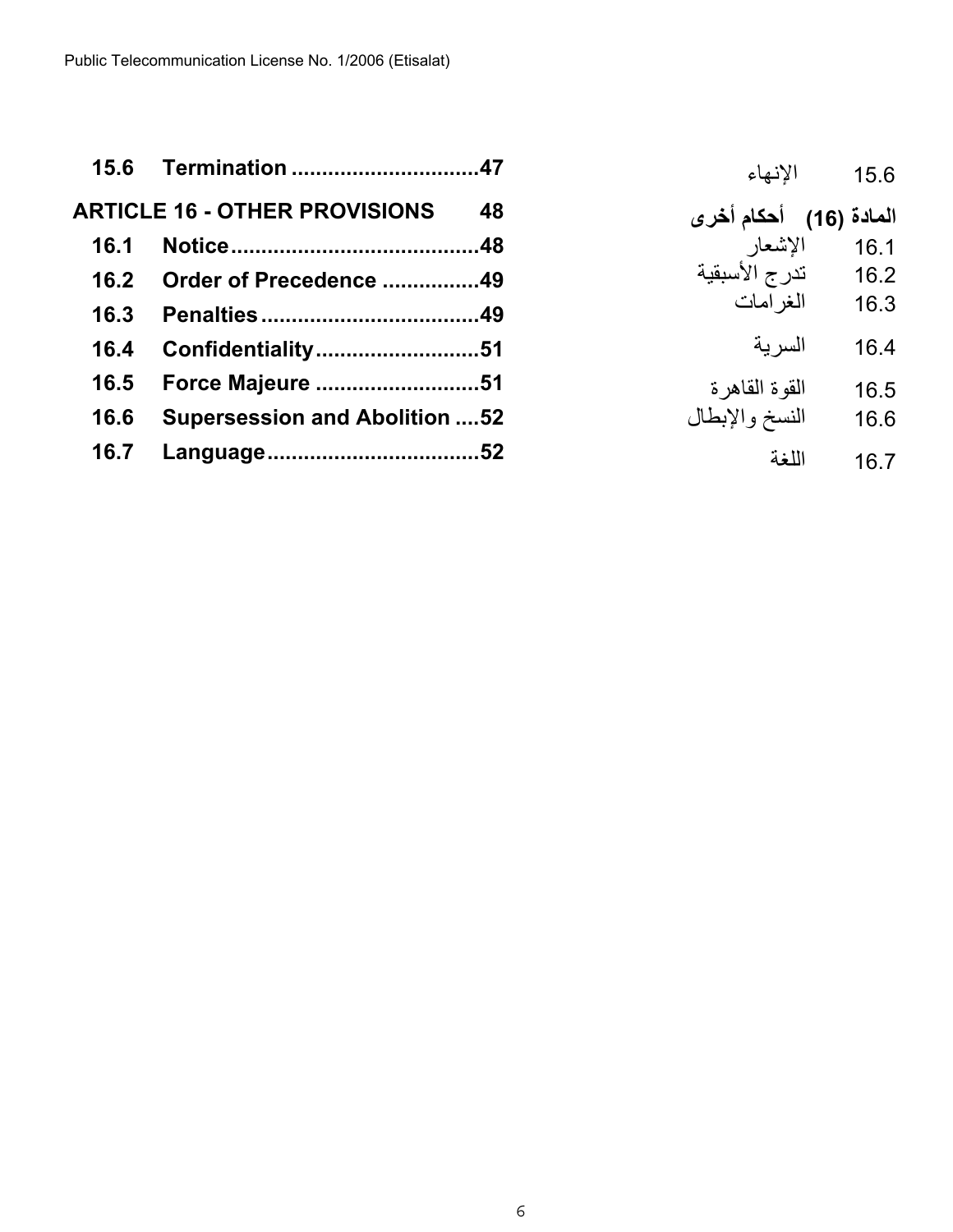## <span id="page-6-0"></span>**ARTICLE 1 - DEFINITIONS**

#### <span id="page-6-1"></span>**1.1 Definitions**

Unless the subject matter or context otherwise requires, the following capitalized terms shall have the following meanings:

- 1.1.1 **Affiliate** means, in relation to any one Person, any other Person directly or indirectly controlling or controlled by or under direct or indirect common Control with such specified Person.
- 1.1.2 **Ancillary Services** means services provided that are associated with or incidental to the provision of Telecommunication Services, including but not limited to directory assistance, directory inquiry, directory database and operator services.
- 1.1.3 **Change in Control** means any transaction, sale, contract, recapitalization or other reorganization or merger that results in a Change in Control of the Licensee, including any transaction or series of transactions occurring after the Effective Date as a result of which the holders of the voting securities

**المادة )1( - التعريفات** 

#### **1.1 التعريفات**

- يقصد بالعبارات التالية المعاني المخصصة لها أدناه ما لم يدل السياق أو القرينة على خلاف ذلك .
- 1.1.1 **التابع** يقصد به بالنسبة الى شخص معين، أي شخص آخر يكون مسيطراً على ذلك الشخص المعني أو خاضعاً لسيطرته أو خاضعاً لسيطرة مشترآة معه وذلك بطريقة مباشرة أو غير مباشرة.
- 1.1.2 **الخدمات الإضافية** يقصد بها الخدمات المرافقه والتابعهة لتقسديم خسدمات الإتىصالات بما في ذلك على سبيل المثال لا الحصر: خدمات و إستفسارات المدليل والطلبات مسن خدمات المدليل وقاعدة البيانات لخدمات الدليل وخدمات المقاسم .
- 1.1.3 **التغير في السيطرة** يقصد به أي معاملة أو صفقة بيع أو عقد أو غيره من عمليات إعادة هيكلة أو مزج مما يسفر عن التغير في السيطرة على المرخص له، بما في ذلك أية معاملة أو سلسلة من معاملات تتم بعد تاريخ النفاذ وتجعل مالكي الأسهم أو السندات ذات حقوق التصويت أو أصحاب حقوق ملكية في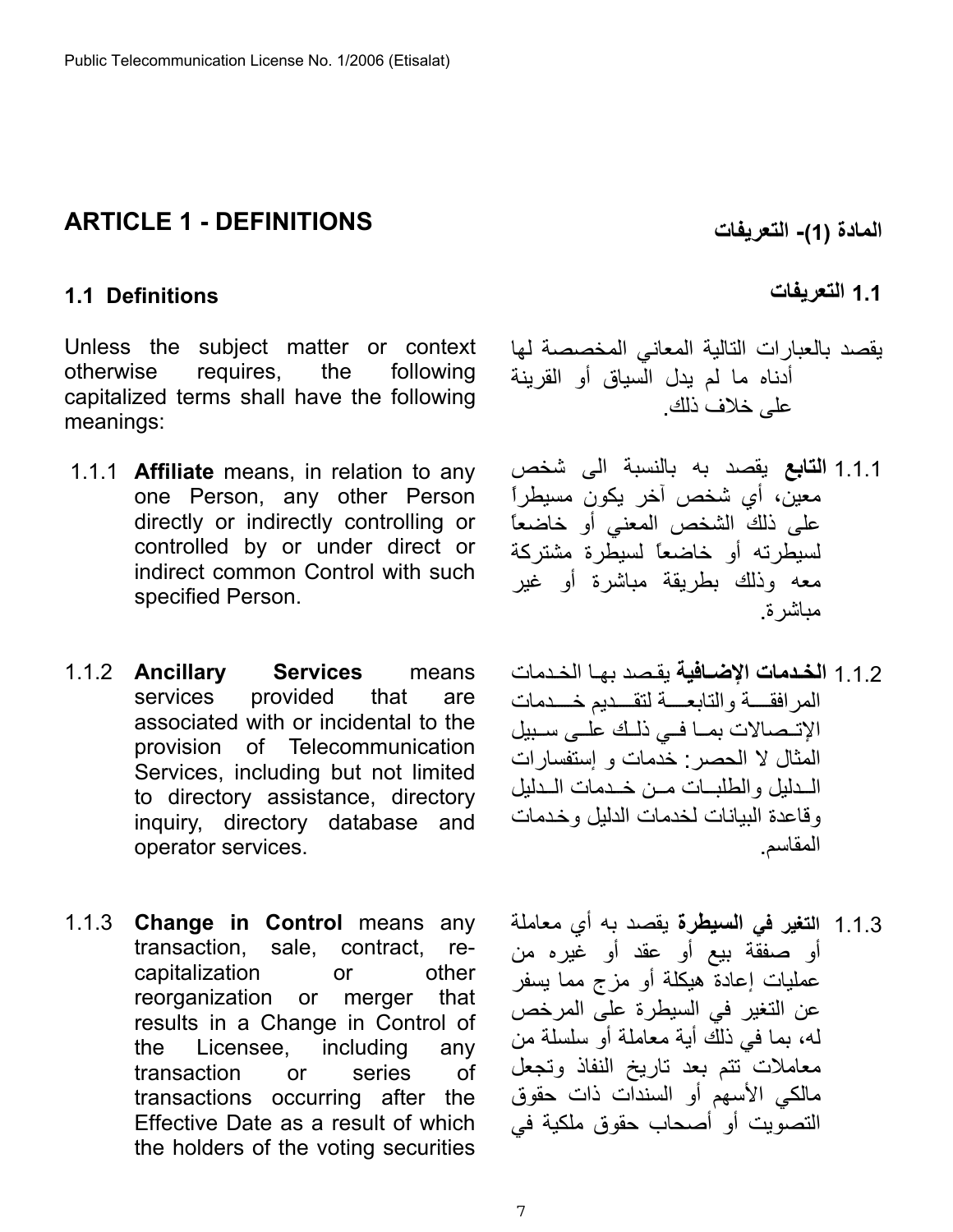or equity interests of the corporation immediately after establishment hold less than a majority of the voting power or equity interest in the Licensee after the transaction.

- 1.1.4 **Companies Law** means the Commercial Companies Law Federal Law No. (8) of 1984 concerning commercial companies as may be amended or replaced from time to time.
- 1.1.5 **Control** means the ownership of more than fifty percent (50%) of the voting interests in the subject Person and/or the ability to control in fact the business and affairs of the subject Person, whether by ownership, contract or otherwise.
- 1.1.6 **Customer means** any Person who has made arrangements with the Licensee to receive Services from the Licensee under the Licensee's general terms and conditions.
- 1.1.7 **Effective Date** means the date specified by the Supreme Committee in the License Grant.

رأسمال الشرآة عقب تأسيسها مباشرة يملكون ما يقل عن أغلبية الأصوات أو حقوق الملكية في المرخص له بعد إتمام المعاملة.

- 1.1.4 **قسانون السشركات** يقسصد بسه قسانون المشركات التجاريبة، القبانون الإتحيادي رقم (8) لسنة 1984 في شـأن الشركات التجاريـة أو أيــة تعـديلات أو تغييـرات تطرأ عليه من فترة إلى أخرى .
- 1.1.5 **الـسيطرة** يقـصد بهـا تملـك أكثـر مـن (50%) أو أكثـر مـن حقـوق التـصويت في الشخص المعنىي و/أو القدرة على السيطرة في الواقع على أعمـال وشـؤون الشخص المعني سواء كبان ذلك مين خلال التملك أو من خلال عقد أو من خلال أي وسيلة أخرى .
- 1.1.6 **المشترك** يقصد به أي شخص تقدم بطلب للإسـتفادة مـن خـدمات المـرخص لــه وبموجب شروط تقديم الخدمة المعتمدة من قبل المرخص له.
- 1.1.7 **تـاريخ النفـاذ** يقصد بـه التـاريخ المحـدد من اللجنة العليا في منح الرخصة .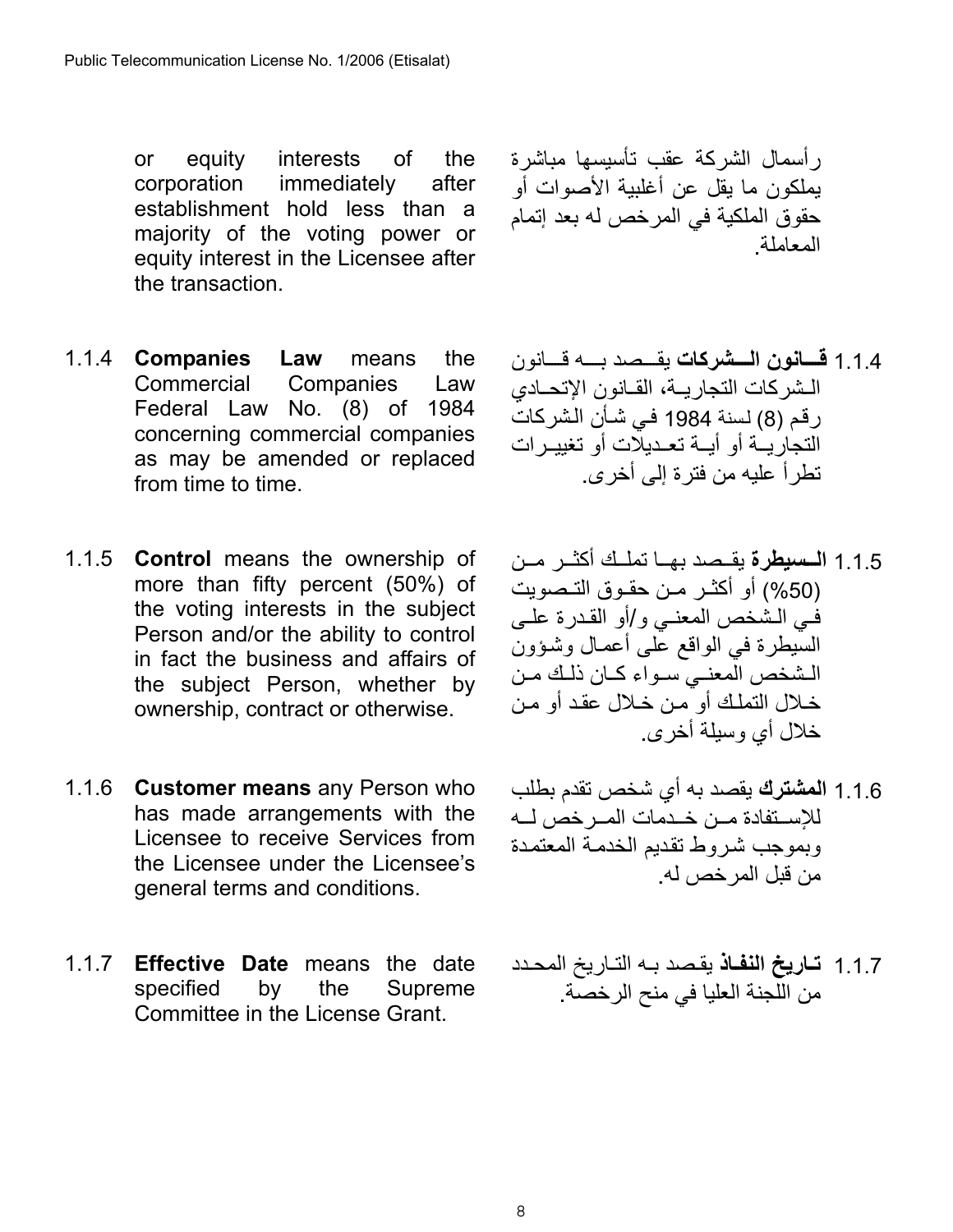- 1.1.8 **Emergency Calls** means calls made to designated emergency numbers such as public police, fire, ambulance or other emergency services designated by the TRA.
- 1.1.9 **Executive Order** means the Executive Order issued pursuant to the Federal Law by Decree No.3 of 2003 as may be amended or replaced from time to time.
- 1.1.10 **License** means this document which is issued pursuant to the provisions of the Federal Law by Decree No. 3 of 2003 as may be amended or replaced from time to time and its Executive Order which allows the Licensee to carry out any of the regulated activities.
- 1.1.11 **Licensee** means the entity listed on the front cover of the License.
- 1.1.12 **License Grant** means the document signed by the Supreme Committee by which the License comes into force.
- 1.1.8 **مكالمات الطورئ** يقѧصد بهѧا المكالمѧات التسي ينم إجراؤها إلىي أرقـام خاصـة بالطوارئ مثل الشرطة، الدفاع المدني أو الإسعاف أو أيــة خـدمات طــواريّ أخرى تحددها هيئة تنظيم الإتصالات .
- 1.1.9 **اللائحــة التنفيذيــة** بقـصد بهـا اللائحــة التنفيذية الصادرة بالإستناد لنصوص المرسوم بقانون إتحادي رقم (3) لسنة 2003 بشأن تنظيم قطاع الإتصالات او أيــة تعـديلات قـد تطـرأ عليهـا مـن فترة إلى أخرى.
- 1.1.10 **الرخيصة** بقيصد بها هيذه الوثيقية المصادرة بالإستناد لأحكام المرسوم بقانون إتحادي رقم (3) لسنة 2003 بشأن تنظيم قطاع الإتصالات واللائحة التنفيذيـة وأيـة تعّديلات أو بـدائل لهمـا مـن فتـرة إلــي أخـرى والتــي تخـول المرخص له القيام بـأي من النشاطات المنظمة.
- 1.1.11 ا**لمرخص لــه** يقصد بــه الجهـة المبينــة في الصدارة الأمامية من الرخصة .
- 1.1.12 **مѧنح الرخѧصة** يقѧصد بѧه المѧستند الѧذي توقعه اللجنــة العليـا والــذي بموجبــه تدخل الرخصة حيز النفاذ .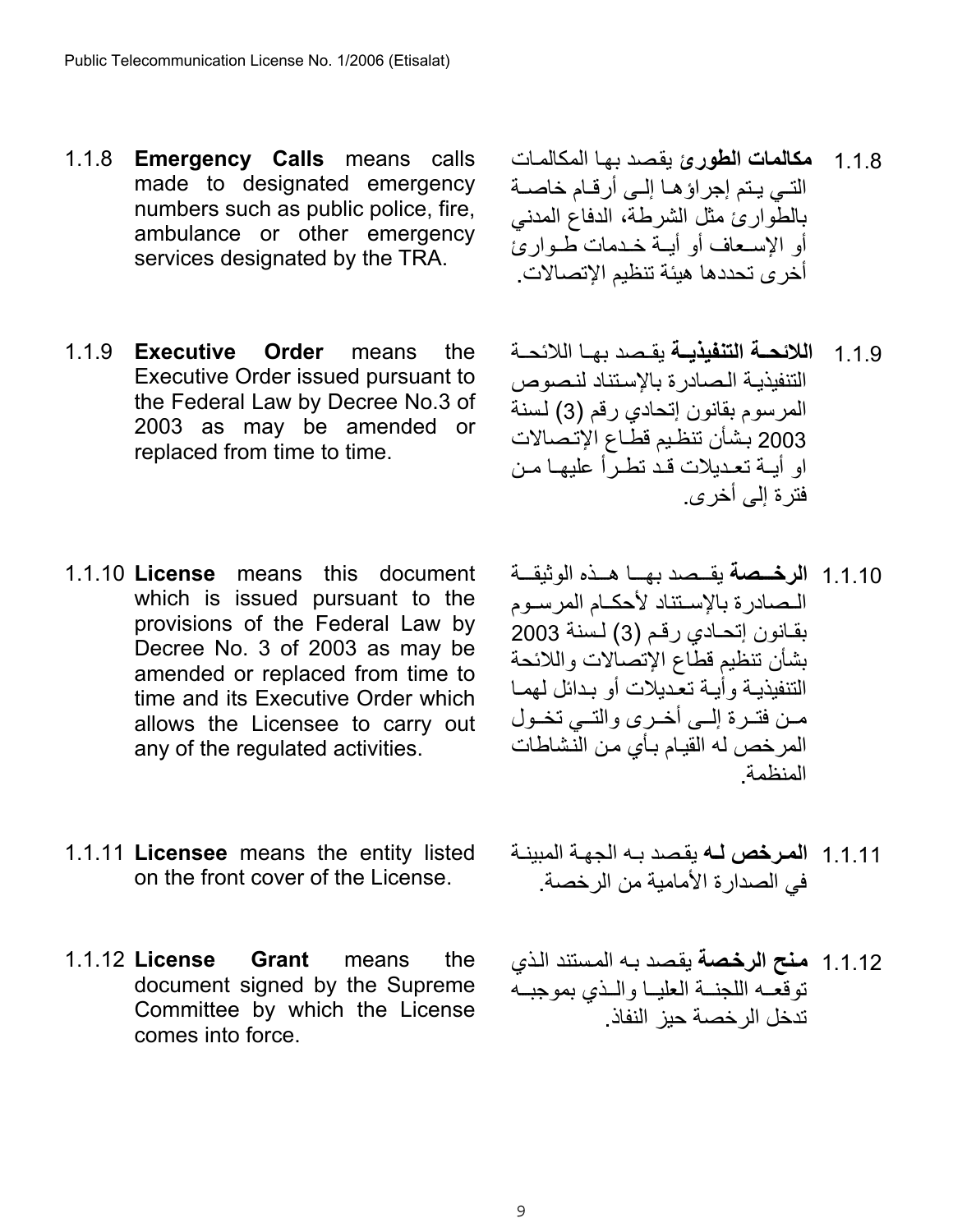- 1.1.13 **Other Licensed Operators** means entities other than the Licensee as may be Licensed by the Supreme Committee pursuant to the provisions of the Telecommunications Law and its Executive Order.
- 1.1.14 **Person** means any personal or juridical entity as the case may be.
- 1.1.15 **Regulatory Body** means the Supreme Committee and/or the TRA as the case may be.
- 1.1.16 **Regulatory Framework** means the policies, regulations; orders, resolutions; procedures, guidelines and other such determinations as may be made or amended by the Regulatory Body.
- 1.1.17 **Services** mean those services as authorized in the License.
- 1.1.18 **Supreme Committee** means the committee established for the supervision of the telecommunication sector pursuant to the provisions of Article (2) of the Federal Law by Decree No. 3 of 2003.
- 1.1.13 **المـــرخص لهــم الآخـــرين** بقــصد بهــم الأشخاص الإعتبار بين غير المر خص لـه والـذين يـتم ترخيصهم مـن اللجنـة العليا وفقاً لأحكام قانون الإتصالات واللائحة التنفيذية .
- 1.1.14 ا**لشخص** يقصد بـه أي شخص طبيعـي أو إعتباري وفقاً لما يدل عليه السياق .
- 1.1.15 ا**لجهة التنظيمية** يقصد بها اللجنـة العليـا و/أو هبئـة تنظـيم الإتـصـالات وفقـًا لمـا يدل عليه السياق .
- 1.1.16 **الإطار التنظيمي** يقصد به السياسات أو التعليمـات أو الأوامـر أو القـرارات أو الإجراءات او الإر شادات و غير هـا مـن المقــررات التـــى تــصدر ها الجهـــة التنظيمية وأي تعديل يطرأ عليها.
- 1.1.17 **الخدمات** يقصد بها تلك الخدمات المجازة بموجب أحكام الرخصة .
- 1.1.18 **اللجنة العليا** يقصد بها اللجنة المشكلة للإشراف على قطاع الإتصالات وفقاً لأحكام المادة (2) من المر سوم بقانون إتحــادي رقـم (3) لــسنة 2003 بـشأن تنظيم قطاع الإتصالات .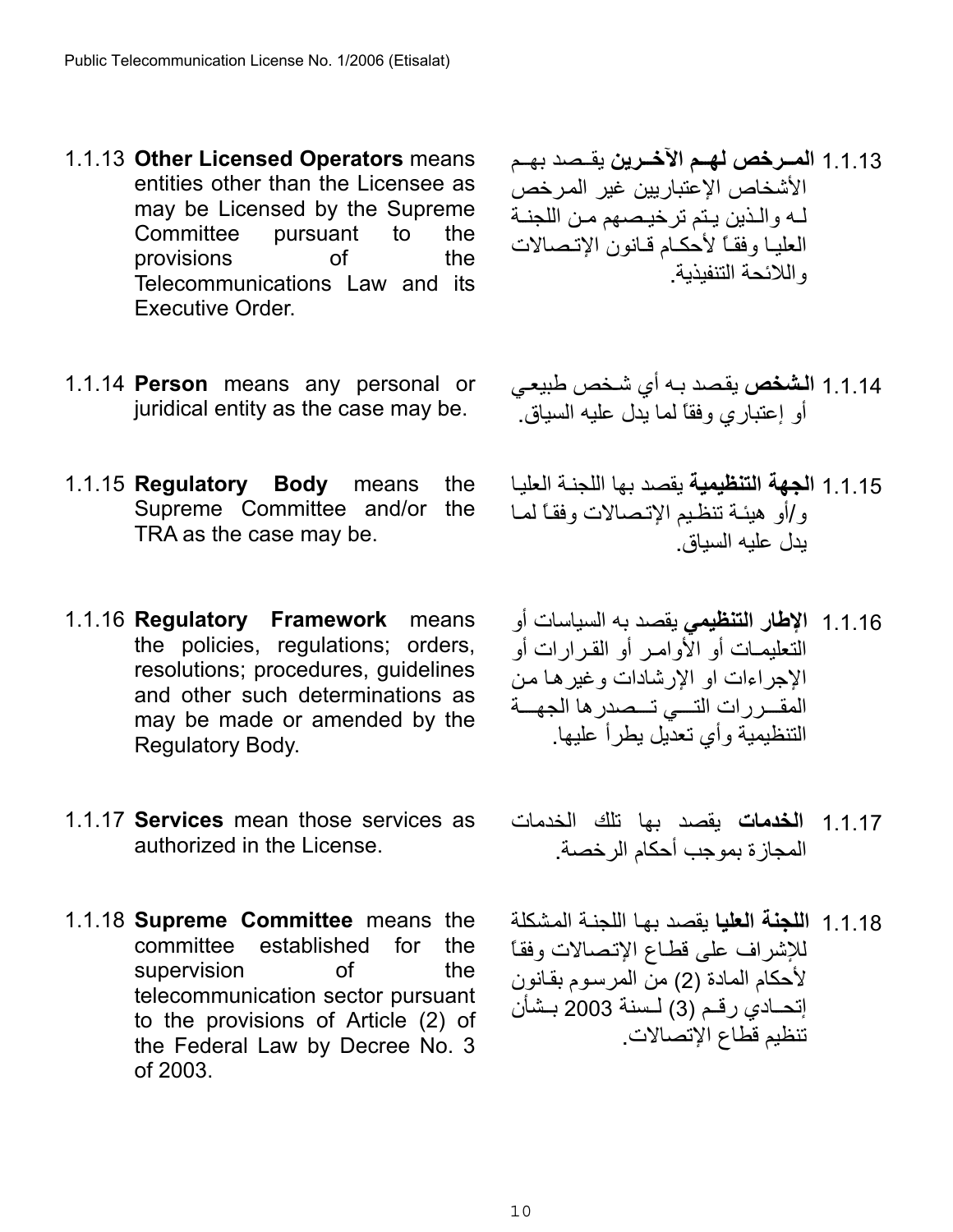- 1.1.19 **Telecommunication Apparatus** means apparatus made or adapted for use in transmitting, receiving or conveying any of the Telecommunication Services through a Telecommunication Network.
- 1.1.20 **Telecommunications Law** means the Federal Law by Decree No.3 of 2003 as may be amended or replaced from time to time.
- 1.1.21 **Telecommunication Network** means a system comprising one or more items of apparatus or means of communication medium for broadcasting, transmission, switching or receiving of Telecommunication Services, by means of electric, magnetic, electro-magnetic, electro-chemical or electro-mechanical energy and any other means of communication medium.
- 1.1.22 **Telecommunication Service** means the service of transmitting, broadcasting, switching or receiving by means of a Telecommunication Network of any of the following:
	- 1. wired and wireless cable and radio telecommunications;
- 1.1.19 أ**جهزة الإتصالات**: الأجهزة المصنعة أو المهيأة لبث وإستقبال ونقل أي من خدمات الاتـصالات مـن خـلال شبكة الإتصالات المخصصة لذلك .
- 1.1.20 **قانون الإتصالات** يقصد بـه المر سـوم بقانون إتحادي رقم (3) لسنة 2003 بشأن تنظيم قطـاع الإتـصالات أو أي تعديل أو تغيير يطراعليه من فترة إلى أخرى .
- 1.1.21 **شبكة الإتصالات** منظومة تحتوي علѧى جهاز أو وسيلة اتصال أو أآثر، بهدف نقل أو بن أو تحويل أو استقبال أي من خدمات الاتصالات وذلك بواسطة أي طاقــة كهربائيــة أو مغناطيـسية أو إلكتر و مغناطيسية أو إلكتر و كيميائية أو إلكتروميكانيكيـة، وغيــر ذلـك مــن وسائل الاتصال .

- 1.1.22 **خدمة الإتصالات** يقصد بها: خدمة نقѧل أو بث أو تحويل أو استقبال من خلال شبكة الاتصالات لأي مما يأتي :
	- 1. الاتصالات السلكية واللاسلكية،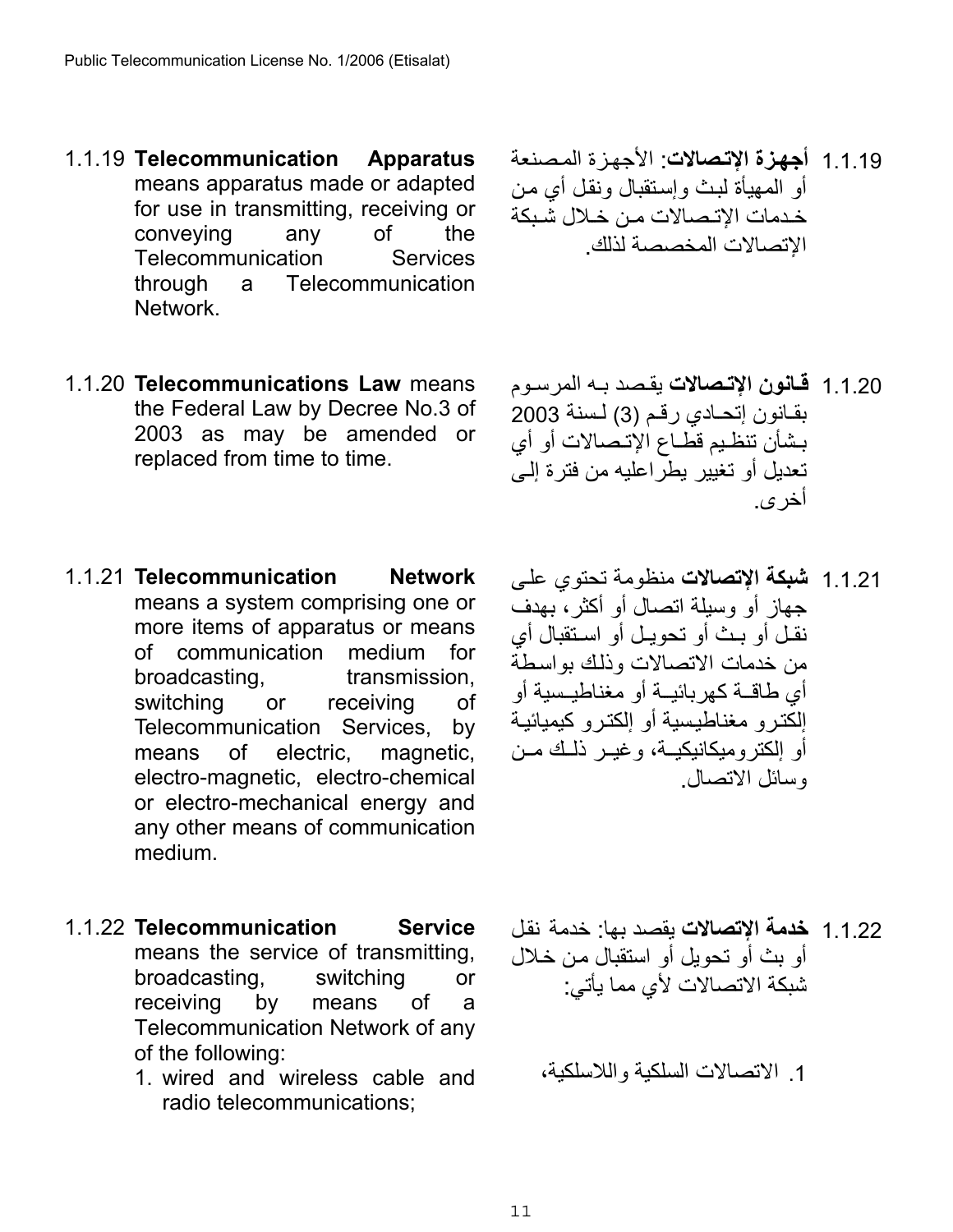- 2. voice, music and other sounds;
- 3. visual images;
- 4. signals used in transmission other than the production and broadcasting of programs;
- 5. signals used to operate or control any machinery or apparatus;
- 6. the installation, maintenance, adjustment, repair, replacement moving, or removal of apparatus which is or will be connected to a Public Telecommunication Network;
- 7. the installation, maintenance and operation of networks for telegraph, telephone, telex, leased circuits, domestic and international data networks, internet and wireless transmission;
- 8. any other Telecommunication Services approved by the Supreme Committee,

but does not include any services used in the production and broadcasting of programs.

1.1.23 **TRA** means the General Authority for Regulating the Telecommunication Sector.

 2. الحѧѧديث والموسѧѧيقى وغيرهѧѧا مѧѧن الأصوات،

- 3. الصور المرئية،
- 4. الإشارات التي تستخدم في البث باستثناء البرامج وإذاعتها،

 5. الإشѧѧارات المѧѧستخدمة فѧѧي تѧѧشغيل والسيطرة على أي آلات أو أجهزة،

- 6. تركيب أو صيبانة أو ضبيط أو إصلاح أو تغيير أو نقل أو إزالية الأجهزة التي سيتم ربطها أو تكѧون مرتبطة بشبكة اتصالات عامة،
- 7. إنسثناء وصيبانة وتستبغيل شيبكات البرق والهاتف والنلكس والدوائر المهوّجرة والمعطيسات المحليسة والدوليسة والإنترنست والإرسسال اللاسلكي،
- 8. أي خــدمات اتـــصـالات أخـــرى تعتمدها اللجنة العليا،

لا تشمل خدمة الاتصالات أيـة خدمات مستخدمة لإنتاج البرامج وإذاعتها.

1.1.23 ه**يئــة تنظـيم الإتــصالات** يقـصد بهـا الهيئسة العامسة لتنظسيم قطساع الإتصالات .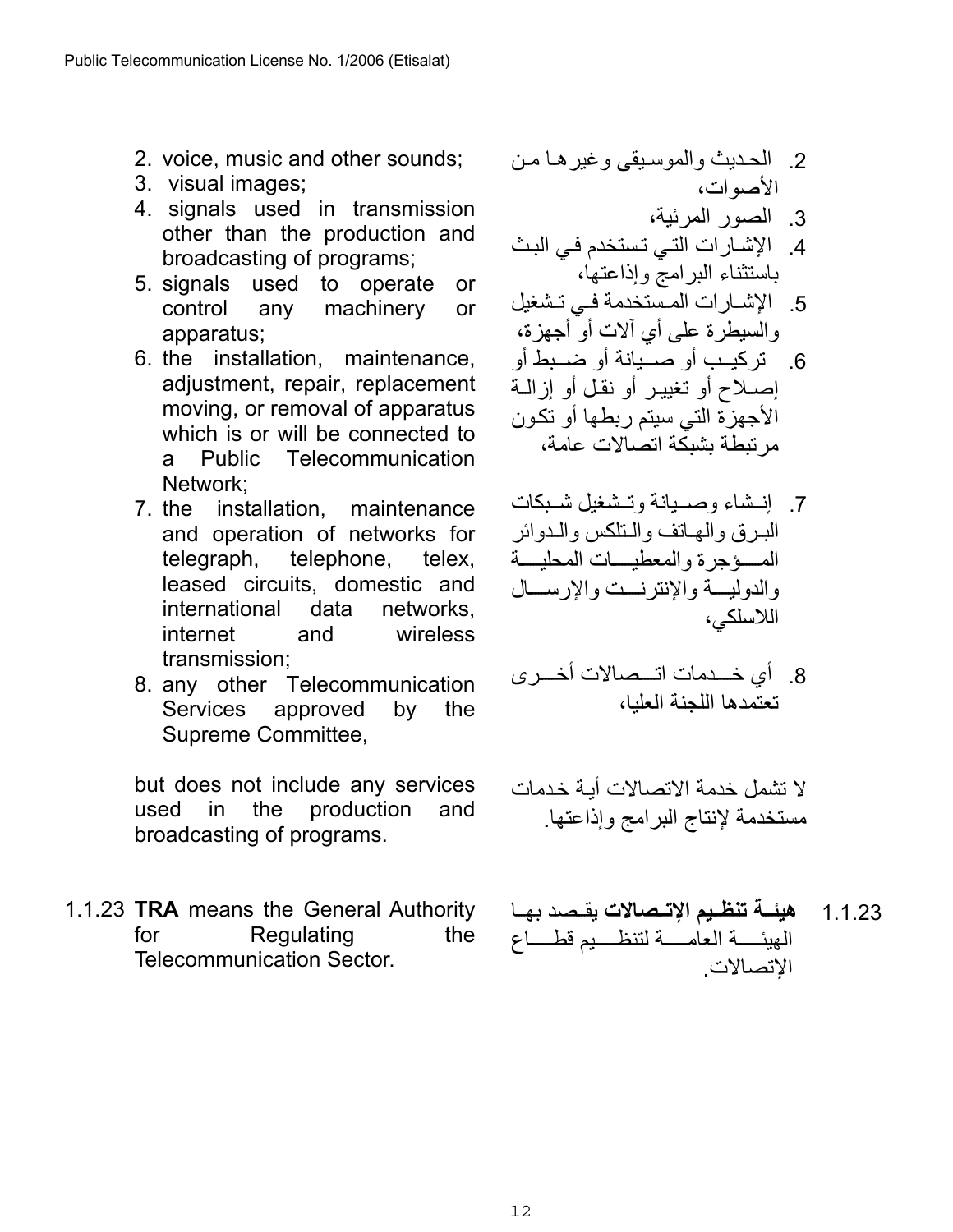## <span id="page-12-0"></span>**1.2 التفسيرات Interpretation 1.2**

- 1.2.1 References in the License to the singular include the plural and vice versa.
- 1.2.2 The terms "hereof," "herein" and similar expressions refer to the License in its entirety, unless expressly provided for to the contrary.
- 1.2.1 إن الإشارة الى العبارات الواردة بصيغة المفرد تـشمل أيـضاً صـيغة الجمـع و العكس بالعكس .
- 1.2.2 إن عبارات "هاهنا" و "منه" ومثلها من العبار ات يقصد بها الرخصة بكاملها ما لم يستدل صراحةً على غير ذلك.

## <span id="page-12-1"></span>**المادة** 2 **الرخصة LICENSE - 2 ARTICLE**

# <span id="page-12-2"></span>**2.1 Issuance of License الرخصة إصدار 2.1**

- 2.1.1 The TRA hereby signs with the Licensee a License to install, operate and manage a Public Telecommunication Network and to provide Telecommunication Services as specified in this article of the License.
- 2.1.2 The issuance of the License will be subject to acquiring the License Grant by the Supreme Committee after the signature of the License. The License shall come into force upon the issuance of the License Grant.

- 
- 2.1.1 تقـوم هيئــة تنظـيم الإتــصـالات بــالتوقيع على الرخصة مع المرخص لـه لتركيب وتشغيل وإدارة شبكة اتـصالات عامـة ولتزويد خدمات الإتـصالات كمـا هـو مبين في هذه المادة من الرخصة .
- 2.1.2 إن إصبدار الرخيصة مسشروط عليه الحصول على منح الرخصة من اللجنة العليا لاحقـاً لتوقيعهـا والتسي بموجبهـا تعتبر الرخصة نافذة المفعول.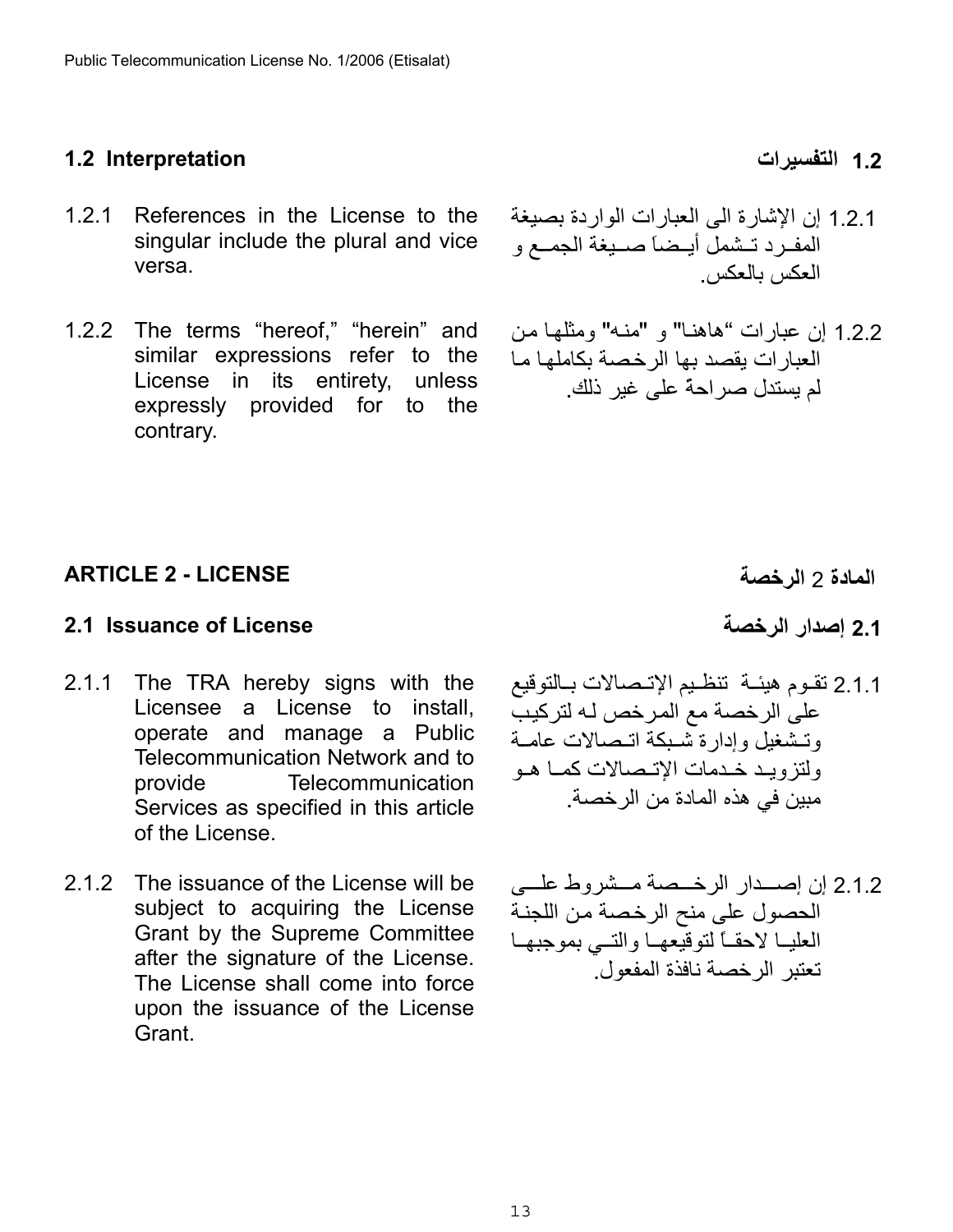#### 2.1.3 [ **سري**] [**CONFIDENTIAL** [2.1.3

1 [Confidential]

#### <span id="page-13-0"></span>**ARTICLE 3 - CONDITIONS OF LICENSE الرخصة شروط -3 المادة**

#### <span id="page-13-1"></span>**3.1 General**

The Licensee shall ensure that it complies with each of the terms and conditions set out in the License at all times during its term. The Licensee acknowledges that failure to comply with any such terms or conditions, unless expressly waived by the Supreme Committee in accordance with the Telecommunications Law and its Executive Order, may constitute grounds for suspension and/or revocation of the License and/or the imposition of fines and/or penalties in accordance with the Telecommunications Law, its Executive Order and the Regulatory Framework in effect at the time.

#### <span id="page-13-2"></span>**3.2 Compliance with Law and Regulatory Framework**

The Licensee shall comply with all laws of the UAE applicable to its operations, including, but not limited to the

**3.1 أحكام عامة** 

النافذ .

على المرخص له التقيد بجميع الأحكام والشروط المحددة في الرخصة في جميع الأوقات طيلة مدة سريانها وبحيث يدرك المرخص له بأن إخفاقه في الإلتزام بأي شرط أو حكم في الرخصة- ما لم تعفيه اللجنة العليا صراحة منه وفقاً لأحكام القانون واللائحة التنفيذية - قد يشكل أساساً لإلغاء الرخصة و/أو فرض غرامة مالية و/أو عقوبات وفقاً لأحكام القانون واللائحة التنفيذية والإطار التنظيمي

**3.2 الإلتزام بالقانون والإطار التنظيمي** 

على المرخص لـه الإلتزام بجميع القوانين في دولية الإمبارات العربيبة المتحدة ذات العلاقية بأعماله بما في ذلك على سبيل المثال لا الحѧصر قانون الاتـصّالات. بالإضـافة الـي ذلك، علـي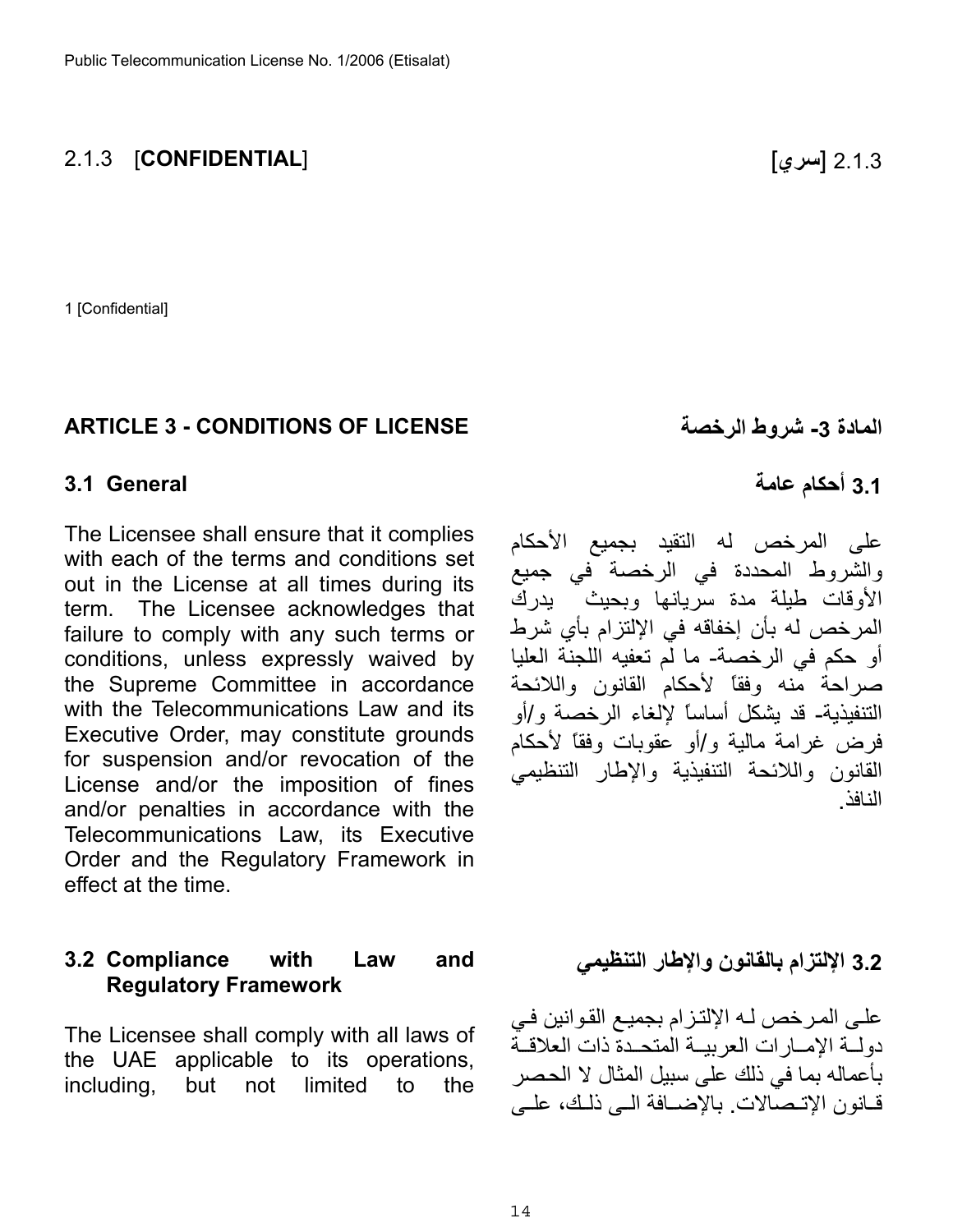Telecommunications Law. In addition, the Licensee shall comply with the Regulatory Framework and all directives of the Government of the UAE, including, but not limited to international treaties that have been recognized by the Government of the UAE and given the force of law in the UAE.

## <span id="page-14-0"></span>**3.3 Eligibility**

The Licensee shall be a UAE juridical entity established and in good standing under the laws of the UAE as may be amended or replaced from time to time.

## <span id="page-14-1"></span>**3.4 Ownership and Control**

3.4.1 The Licensee may provide any or all of the Services through an Affiliate or may subcontract the provision of any or all of the Services to another Person or entity with prior written approval of the Regulatory Body provided that the Licensee shall continue to be fully liable for any obligations in relation to the provision of such Services. If the Affiliate is and remains wholly owned by the Licensee, the prior written approval of the Regulatory Body shall not be required provided that the Regulatory Body shall always be notified of such arrangements.

المرخص لـه الإلتزام بالإطار التنظيمي وجميع توجيهات الحكومة في دولـة الإمـارات العربيـة المتحدة بما في ذلك على سبيل المثال لا الحصر المعاهدات الدولية التي يتم الإعتراف بها من قبل الدولة وتم إعطاؤها قوة القانون.

# **3.3 الأهلية**

يجب أن يكون المرخص لـه قد تأسس كشخص إعتباري إماراتي وفقا لأحكام القوانين السارية في دولة الإمارات العربية المتحدة وأية تعديلات أو تبديلات تطر أ على القو انين من و قت لآخر ، وأن يكون ذا مكانة وملاءة.

**3.4 الملكية و السيطرة**

3.4.1 للمرخص له تزويد أي أو جميع الخدمات التي يقدمها من خلال التـابع، كمـا يجوز للمـَّرخص لــه أن يتعاقـد فرتعيـاً لتزويـد بعض أو جميع الخدمات التي يقدمها من خملال شمخص أخس أو كيسان وذلمك شريطة الحصول على موافقة خطية مسبقة من الجهة التنظيمية على أن يبقى المصر خص له مسؤولاً مسؤولية كاملة عـن ايــة إلتز امــات متعلقــة بتزويـد هـذه الخـدمات. وفسي حـال أن كــان التــابع مملوكــًا بالكامـل مـن قبـل المـر خص لــه وبقي كذلك فإن الموافقة المسبقة من الجهة التنظيمية لن تكون مطلوبـة علـى ان يتم إشعار الجهـة التنظيميـة بـشكل مستمر بمثل تلك الترتيبات .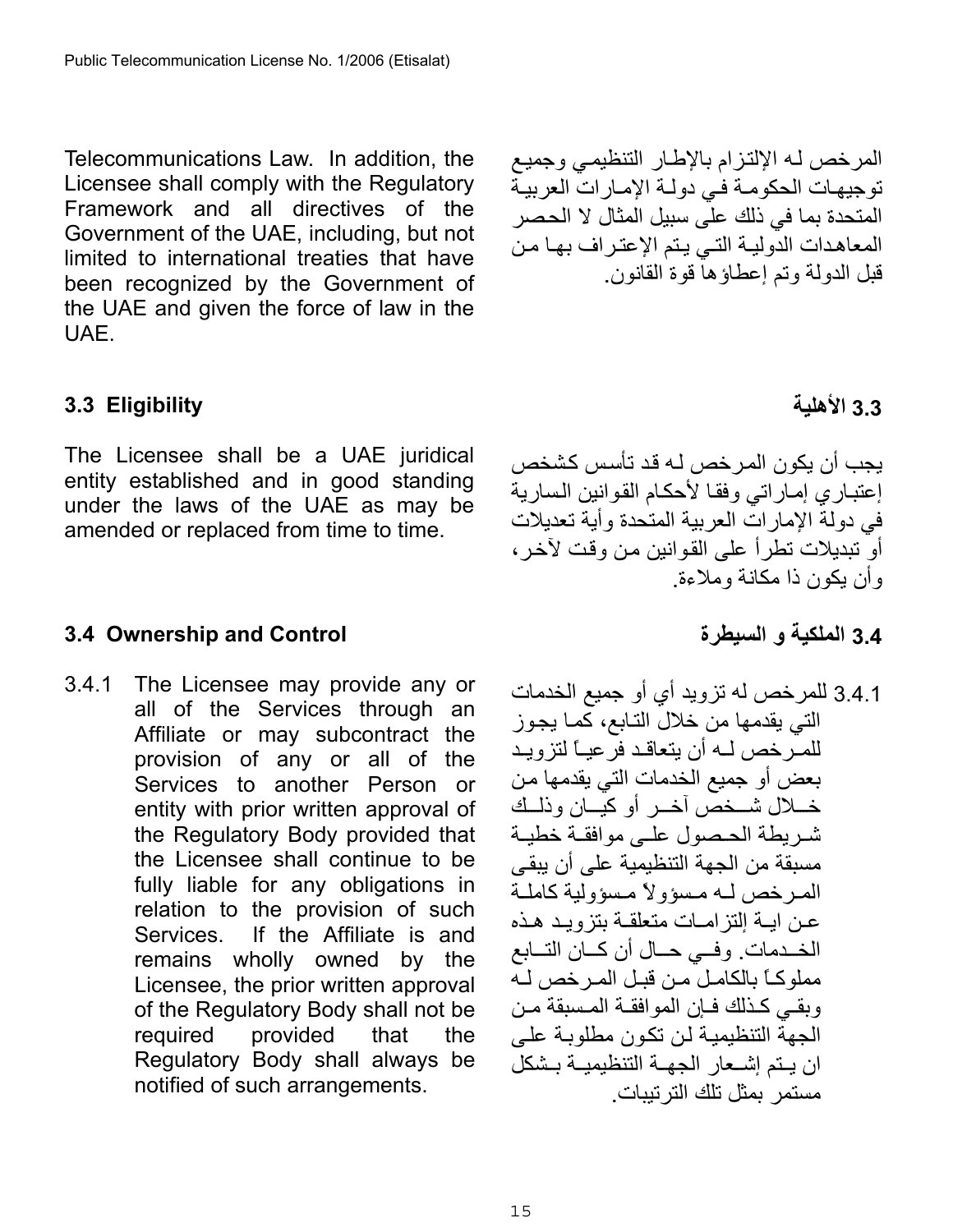- 3.4.2 Any Change in Control of the Licensee shall require the prior written approval of the Supreme Committee.
- 3.4.3 The License may not be sold, assigned or pledged as security, in whole or in part, without the prior written consent of the Supreme Committee.
- 3.4.4 The Licensee shall provide the TRA, where applicable, a copy of its shareholders agreement, articles of association, its bylaws, registration certificate and any other documents relevant to its formation and status. The Licensee shall notify the TRA of any material changes in these documents.

# <span id="page-15-0"></span>**3.5 Quality of Service**

Quality of service for all Services offered by the Licensee shall meet or exceed the quality of service obligations contained in the Regulatory Framework in effect at the time.

## <span id="page-15-1"></span>**3.6 Standard of Conduct**

The Licensee shall not use or knowingly permit the use of its Services for any purpose that violates the Telecommunications Law or any other applicable laws or the Regulatory

- 3.4.2 إن أي تغيُّر في الѧسيطرة علѧى المѧرخص له يتطلب موافقة اللجنية العليا الخطيبة المسبقة.
- 3.4.3 لا يجوز بيع الرخصة كلياً أو جزئياً أو تحويلها للغير أو رهنها كضمان ما لم يبتم الحيصول عليي الموافقة الخطيبة المسبقة من قبل اللجنة العليا.
- 3.4.4 يتعـين علـي المـرخص لــه تزويـد هيئـة تنظـيم الإتــصالات عنــد المقتــضى، بـصورة إتفاقيـة المـشاركة الخاصـة بـه وعقد التأسيس والنظام الأساسي وشمهادة التسمجيل وأيسة وثسائق أخسري تتعلسق بتأسيسه وحالتـه، كمـا يتعـين علــي المسرخص لسه إشسعار هيئسة تنظسيم الاتـصالات بأيــة تغييـرات علــى هـذه الوثائق.

## **3.5 جودة الخدمة**

على المرخص لـه تزويد كافـة الخدمات بدرجـة جودة تعادل أو تفوق تلك المحددة بمعايير جودة الخدمة المتضمنة في الإطار التنظيمي النافذ.

**3.6 معايير السلوك** 

يجـب أن لا يقــوم المــرخص لــه بإســتعمال أو المسماح – عـن علـم ومعرفه منه- باستعمال الخدمـة لأي هدف يخـالف قـانون الإتـصـالات أو أيـة قـوانين مر عيـة أخـرى أو الإطـار التنظيمـي،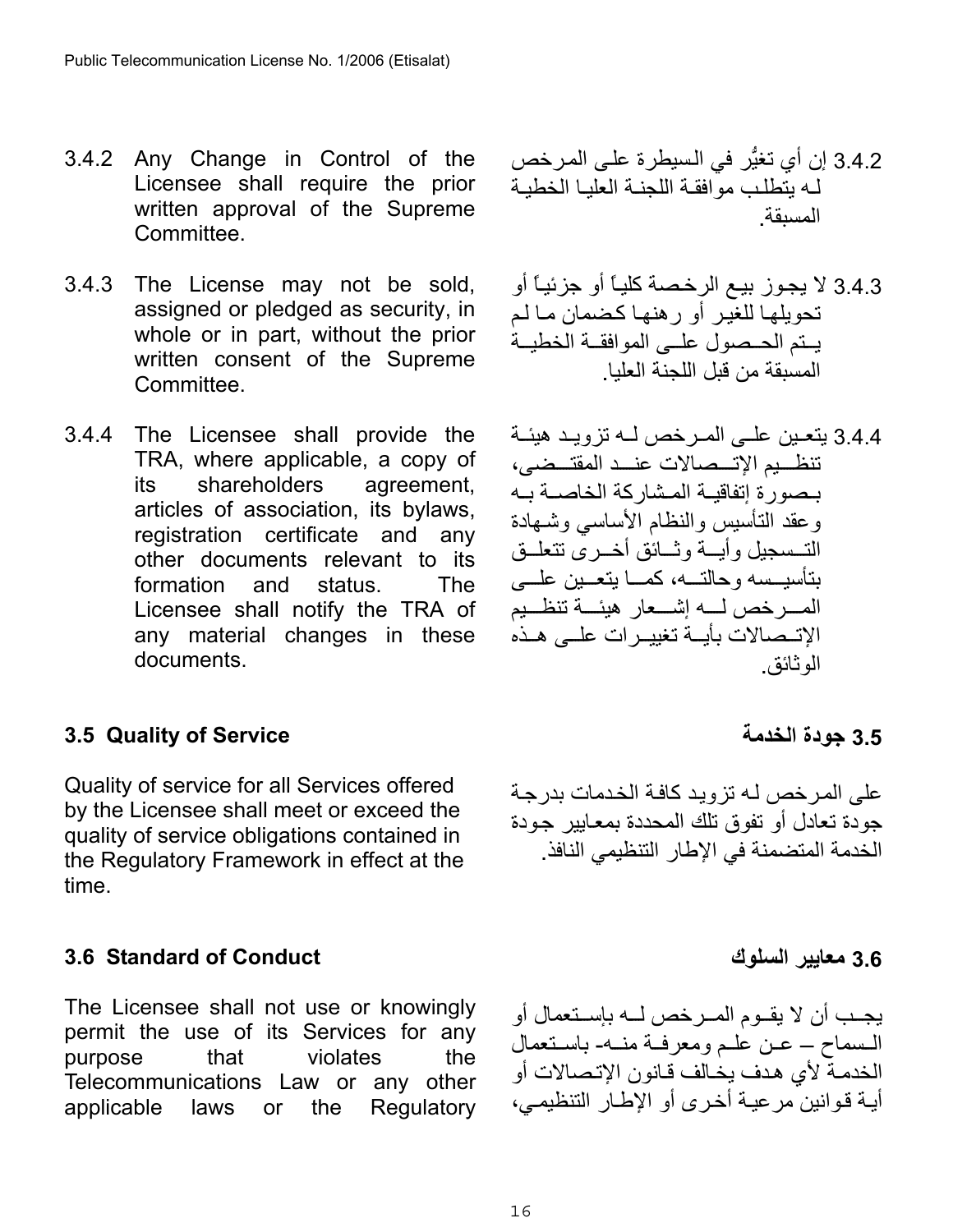Framework in effect at the time. The Licensee shall endeavor to take all reasonable action to ensure that its Services are not used for any such purposes.

## <span id="page-16-0"></span>**3.7 Regulation of Prices, Terms and Conditions**

The prices that the Licensee may charge its Customers in connection with its Services, as well as the terms and conditions, are subject to regulation by the TRA as specified in the Regulatory Framework in effect at the time.

## <span id="page-16-1"></span>**3.8 إلتزامات الخدمة الشمولية Obligations Service Universal 3.8**

The Licensee shall fulfill universal service obligations as specified in the Regulatory Framework in effect at the time.

# <span id="page-16-2"></span>**ARTICLE 4 - ROYALTIES AND FEES**

The Licensee shall pay a royalty as determined by the Supreme Committee in accordance with payment procedures as determined by the TRA. The royalty may be adjusted from time to time.

وعلى المرخص له بذل أقصى جهد لإتخـاذ كافـة الإجراءات المعقولـة التي تقع ضمن صـلاحياته لضمان عدم استعمال تلك الخدمات لمثل هذه الغايات .

**3.7 شروط وأحكام تنظيم الأسعار** 

تخضع الأسعار التي يجوز للمرخص لـه أن يفرضــها علــى مـشتركيه فيمــا يتعلــق بخدماتــه والـــشروط والأحكـــام لتنظـــيم هيئــــة تنظـــيم الإتصالات وكما هو محدد في الإطار التنظيمي النافذ في ذلك الوقت.

يتعين على المر خص لـه تنفيذ التز امـات الخدمـة الشمولية وكما هو محدد ًفي الإطار التنظيمي النافذ.

**المادة - 4 الرسوم و رسوم حق الإمتياز**

<span id="page-16-3"></span>**4.1 رسوم حق الإمتياز Royalties 4.1**

على المرخص له أداء ما تقرره اللجنة العليا من رسوم حق الإمتياز وفقاً لإجراءات الدفع التي تقررها هيئة تنظيم الإتصالات على أنه يجوز تعديل رسوم حق الإمتياز من فترة إلى أخرى.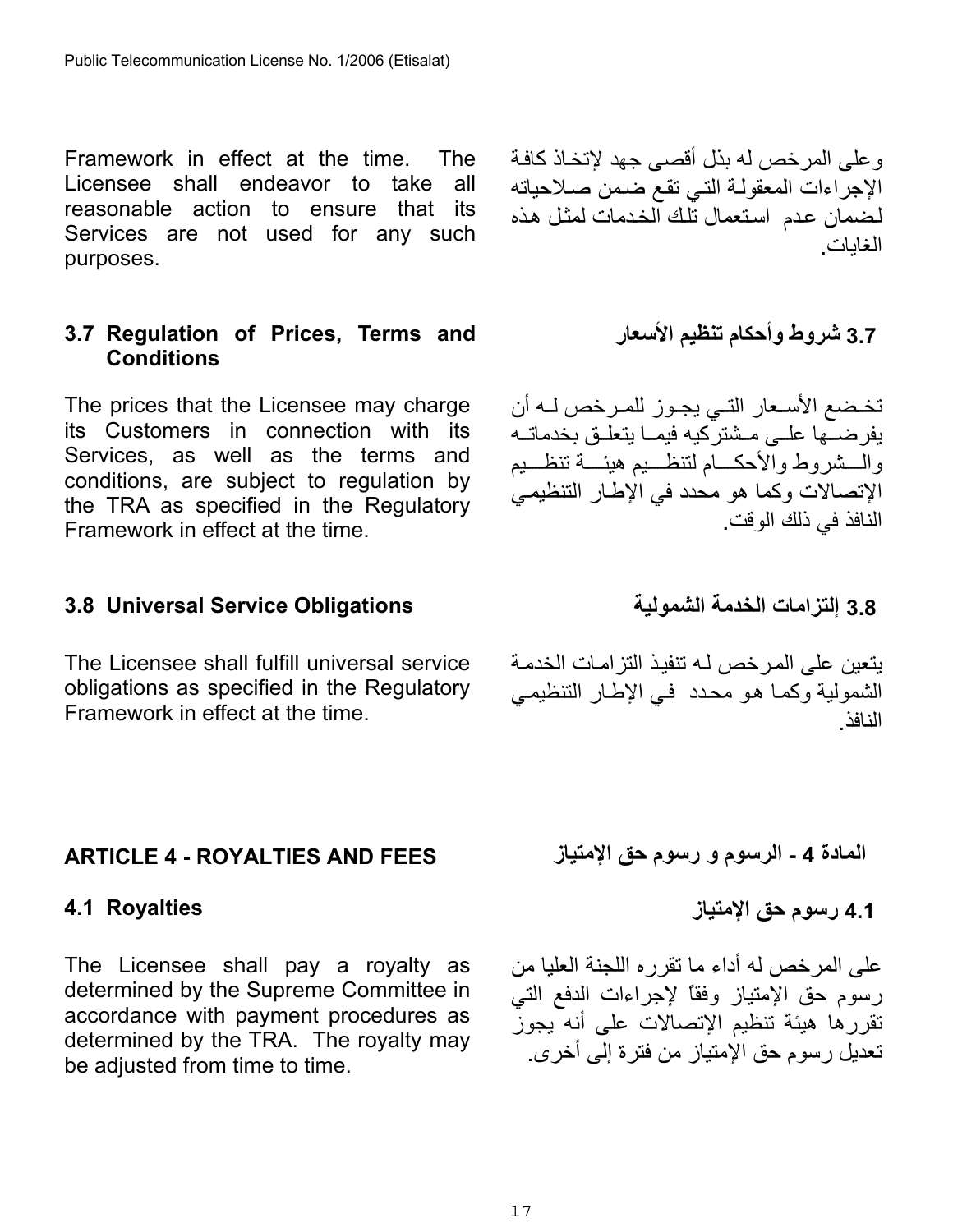### <span id="page-17-0"></span>**4.2 الرسم السنوي للرخصة Fee License Annual 4.2**

The Licensee shall pay an annual license fee as determined by the Supreme Committee in which may be amended from time to time. The license fee shall be payable in accordance with payment procedures as determined by the TRA.

#### <span id="page-17-1"></span>**4.3 Radio Spectrum Authorization Fees**

The Licensee shall pay the frequency spectrum fees in accordance with the prevailing spectrum usage fees as published by the TRA.

#### <span id="page-17-2"></span>**4.4 Universal Service Financial Obligations**

The Licensee shall fulfill any financial obligations related to universal service as specified in the Regulatory Framework in effect at the time.

#### <span id="page-17-3"></span>**4.5 Telecommunications and Information Technology Development Fund Fee**

The Licensee shall pay an annual fee related to the establishment and operation of a telecommunications and information technology development fund. This fee shall be calculated as 1% of the Licensee's total revenues as may be amended by the Supreme Committee

علمي المرخص لـه أداء رسم سنوي وفقـًا لمـا تحدده اللجنة العليا والذي يمكن تعديله من فترة إلى أخرى وفقا لإجراءات الدفع التي تحددها هيئة تنظيم الإتصالات.

**4.3 رسم تصريح الطيف الراديوي** 

على المرخص لـه اداء رسم الطيف الراديوي وفقاً للرسم السائد لإستخدام الطيف المعلن عنه من قبل هيئة تنظيم الإتصالات .

**4.4 الإلتزامات المالية للخدمة الشمولية**

يتعين علـي المـرخص لـه أداء أي إلتـزام مـالي يتعلق بالخدمـة الـشمولية وكمـا هـو محـدد فـي الإطار التنظيمي النافذ.

**4.5 رسѧѧѧم صѧѧѧندوق تطѧѧѧوير الإتѧѧѧصالات ونظѧѧѧم المعلومات** 

يتعين على المرخص لـه اداء رسم سنوي فيمـا يتعلمق بإنسشاء وتسشغيل صسندوق تطموير الإتصالات ونظم المعلومات. على المرخص له أداء رسم سنوي بواقع (1%) من إجمـالي إيراداتـه لتاسبس وتشغيل صندوق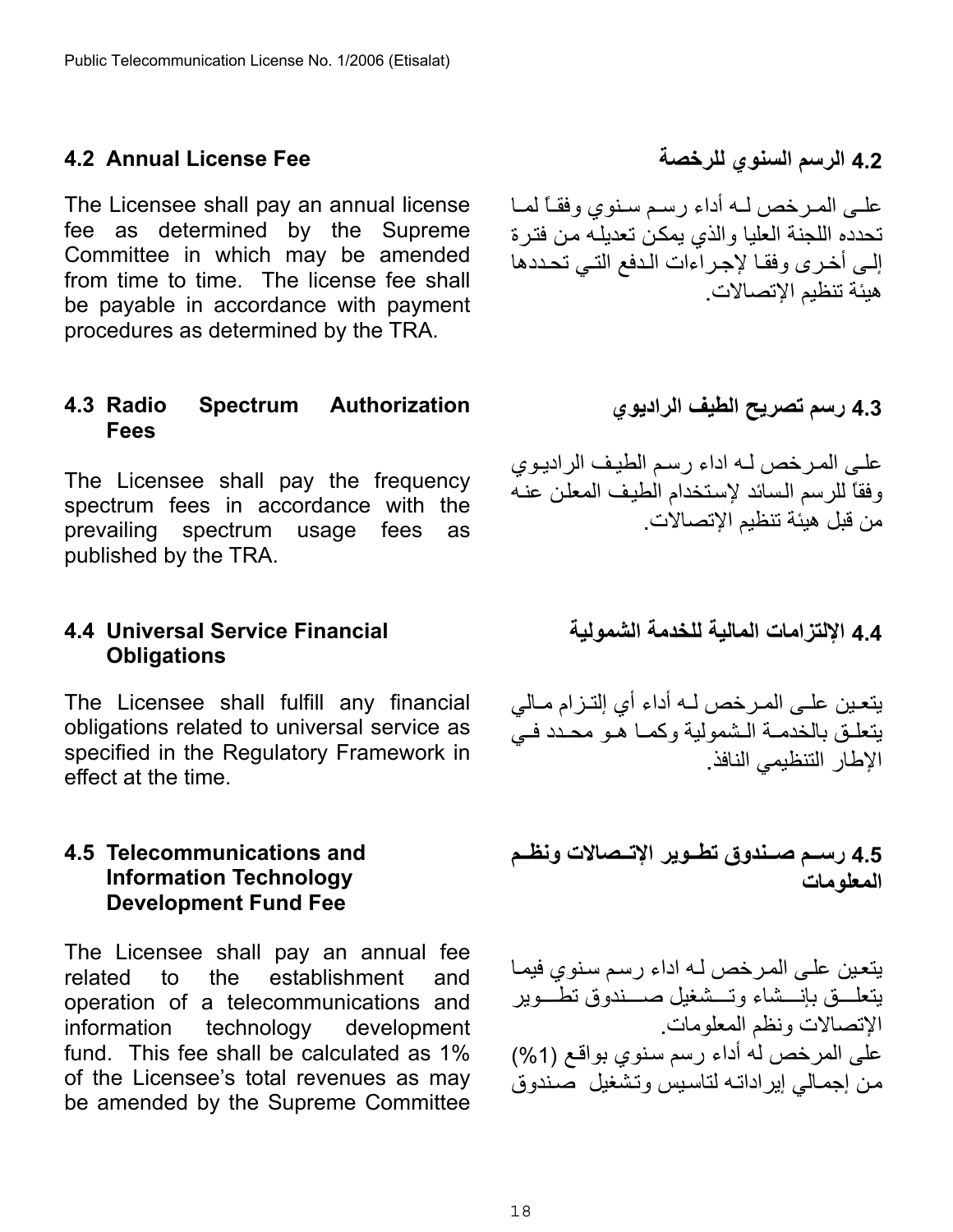from time to time. The telecommunications and information technology development fund fee shall be payable in accordance with payment procedures as determined by the TRA.

## <span id="page-18-0"></span>**4.6 رسم تخصيص الأرقام Fees Allocation Number 4.6**

The Licensee shall pay a fee for prefixes, ranges, blocks of numbers or individual numbers in accordance with the Regulatory Framework in effect at the time.

## <span id="page-18-1"></span>**ARTICLE 5 - FINANCIAL REPORTING TO THE TRA**

## <span id="page-18-2"></span>**5.1 Books of Account المحاسبية الدفاتر 5.1**

5.1.1 In addition to obligations pertaining to books of account pursuant to any laws, the Licensee shall keep, at its principal place of business within the UAE, accurate and up-to-date books of account in accordance with the Regulatory Framework in effect at the time. All financial information submitted by the Licensee to the TRA shall be prepared and presented as directed by the TRA.

تطوير الإتصالات ونظم المعلومات وحسبما تقرره اللجنة العليا من وقت لأخر . يتم دفع رسم صندوق تطـوير الإتـصالات ونظـم المعلومـات وفقاً لإجراءات الدفع المعتمدة من هيئة تنظيم الإتصالات .

على المرخص له اداء رسم مفاتيح الخطوط ونطاقات ومجموعات الأرقام أو الأرقام الشخصية وفقاً للإطار التنظيمي النافذ .

المــادة 5- تقـديم التقــارير المـاليــة لـهيئــة تنظـيم **الإتصالات** 

5.1.1 بالإضــافة للإلتزامــات المتعلقـة بالـدفاتر المحاسبية وفقـاً لأيـة قـوانين فـإن علـي المرخص له أن يبقي في مقره الرئيسي في دولة الإمارات العربية المتحدة دفاتر محاسبية دقيقـة ومحدّثـة حتـى تاريخـه وذلك وفقاً للإطار التنظيمي النافذ. يتم إعداد وتقديم جميع المعلومات المالية وفقـاً لتعليمـات هيئـة تنظـيم الإتـصالات بهذا الخصوص.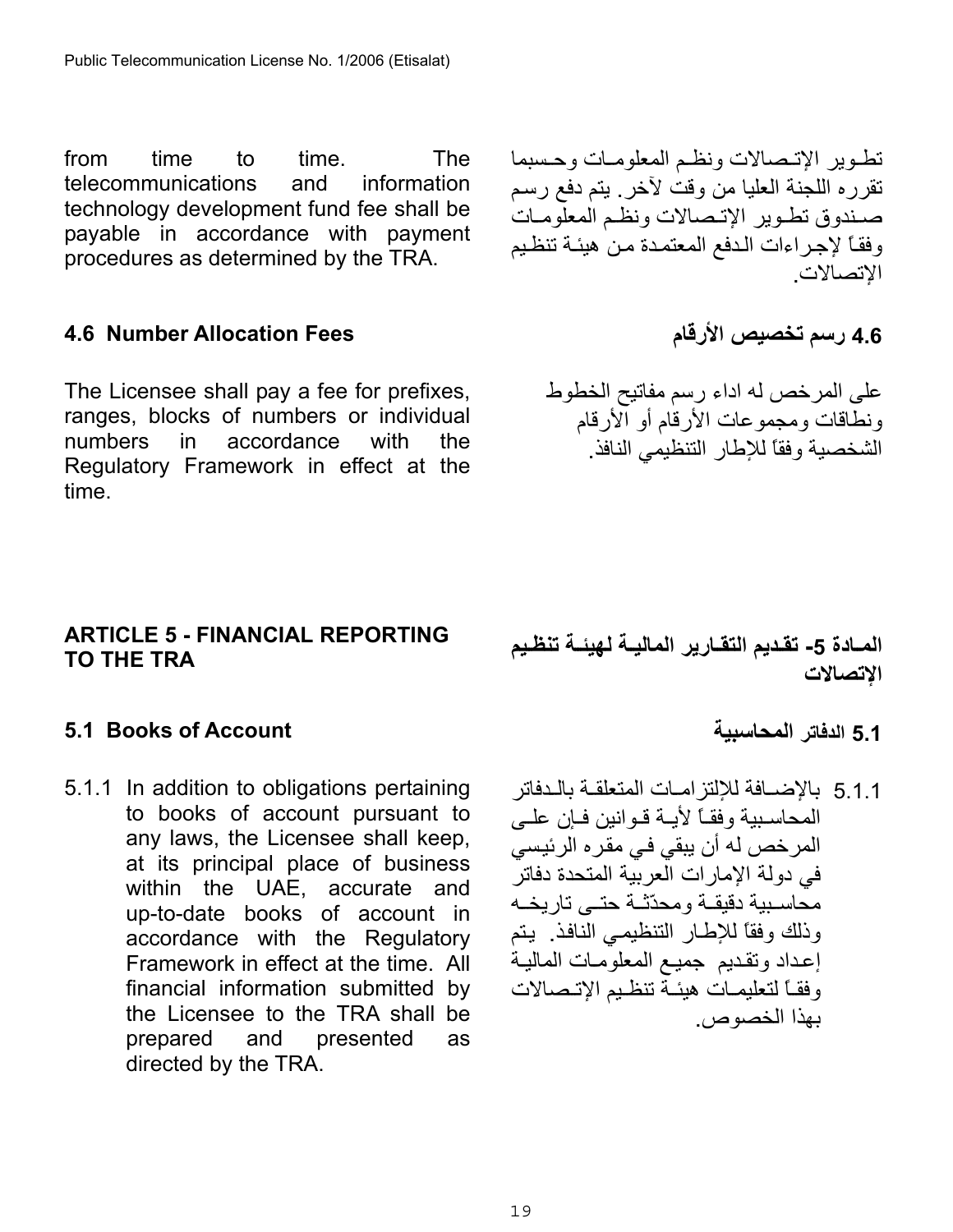- 5.1.2 The Licensee shall maintain distinct and separate book of accounts as directed by the TRA.
- 5.1.3 For the purpose of maintaining the books of accounts referred to in Article 5.1.1, the financial year shall coincide with the calendar year commencing from the month of January and ending in December.
- 5.1.4 The books of account of the Licensee shall be audited by a reputable, independent firm of auditors duly registered as such in the UAE and approved by the TRA.
- 5.1.5 The Licensee shall preserve those financial records referred to in Article 5.1.1 for a minimum period of ten (10) years after the end of the financial period.

# <span id="page-19-0"></span>**5.2 الحصول على المعلومات Information to Access 5.2**

On request, the TRA shall have access to the books and records of the Licensee.

- 5.1.2 على المرخص له مسك دفاتر محاسبية منفصلة وفقاً لما تحدده هيئة تنظيم الإتصالات بحيث تبين بوضوح الإيرادات والنفقات والأرباح المصاحبة لكل خدمة .
- 5.1.3 لغايات مسك الدفاتر المحاسبية يتعين أن تتزامن السنة المالية مع السنة التقويمية والتسي تبتـدئ فسي كـانون الثــانبي (ينـاير) وتنتهـي فـّي شـهر كـانون الأولّ (ديسمبر) وفقــاً لمــا هــو وارد فــى المادة.5.1.1
- 5.1.4 يجب أن يتم تدقيق الدفاتر المحاسبية للمرخص له من خلال مكتب تدقيق حسابات مستقل وحسن السمعة ومسجل في دولة الامارات العربية المتحدة آمدقق حسابات وموافق عليه من هيئة تنظيم الإتصالات .
- 5.1.5 يتعين على المرخص لـه الإبقـاء علـى تلك السجلات المحاسبية المشار اليها في المادة "5.1.1" لمدة لا تقل عن عشر سنوات تلي ختام الفترة المالية .

بنـاء علـى طلب هيئـة تنظـيم الإتـصالات فإنــه يجوز لهيئة تنظيم الإتصالات الإطلاع على دفاتر وسجلات المرخص له.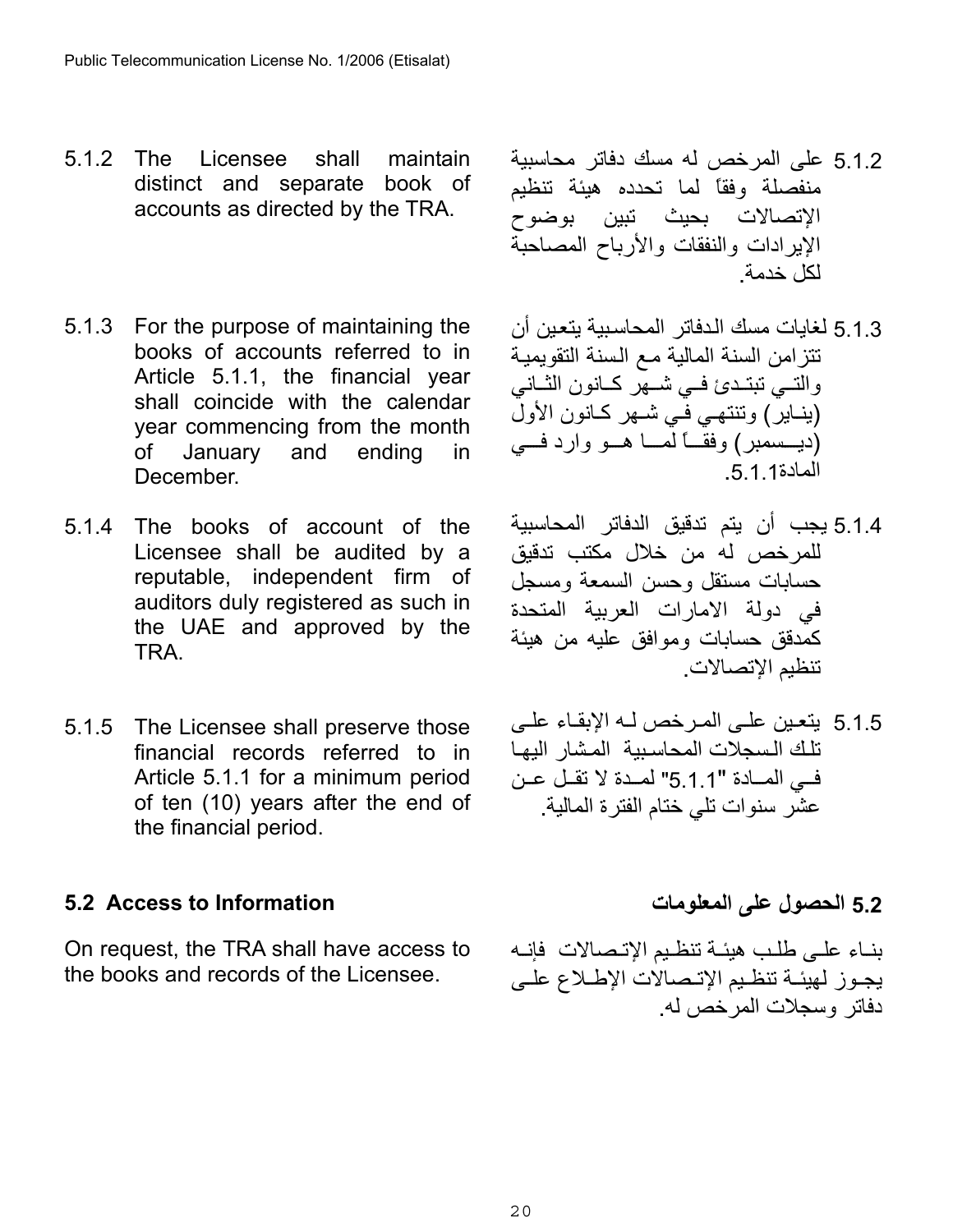# <span id="page-20-0"></span>**5.3 تقديم التقارير السنوية Reporting Annual 5.3**

The following shall comprise the minimum reporting obligations of the Licensee:

- 5.3.1 Submission of an annual budget (capital and operating) and business plan, to be submitted within one month of commencement of the new financial year.
- 5.3.2 Within four (4) months following the end of each fiscal year of the Licensee, the Licensee shall file with the TRA five (5) copies of the annual report.

## <span id="page-20-1"></span>**5.4 Other Financial Information and Reports**

The Licensee shall also provide any other financial information and reports deemed relevant by the TRA.

## <span id="page-20-2"></span>**ARTICLE 6 - OPERATIONAL REPORTING**

## <span id="page-20-3"></span>**6.1 التقارير الدورية Reporting Periodic 6.1**

In addition to the foregoing, the Licensee shall submit to the TRA, in a format and

تشكل التقارير التالية الحد الأدنى الملزم الذي يتعين على المرخص له تقديمه:

- 5.3.1 الموازنة السنوية (الرأسمالية والتشغيلية) وخطة العمل والتي يتعين تقديمها خلال شهر واحد مـن ابتـداء الـسنة الماليــة الجديدة .
- 5.3.2 خلال أربعة أشهر تلي نهاية كل سنة مالية للمرخص له، يتعين على المرخص له إيداع 5( ) خمس نسخ من التقرير السنوي لدى هيئة تنظيم الاتصالات .
	- **5.4 المعلومات والتقارير المالية الأخرى**

على المر خص له تقديم أيـة معلومات أو تقـار ير ماليـــة أخــرى ذات علاقـــة الـــى هيئـــة تنظــيم الإتــصالات وفقــاً لممــا ترتأيــة هيئــة تنظــيم الإتصالات .

**المادة -6 التقارير الخاصة بالعمليات** 

بالإضافة الى ما تقدم ، يتعين على المرخص لـه تقديم معلومات الى هيئة تنظيم الإتصالات بشأن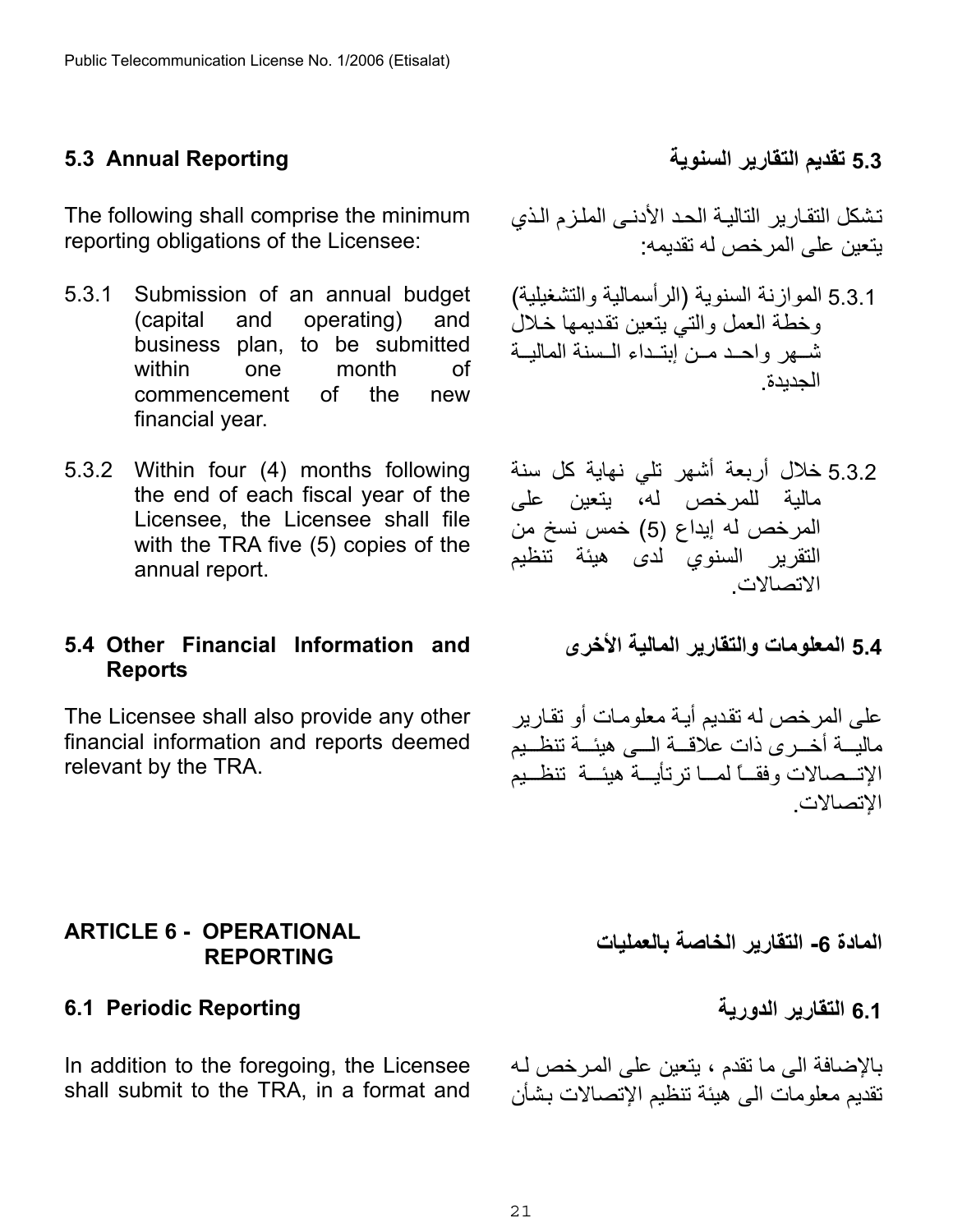within a timeframe determined by the TRA, operating information and performance statistics including but not limited to the following:

- 6.1.1 Quality of Service: : الخدمة جودة 6.1.1
- a) the quality of service results achieved during the applicable period; and
- b) an explanation of the reason for any missed quality of service requirement along with the planned remedy and estimated time frame to meet the requirement.
- 6.1.2 Operating information and performance statistics as determined by the TRA.

## $6.1.3$  Other Information: فعلومات أخرى :  $1.3$

- a) all material instances in which, as far as the Licensee is aware, the Licensee's obligations under any provisions of the License have not been met, together with an explanation for such missed obligations; and
- b) Any other operational information deemed relevant by the Licensee or requested by the TRA.

العمليـات بالـشكل والأسـلوب الـذي تقرره هيئـة تنظيم الإتـصالات بالإضــافة الــي إحـصائيات بشأن الأداء تشمل على سبيل المثال لا الحصر الأمور التالية:

- 
- أ) نتائج جودة الخدمة المتحققة خلال الفترة المعنية،
- ب) شــرح لأســباب عــدم تحقيــق المــستوى المطلوب لجودة الخدمـة وطـرق العـلاج والوقت المتوقع لتحقيق ذلك .
- 6.1.2 المعلومسات التسشغيلية والإحسصاءات المتعلقة بالأداء كما هو مقرر من هيئة تنظيم الإتصالات.
	-
- أ) جميع الحالات الفعلية التي يعلم المرخص لـه بعدم تحقيقها والتبي تندرج تحت التزاماته بموجب الرخصة مـع شـرح لتفوييت هـذه الإلتزامات،
- ب) أيـة معلومـات تـشغيلية أخـرى ذات علاقـة يرى المرخص لـه تقديمها أو تطلبهـا هيئـة تنظيم الإتصالات .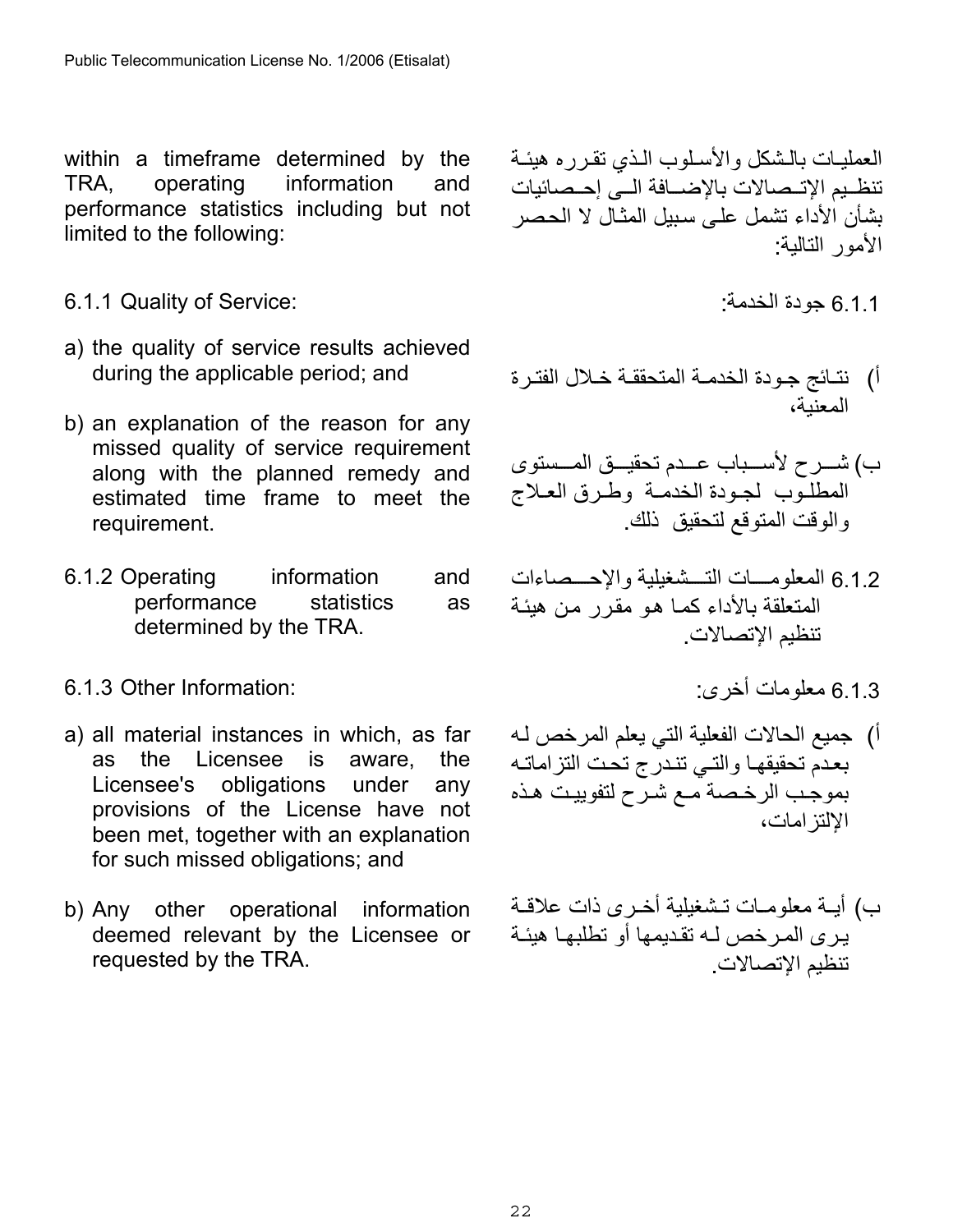### <span id="page-22-0"></span>**6.2 المعلومات و التقارير الأخرى Reports and Information Other 6.2**

From time to time the TRA may require information, studies or special reports to aid the TRA in its oversight of License and Regulatory Framework compliance, telecommunication sector developments or any other such matters deemed relevant by the TRA. The Licensee shall provide such information within a time interval and in a format determined by the TRA.

#### <span id="page-22-1"></span>**6.3 Submission of Information and Reports**

Any information or reports provided to the TRA shall be provided by an employee of the Licensee who is so authorized. The authorized employee shall provide the information or reports in a timely manner and shall confirm, so far as the Licensee is aware, that the information being provided is accurate and complete.

#### <span id="page-22-2"></span>**6.4 الدخول إلى مواقع المرخص له Premises Licensee to Access 6.4**

The TRA shall have access to all premises of the Licensee and the information therein to enable the TRA to perform its duty in accordance with the Telecommunications Law, its Executive Order and the Regulatory Framework in effect at the time.

مـن فتـرة إلــي أخـرى قـد تطلـب هيئــة تنظـيم الإتــصالات معلومــات أو در اســات أو تقــار ير خاصــة لمـساعدة هيئــة تنظـيم الإتــصالات فــي الإشىراف علمي الإلتىزام بالرخصة والإطار التنظيمي وتطوير قطاع الإتصالات أو أية أمѧور أخرى تراها هيئة تنظيم الإتصالات ذات علاقة علمي أن يلتز م المر خص لـه بتزويد هيئـة تنظيم الإتصالات بالمعلومات وفق الشكل وخلال المدة المحددة.

**6.3 تقديم المعلومات والتقارير** 

إن أية معلومات أو تقارير تقدم إلـى هيئـة تنظيم الإتصالات يجب تقديمها من قبل موظف مخول عن المرخص له والذي يجب أن يقدمها ضمن المدة المقررة ويتعين عليه تأكيد أن المعلومات المقدمـة كاملـة وصـحيحة ودقيقـة ضـمن حـدود معرفة المرخص له بذلك.

لهيئـة تنظـيم الإتـصالات صـلاحية الـدخول إلـي جميع مباني المرخص له وإلى جميع المعلومات فيها وذلك لتمكين هيئة تنظيم الإتصالات من القيام بواجباتها وفقاً لقانون الإتصالات واللائحة التنفيذية والإطار التنظيمي النافذ .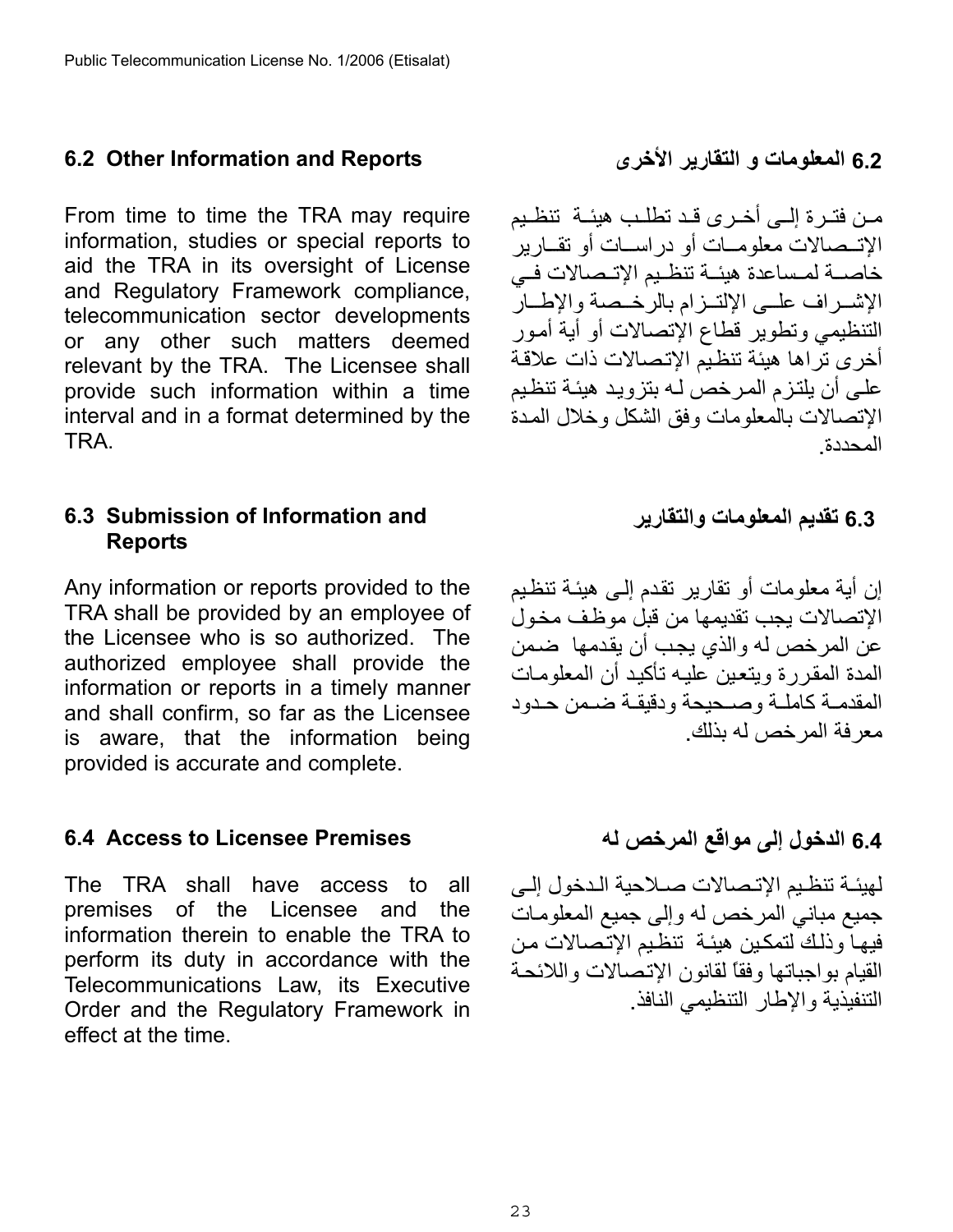#### <span id="page-23-0"></span>**ARTICLE 7 - ANTI-COMPETITIVE PRACTICES**

#### <span id="page-23-1"></span>**7.1 المحظورات Prohibitions 7.1**

The Licensee shall not alone or together with others, engage in or continue, or knowingly acquiesce in any anti-competitive practices and, in particular, the Licensee shall not:

- a) engage in any activity deemed anticompetitive by UAE laws or by the Regulatory Framework in effect at the time;
- b) engage in any anti-competitive cross-subsidization of any Telecommunication Services offered by it, except as approved by the Regulatory Body;
- c) engage in the abuse of its market position;
- d) show undue discrimination against a Person regarding the terms and conditions upon which the Licensee provides a Telecommunication Service to that Person;
- e) enter into any exclusive arrangements with third parties for the location of its facilities that provide the Service;
- f) enter into any agreements, arrangements or undertakings with any Person which have as their objective or effect the fixing of prices or any

**المادة -7 الممارسات المخلة بالمنافسة** 

يحظــــــــر علــــــــى المـــــــرخص لـــــــه القيـــــام أو الإستمراربالقيام بأي ممارسه مخلة بالمنافسة سـواء كــان ذلـك بـشكل فـردي أو مـن خــلال المشاركة مع أخرين أوالإضطلاع شخصياً بـأي عمل مخل بالمنافسة مع علمه بها، وعلى وجه الخـصوص يحظـر علـّى المـرخص لـه أي ممـا يلي:

- أ) مباشرة اي نشاط يعتبر مخلاً بالمنافسة وفقاً لقوانين دولة الإمارت العربية المتحدة أو وفقاً للإطار التنظيمي النافذ،
- ب) مباشرة أي دعم بينـي مخـل بالمنافسة لأي خدمات إتصالات مقدمة منها باستثناء ما تم الموافقة عليه من الجهة التنظيمية،
- ج) مباشرة أي إستغلال بحكم موقعه المهيمن في السوق، د) إظّهار تحيز غير مبررضد أي شخص فيمـا
- يتعلق بالشروط والأحكام والتمي بنـاءً عليهـا يزود المرخص لـه خدمات الإتصالات إلـى ذلك الشخص،
- هـ) الدخول في ترتيبات حصرية مع أي شخص ثالث بخصوص مواقع المرافق التي تـزود الخدمة،
- و) الـدخول فــي أيــة إتفاقيــات أو ترتيبــات أو تعهدات مـع أي شـخص بهدف التـأثير لتحديد أو تثبيت الأسعار أو أي قيـود أخـرى علــى المنافسة،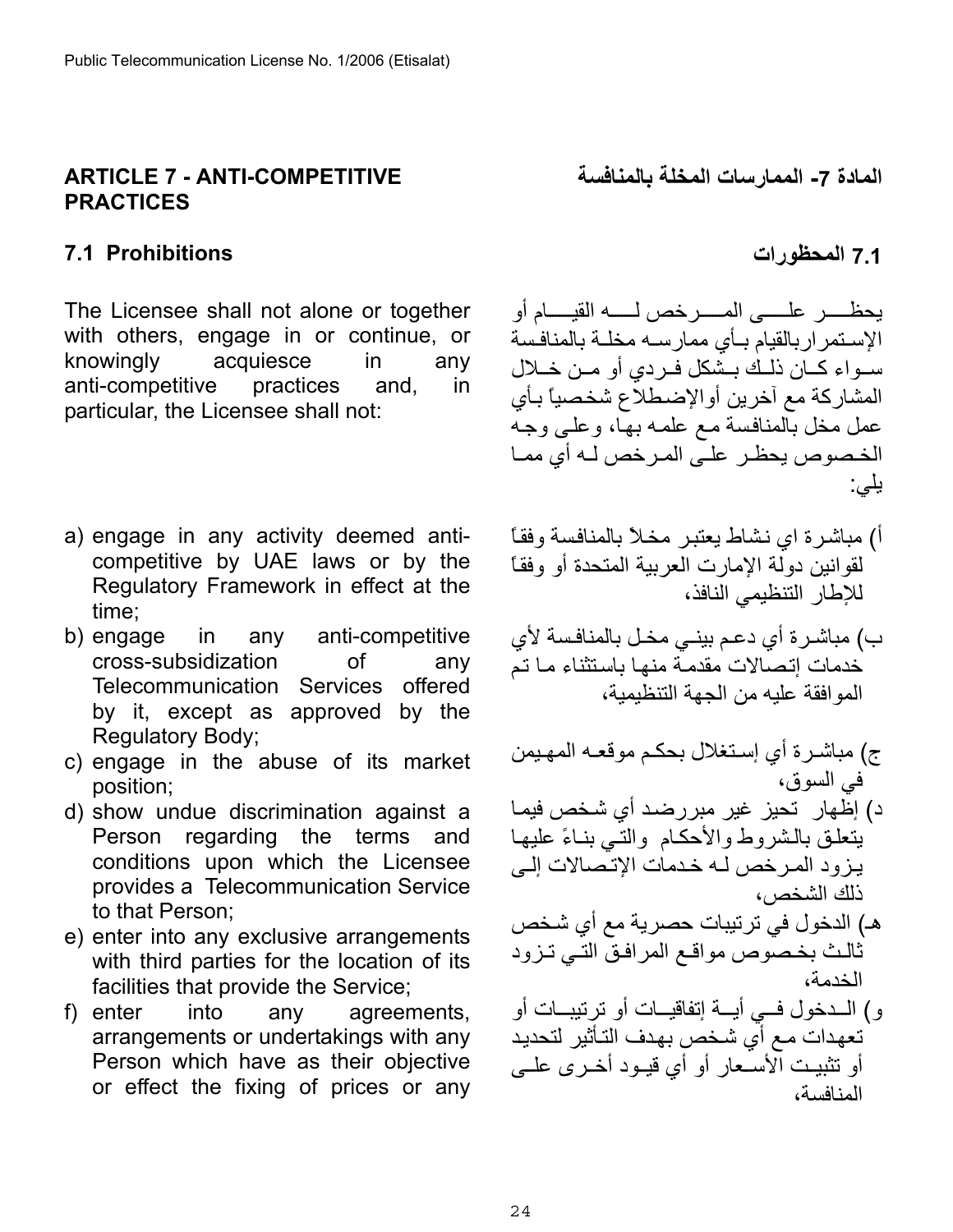other restraint on competition; or

g) use information obtained from competitors or Customers if the object or effect of such use is anti-competitive.

### <span id="page-24-0"></span>**7.2 الإلتزامات Obligations 7.2**

The Licensee shall:

- a) make information available to Other Licensed Operators on a timely basis with respect to essential facilities and other relevant information that is necessary for them to provide Telecommunication Service,
- b) cooperate with Other Licensed Operators in order to facilitate the provision of Telecommunication Services.

# ز) إستخدام المعلومات التي تم تحصيلها من المنافسين أو المشتر كين بشكل يخل بالمنافسة

يتعين على المرخص له الإلتزام بما يلي:

- أ) إتاحـة المعلومـات دوريــاً للمـرخص لهـم الأخـرين والمتعلقـة بـالمرافق الـضرورية بالاضسافة السي المعلومسات الأخير ي ذات العلاقية والمضرورية لهم لتقديم خيدمات الإتصالات،
- ب) التعاون مع المرخص لهم الآخرين لتسهيل تزويد خدمات الإتصالات .

#### <span id="page-24-1"></span>**ARTICLE 8 - PUBLIC EMERGENCIES, INTEREST, SAFETY AND NATIONAL SECURITY**

#### <span id="page-24-2"></span>**8.1 Public Emergencies**

If a competent authority declares that a public emergency has arisen, the Licensee shall comply with any direction whatsoever that may be given by the TRA or other competent authority with respect

- المــادة 8- الطـوارئ العامــة والمـصلحة العامــة **والسلامة والأمن الوطني** 
	- **8.1 الطوارئ العامة**

في حال أعلان الجهات المعنية لحالة الطوارئ العامـة فإنـه يتعين علـى المـرخص لـه الإلتـزام بجميـع التوجيهـات مهمـا كانـت و الـصـادر ة عـن هيئــة تنظـيم الإتــصـالات أو أيــة جهــة أخــر ي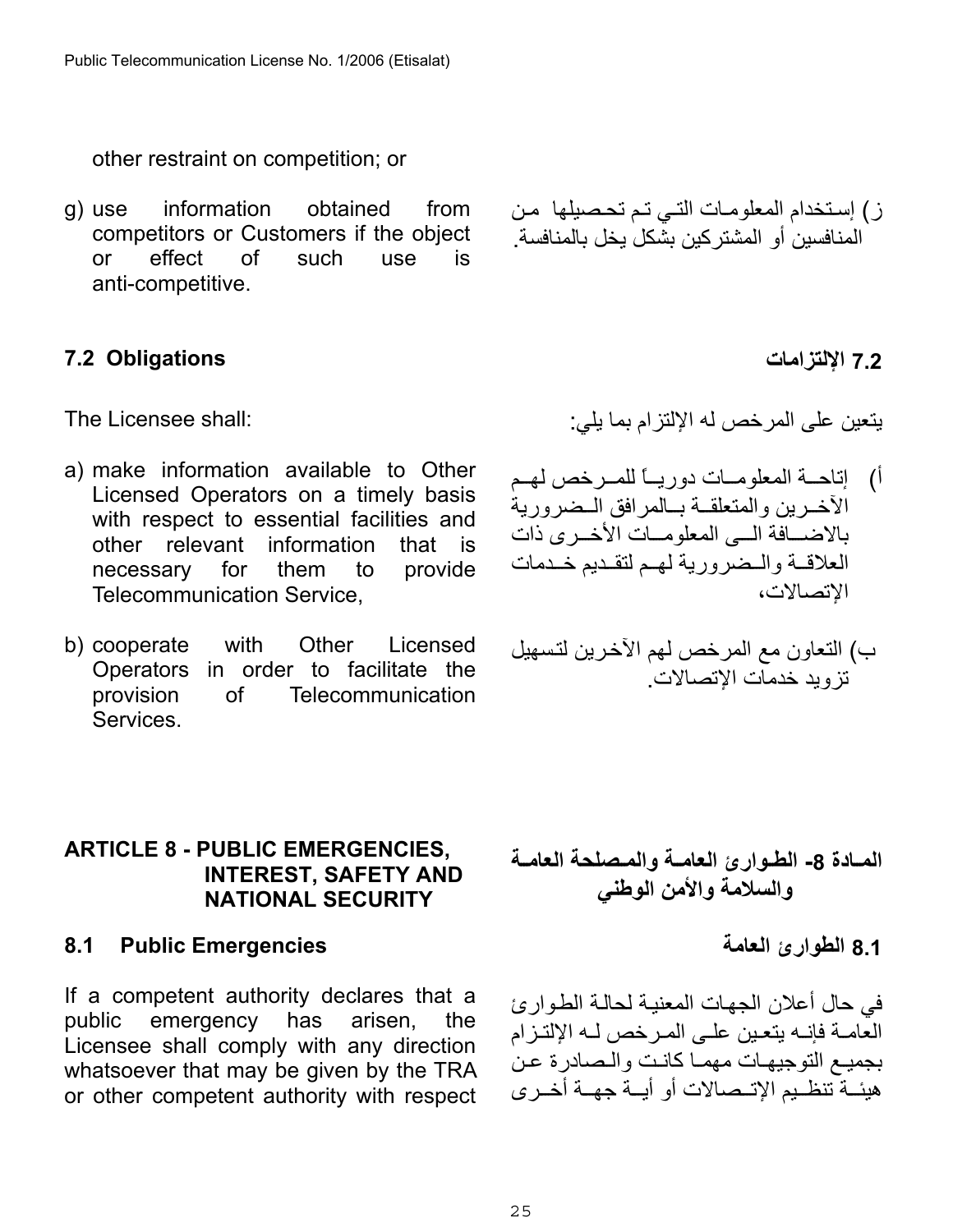to the property of the Licensee or its use or operation thereof.

## <span id="page-25-0"></span>**8.2 Public Interest, Safety and National Security**

The Licensee shall comply with any directions as the TRA or other competent authority may issue from time to time on matters relating to public interest, safety and/or national security. The Licensee shall maintain calling party/called party details and subscriber information in accordance with any measures issued by any competent authority responsible for public interest, safety and national security. The Licensee also undertakes to install at its own expense any equipment required to allow access to its Telecommunication Network and/or the retrieval and storage of data for reasons of public interest, safety and national security. This obligation shall extend to the provisioning of the facilities terminating at the premises of a competent authority and shall be provided without charges of any kind. Furthermore, the Licensee shall not undertake to provide any services which do not meet the requirements of any competent authority responsible for public interest, safety and national security.

صاحبة إختصاص وذلك فيما يتعلق بإسѧتخدام أو عمل أو ملكية المرخص له.

**8.2المصلحة العامة والسلامة والأمن الوطني**

يتعين على المرخص لـه الإلتزام بايـة توجيهـات تـصدر من فتـر ة إلــي أخـر ي عـن هبئــة تنظـبم الإتـصالات أو أيــة جهــة أخـرى مختـصة فـي الأمور المتعلقة بالمصلحة العامة والѧسلامة و/أو الأمن الوطني. كما يتعين على المرخص لـه حفظ التفاصسيل المتعلقة بالإتسصالات سمواء المواردة أو المصادرة بالإضبافة المي المعلوميات المتعلقة بالمشتركين وفقاً للمعايير الصادرة من الجهات المعنية والمسؤولة عن المصلحة العامة والسلامة والأمـن الـوطني. كمـا يتعـين علـي المر خص لـه علـى نفقتـه الخاصـة تر كبـب أبـة معدات لازمـة لإتاحـة الـدخول الـي شـبكتها أو لإسـترجاع أو حفـظ البيانـات لأسـباب تتعلــق بالمصلحة العامة والسلامة والأمن الوطني. إن الإلتز ام الـسابق على عـاتق المر خص لـه بمتد ليَشْمل تُقديم المرافق التي تنتهي في ذات مواقع الجهات المعنية ويتعين القيام بهذا الإلتزام دون أي مقابــل عـــلاوة علـــي ذلْــك، يتعـُــين علـــي المرخص لـه عـدم التعهـد بالقيـام بتزويـد أيــة خدمات إذا كانيت لا تحقيق متطلبات الجهيات المعنية المسؤولة عن المصلحة العامѧة والѧسلامة والأمن الوطني.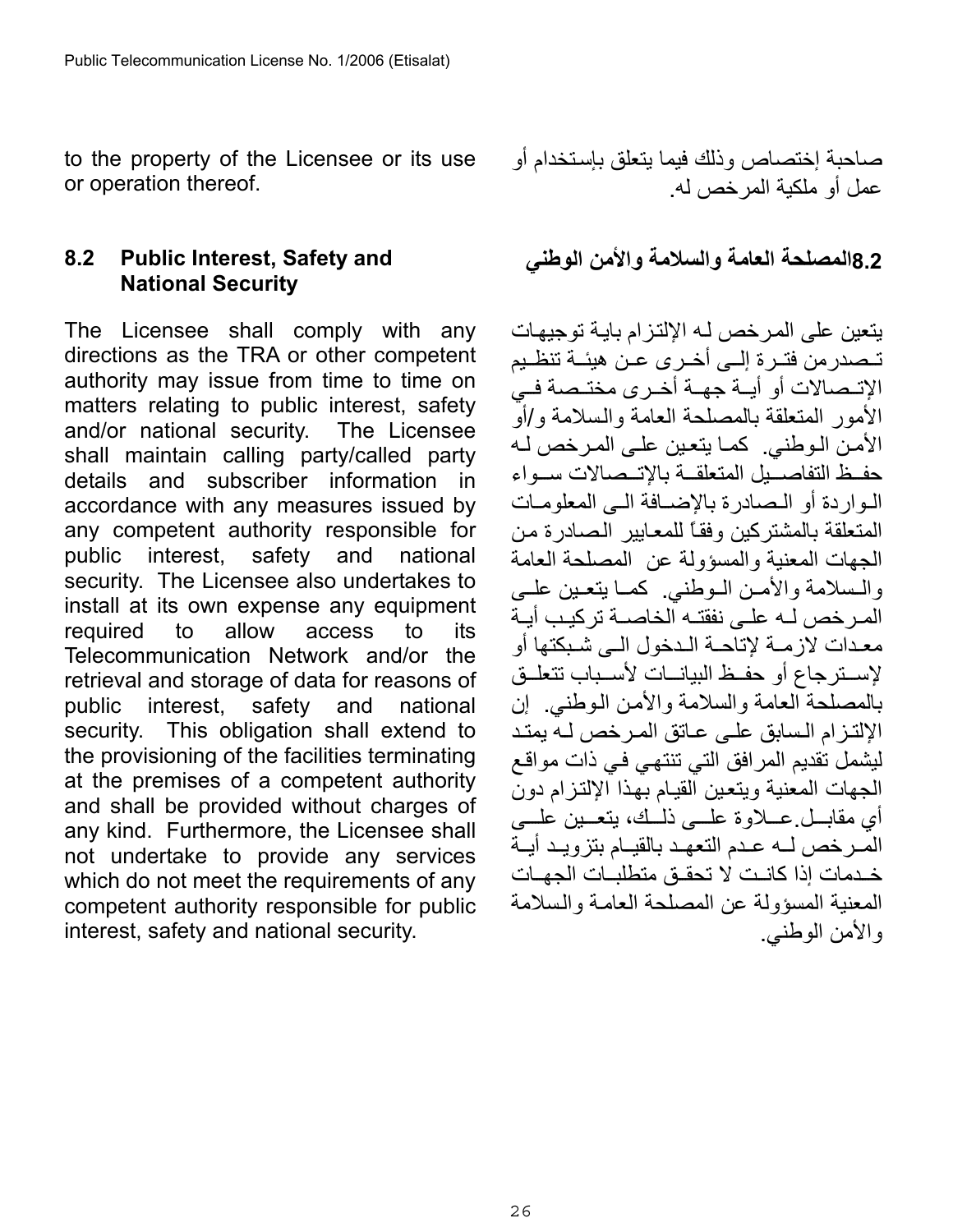#### <span id="page-26-0"></span>**8.3 Assumption of Control السيطرة تخويل 8.3**

In the event that the TRA or other competent authority's direction includes the provision for a Person authorized by the TRA or the other competent authority to assume control, either in whole or in part, of the Licensee's Services and/or Telecommunication Network, then the Licensee shall comply with such direction and shall cooperate with such Person provided that such direction is received in writing by the Licensee.

#### <span id="page-26-1"></span>**ARTICLE 9 - RELATIONSHIP WITH CUSTOMERS**

#### <span id="page-26-2"></span>**9.1 Customer Relations**

The Licensee shall maintain adequate trained personnel to receive and respond promptly to complaints and disputes from Customers. The Licensee shall take all reasonable action to promptly remedy and avoid the recurrence of the cause of all Customer complaints and disputes that relate to the quality, availability, delivery or billing of its Services. The Licensee shall also take all necessary measures to ensure that amounts due to Customers are paid promptly and in full.

في حال أصدرت هيئة تنظيم الإتصالات أو أيـة جهه معنيـة توجيهاتهـا بـأن يتـولى أي شـخص مخوّل من هيئة تنظيم الإتصالات أو من الجهات المعنية السيطرة سواء كانت السيطرة كاملة أو جزئية على الخدمات التي يقدمها المرخص له و/أو لـــشبكة الإتـــصالات فإنــــه يتعـــين علــــى المرخص له الإلتزام بهذا التوجيه والتعاون مع ذلك الشخص على أن يصل مثل هذا التوجيه خطياً إلى المرخص له.

**المادة -9 العلاقة مع المشترآين** 

**9.1 علاقات المشترآين**

علے المر خص لـه توفير ما يلزم من موظفين مسدربين لتلقسي والإجابسة دون إبطساء علسي الشكاوى والمنازعات الخاصة بالمشتركين، كما يتعين عليـه إتخـاذ جميـع الإجـراءات المعقولــة للمعالجة الآنيـة ولتجنب تكرار أسباب الشكاوى ونزاعاتهم ذات العلاقة بجودة الخدمة وتوفرها وتسليمها وفوترتها بالإضافة إلى ذلك، يتعين علـــى المـــرخص لــــه إتخـــاذ جميـــع التـــدابير السضرورية لسضمان أداء المبسالغ المسستحقة للمشتر كبن وبشكل كامل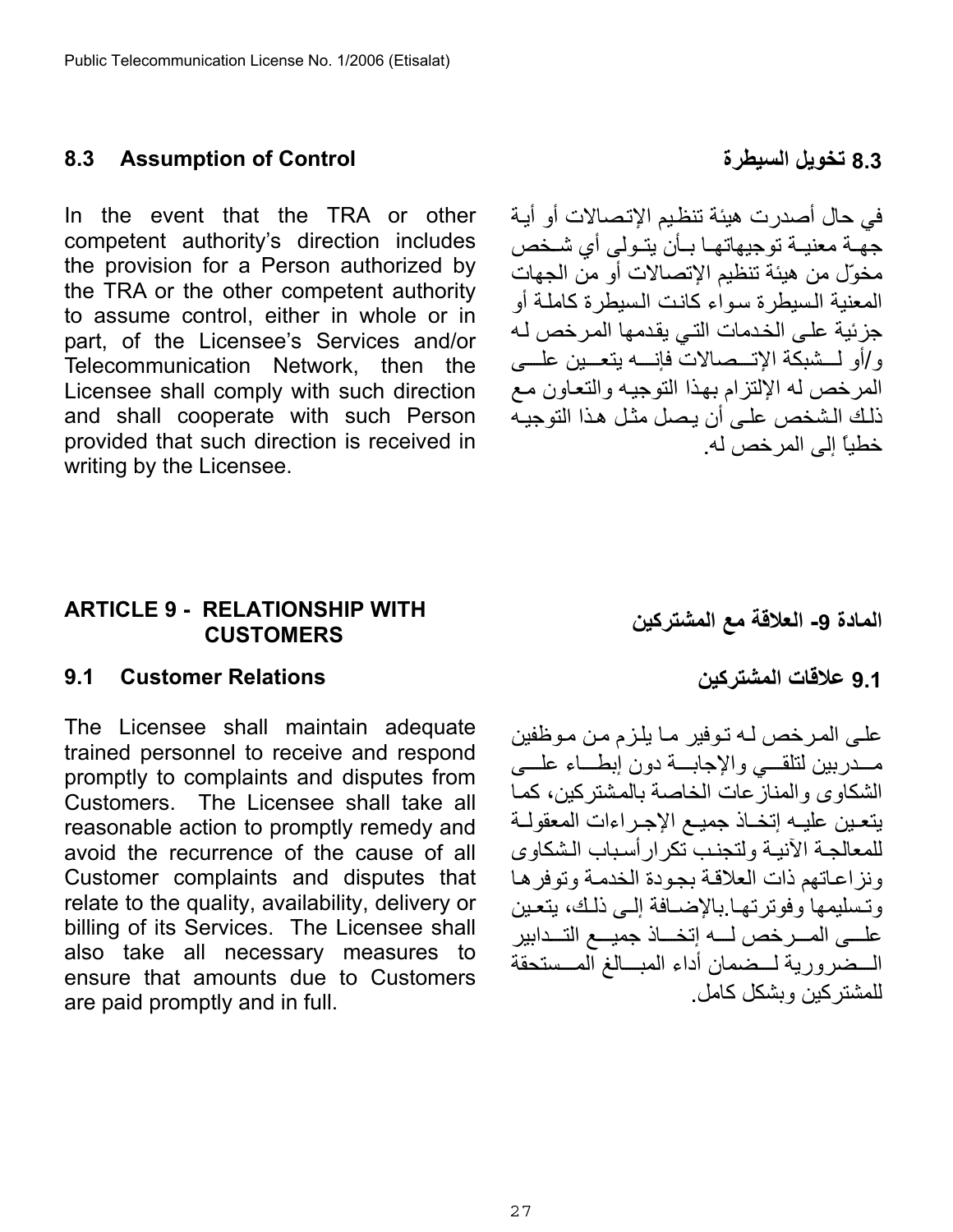#### <span id="page-27-0"></span>**9.2 Code of Practice for Customer Affairs**

- 9.2.1 The Licensee shall prepare and publish a Code of Practice for the Licensee's Customers in respect of any issues relating to the provision of service by the Licensee. The Code of Practice shall be in accordance with the Regulatory Framework in effect at the time and shall contain at a minimum, information concerning the following:
	- a) prices, terms and conditions of Service;
	- b) privacy of Customer information;
	- c) billing method and cycle;
	- d) denial of service;
	- e) cancellation and restoration of Service;
	- f) subscriber contract;
	- g) handling of complaints;
	- h) options for directory listing information; and
	- i) reserve for subscriber refunds and deposits.
- 9.2.2 The Code of Practice shall be submitted to the TRA for review and approval in a timescale determined by the TRA.
- 9.2.3 The Code of Practice shall be amended or replaced from time to time in accordance with any

**9.2 قواعد السلوك الخاصة بشؤون المشترآين**

9.2.1 على المر خص له تحضير ونشر القواعد المهنية المتعلقة بمشتركيه والتبي تتعلق بكافة الأمور المرتبطة بتزويد خدماتـه، علسي أن تكـون هـذه القواعـد متفقــة والإطار التنظيمي النافذ في ذلك الوقت وبحيث تتضمن هذه القواعد المعلومات التالية بحد ادنى :

أ) أسعار وشروط وأحكام الخدمة، ب) خѧѧѧѧѧصوصية المعلومѧѧѧѧѧات المتعلقѧѧѧѧѧة بالمشترآين، ج) أساليب الفوترة ودوريتها، د) حجب الخدمة، ـه ) إلغاء وإعادة الخدمة، و) عقود الاشتراك، ز) معالجة الشكاوى، ح) خيѧѧѧѧѧѧارات لإدراج معلومѧѧѧѧѧѧات فѧѧѧѧѧѧي الدليل، ط) احتيѧѧѧѧاط المبѧѧѧѧالغ المعѧѧѧѧادة والودائѧѧѧѧع للمشترآين .

- 9.2.2 يتعين على المرخص لـه تقديم القواعد المهنيــة إلــي هيئــة تنظـيم الإتــصالات لمر اجعتها والموافقة عليها وفقاً للمدة المحددة من هيئة تنظيم الإتصالات.
- 9.2.3 يتعين تعديل القواعد المهنية أو إسѧتبدالها من وقت لأخر وفقاً لأيـة إضـافات أو إلغاءات في الإطار التنظيمي النافذ على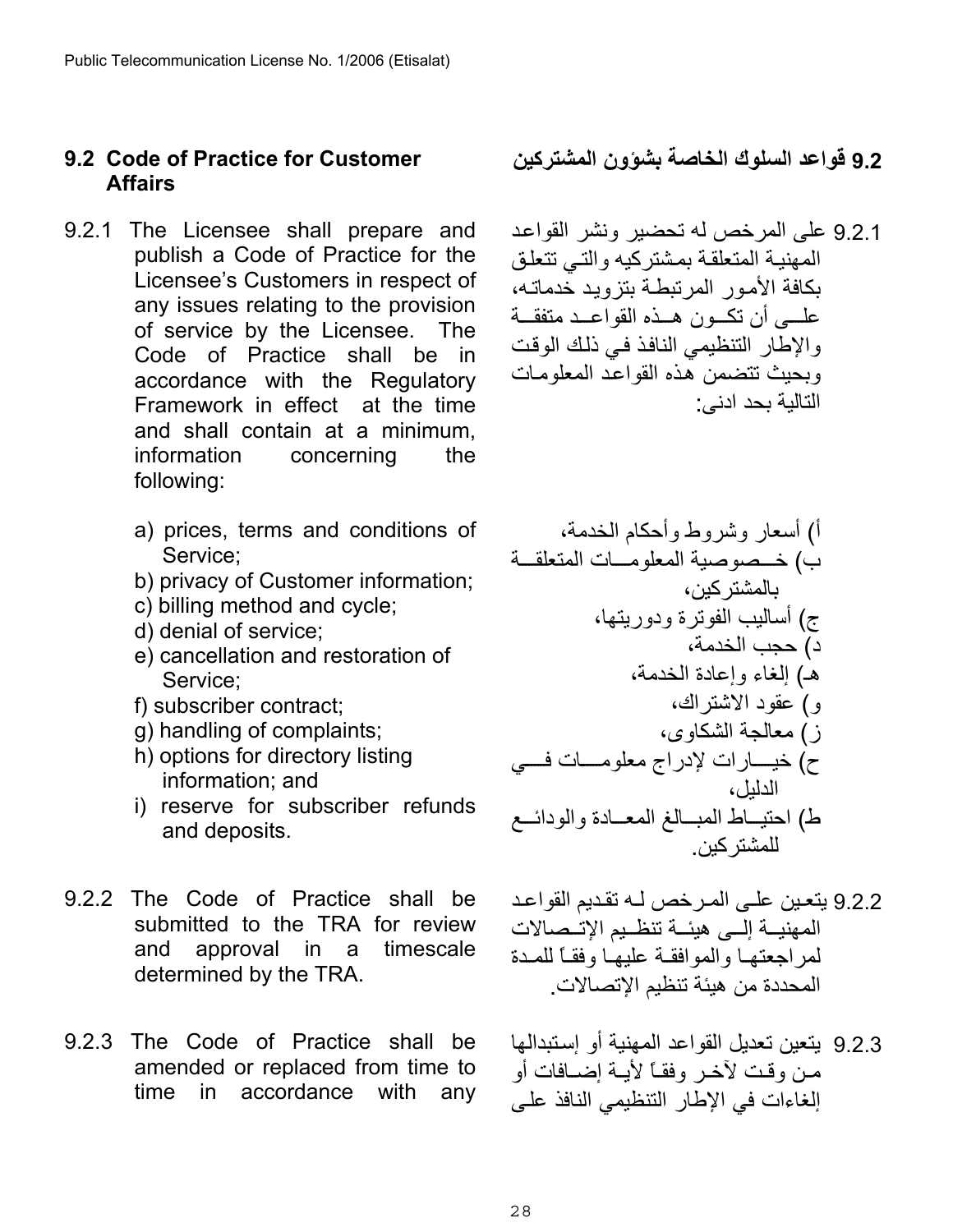additions, deletions or modifications to the Regulatory Framework in effect at the time. Such revised Code of Practice shall be submitted to the TRA for review and approval.

- 9.2.4 The Licensee shall keep a record of all Customer complaints for no less than three (3) years and shall furnish this information to the TRA in a format and timeframe determined by the TRA.
- 9.2.5 The Licensee shall make every reasonable effort to resolve disputes with its Customers in a timely manner.

### <span id="page-28-0"></span>**9.3 TRA Customer Dispute Resolution**

In the event of a dispute relating to the Code of Practice remaining unresolved between the parties in dispute or in certain cases when a complaint is referred directly to the TRA, the TRA may resolve the issues between the parties in accordance with the Telecommunications Law, its Executive Order and the Regulatory Framework in effect at the time. In all cases, the Licensee shall cooperate fully with the TRA for the resolution of Customer complaints.

أن يѧѧѧتم تقѧѧѧديم القواعѧѧѧد المهنيѧѧѧة الجديѧѧѧدة لهيئѧѧѧة تنظѧѧѧيم الإتѧѧѧصالات لمراجعتهѧѧѧا و الموافقة عليها.

- 9.2.4 يتعين على المرخص لـه الإبقـاء علـي سجّل لجميع شكاوى المشتركين لمدة لا تقل عن (3) ثلاث سنوات ويتعين علي المسر خص لسه تزويسد هيئسة تنظسيم الإتـممالات بهـذه المعلومـات بالـشكل والمسدة التسي تحسددها هيئسة تنظسيم الإتصالات.
- 9.2.5 على المرخص لـه القيـام بكل مـا يلـزم لتسوية شكاوى المشتركين لديه في وقت مناسب.
- **9.3 تѧسوية هيئѧѧة تنظѧيم الإتѧѧصالات لنزاعѧѧات المشترآين**

في حال لم يتم التوصل الى حل نزاع يتعلق بالقواعد المهنيــة بـين الأطـر اف أو فـي بعـض الحالات إذا ما أحبلت الشكوى مباشر ة إلى هبئـة تنظيم الإتصالات، فإن لهيئة تنظيم الإتصالات تسوية هذه الأمور بين الأطراف وفقاً لقانون الإتصالات واللائحة التنفيذية والإطار التنظيمي النافذ. وفي جميع الأحوال فإن على المرخص له التعاون الكامـل مـم هيئـة تنظـيم الإتــصالات لتسوية شكاوى المشتر كين.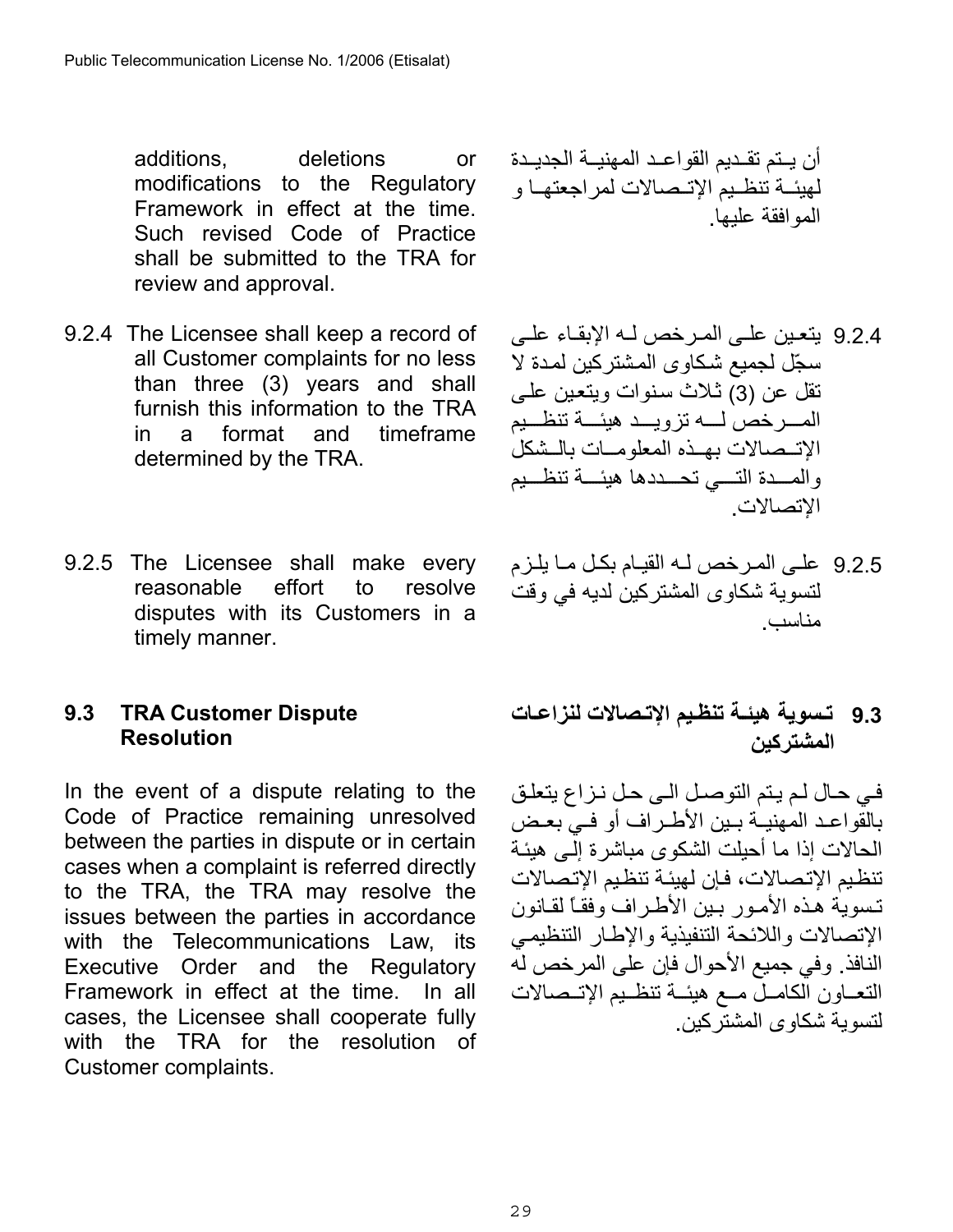### <span id="page-29-0"></span>**9.4 فواتير المشترآين Invoices Customer 9.4**

- 9.4.1 All Customer invoices rendered by the Licensee in respect of the Services shall be prepared in accordance with the Regulatory Framework in effect at the time.
- 9.4.2 The Licensee shall ensure that bills are accurate and transparent.
- 9.4.3 The Licensee shall establish a procedure to ensure and validate the accuracy of its billing system. The Licensee shall retain all billing information for two years or for a period mandated by any competent authority, whichever is longer. This information may be reviewed or furnished to the TRA or any competent authority upon request.

### <span id="page-29-1"></span>**9.5 Services Made Available to Customers Free of Charge**

- 9.5.1 The Licensee shall ensure that Customers shall have free access to the emergency call service numbers designated by the TRA for Emergency Calls.
- 9.5.2 The Licensee shall ensure that Customers have access to other services free of charge, when deemed by the TRA to be in the public interest.

- 9.4.1 يجب أن تكون الفواتير الصادرة عن المر خص له فيما بتعلق بالخدمات معّدة وفقاً للإطار التنظيمي النافذ.
- 9.4.2 على المرخص لـه ضمان تمتـع الفواتير بالدقة والشفافية.
- 9.4.3 يتعين على المرخص له وضع إجراءات لتأكيد وتوثيق دقـة نظـام فوتر تهـا، كمـا يتعين على المرخص له إبقاء جميع المعلومات المتعلقة بالفوترة لمدة سنتين أو لأي مدة أخرى أطول متطلبة من أيـة جهة أخرى مختصة. إن هذه المعلومات يجـوز إرسـالها أو مراجعتهـا مـن هيئـة تنظــيم الإتـــصـالات أو مـــن الجهـــات المختصة بناءً على الطلب.

**9.5 الخدمات المتاحة للمشترآين بدون مقابل** 

- 9.5.1 يتعين على المرخص له ضمان حصول المسشتركين دون مقابــل علـــي خدمـــة الطوارئ على الأرقام المحددة من قبل هيئة تنظيم الإتصالات .
- 9.5.2 يتعين على المرخص له ضمان حصول المـشتر كين دون مقابـل علــى خــدمات أخــرى إذا مـــا إعتبــرت هبئـــة تنظــبم الإتصالات ذلك للمصلحة العامة.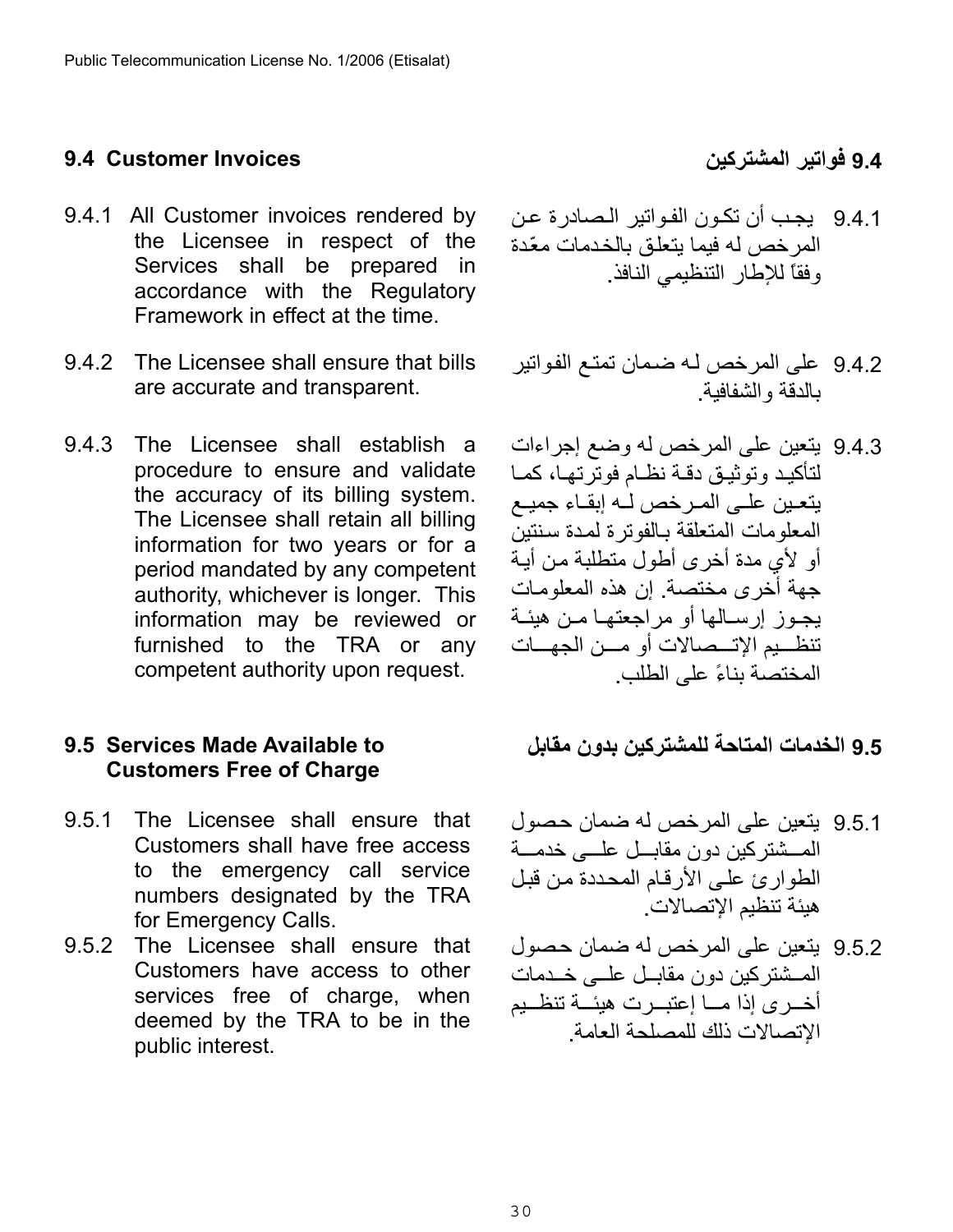## <span id="page-30-0"></span>**ARTICLE 10 - INTERCONNECTION**

#### <span id="page-30-1"></span>**10.1 الربط البيني Interconnection 10.1**

- 10.1.1 The Licensee acknowledges that interconnection between the Licensee's Telecommunication Network and any Other Licensed Operator's Telecommunication Network in the UAE is governed by the Telecommunications Law, its Executive Order and the Regulatory Framework in effect at the time, and the terms of any interconnection agreement with that Other Licensed Operator. In any cases of conflict between an interconnect agreement in effect and the Regulatory Framework in effect at the time, the Regulatory Framework shall take precedence.
- 10.1.2 The TRA shall endeavor to cause Other Licensed Operators to act fairly and on a non-discriminatory basis in accordance with applicable law, the Regulatory Framework in effect at the time and the terms of their Licenses in all business dealings with the Licensee.
- 10.1.3 The Licensee shall act fairly and without discrimination in all business dealings with Other Licensed Operators and shall cooperate with Other Licensed Operators to ensure

**المادة -10 الربط البيني** 

10.1.1 يقر المر خص له بأن الربط البيني بين شبكة الإتصالات العائدة له وبين شبكة إتصالات المرخص لهم الآخرين في دولسة الإمسارت العربيسة المتحسدة محكومة بقانون الإتصالات واللائحة التنفيذيــة والإطـار التنظيمــى النافـذ وأحكام إتفاقية الربط البيني بينه وبين المرخص لـه الآخر وفي حال وجود أي تنــاقض بـين إتفاقيــة الـربط البينــى النافذة وبين الإطار التنظيمي النافذ فان الإطار التنفيذي هو الذي يسمو ويطبق.

- 10.1.2 ستعمل هيئـة تنظـيم الإتـصـالات علـي السعي لجعل المرخص لهم الآخرين بتسصر فون بعدالسة وبطر بقسة غبسر تحيز ية وفقاً للقوانين السارية والإطار التنظيمــي النافــذ وأحكـــام الـــرخص الخاصسة بهم في جميع صسفقات الأعمال مع المرخص له.
- 10.1.3 على المرخص لـه التـصرف بعدالـة وبأسس غير تحيزية في جميع صفقات الأعمـال مـع المـرخص لهم الآخرين، كما يتعين على المر خص لـه التعاون مـع المـرخص لهـم الآخـرين لـضمان الربط البيني والموائمة ولتسيهل تزويد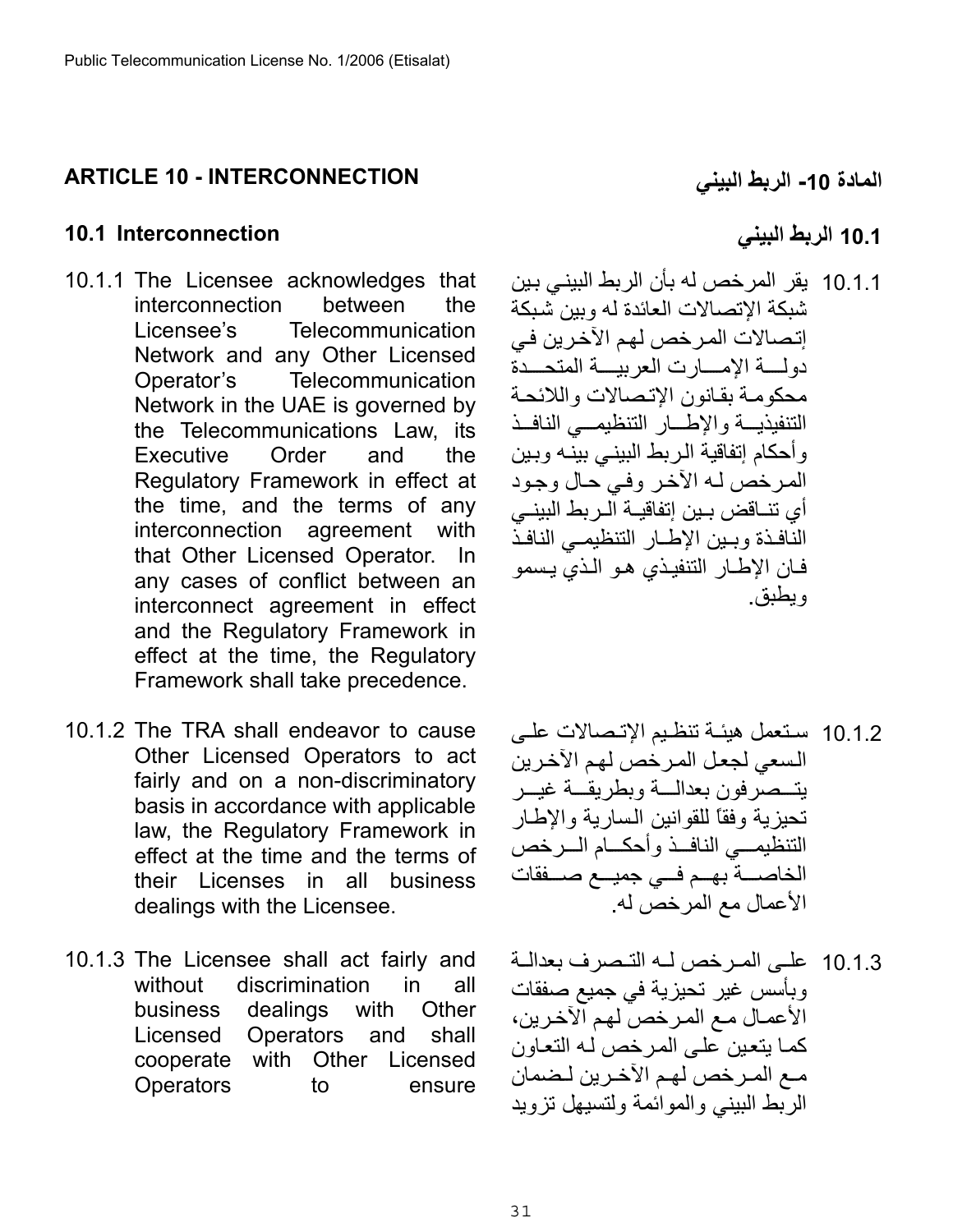interconnection and interoperability and to facilitate the provision of Telecommunication Services to all users throughout the UAE.

- 10.1.4 Unless the Licensee is designated by the TRA as not having market power in a relevant market, the Licensee shall satisfy in a timely, efficient and cost based manner all requests from Other Licensed Operators for interconnection, colocation or sharing of sites, infrastructure or facilities.
- 10.1.5 If the Licensee is designated by the TRA as not having market power in a relevant market, the Licensee shall satisfy in a timely and efficient manner all requests from Other Licensed Operator's for interconnection and mobile site sharing.
- 10.1.6 At the discretion of the TRA, the procedures applicable for interconnection to the Licensee's Telecommunication Network shall be made publicly available.
- 10.1.7 The Licensee shall send a copy of its Reference Interconnection Offer (RIO) and interconnection agreements to the TRA for review/approval and shall make

خѧѧѧѧѧѧدمات الإتѧѧѧѧѧѧصالات إلѧѧѧѧѧѧى جميѧѧѧѧѧѧع المѧѧѧѧѧستخدمين فѧѧѧѧѧي دولѧѧѧѧѧة الإمѧѧѧѧѧارات العربية المتحدة.

- 10.1.4 إذا قررت هيئـة تنظيم الإتـصـالات بـأن المرخص له لا يتمتع بقوة سوقية في السسوق ذات العلاقسة، فسان علسي المسرخص لسه تلبيسة جميسع طلبسات المسرخص لهم الآخـرين فـي وقـت مناسب وبطريقة فعالمة وبأسعار قائمة علمى الكلفة المتعلقة بالربط البينسي والمشاركة في المواقع أو المرافق او البنية التحتية أو المرافق.
- 10.1.5 إذا قررت هيئـة تنظيم الإتصالات بـان المرخص له ليس له قوة سوقية في المسسوق ذات العلاقسة، فسان علسيّ المسرخص لسه تلبيسة جميسع طلبسات المر خص لهـم الآخـرين فـي وقـت مناسب وبطريقة فعالمة فيمماً يتعلىق بالربط البيني والمشاركة في المواقع للهاتف الخلوي .
- 10.1.6 بنساءً علسي رغبسة هيئسة تنظسيم الإتـصالات، فـإن الإجـراءات المطبقـة للسربط البينسي لسشبكة إتسصالات المرخص له يجب إتاحتها بشكل علني للجميع.
- 10.1.7 على المرخص له إرسال نسخة من العسرض المرجعسي للسربط البينسي الخاص به واتفاقيات الربط البيني إلى هيئـة تنظـيم الإتـصـالات للمراجعـة أو للمو افقـة ويتعين علـى المرخص لـه –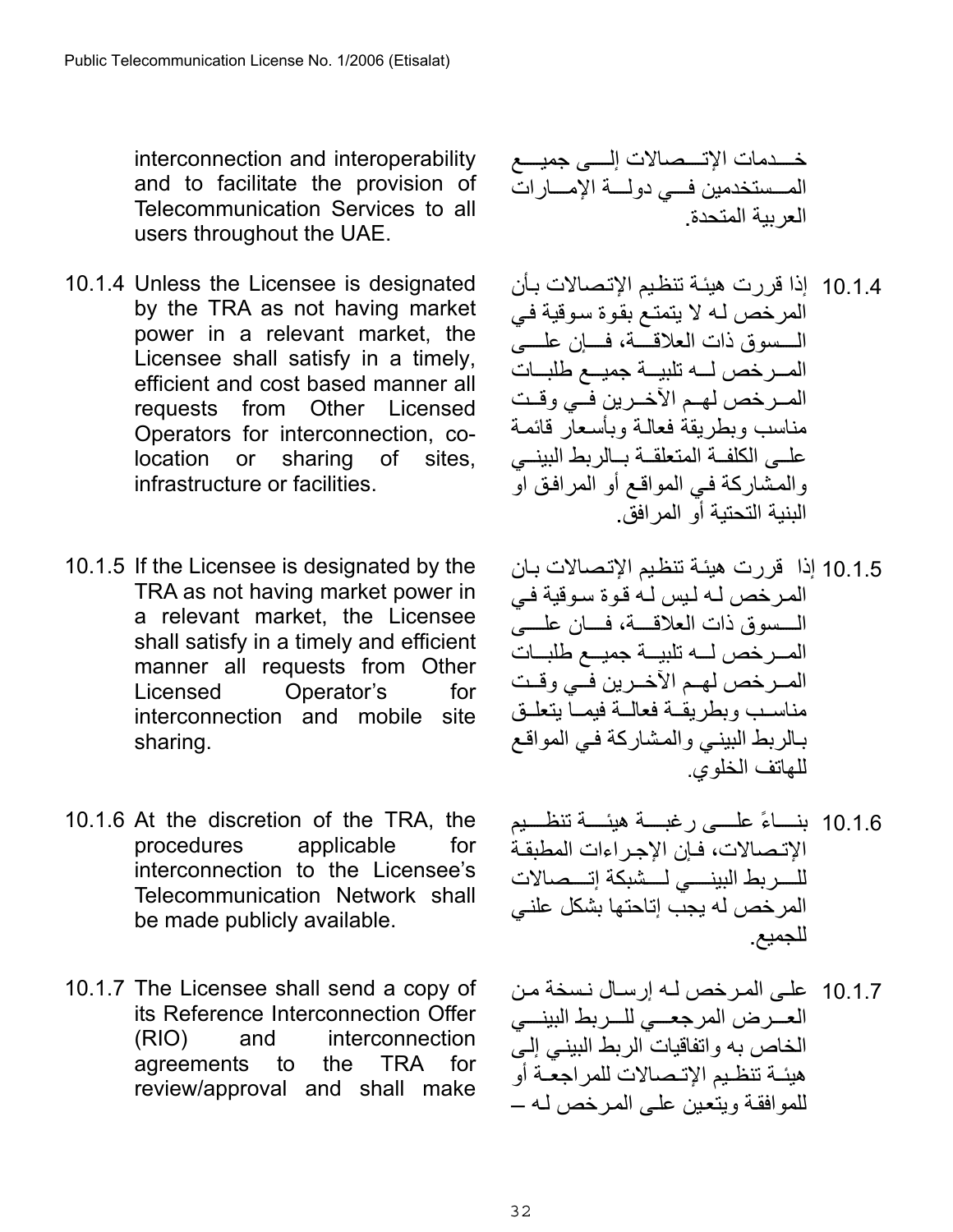publicly available its RIO and interconnection agreements at the discretion of the TRA.

10.1.8 The Licensee shall work cooperatively with Other Licensed Operators for the resolution of Customer issues when a Customer is shared by multiple Licensees.

## حسبما ترتأيه هيئة تنظيم الاتصالات-إتاحة العرض المرجعي للربط البيني الخاص به وإنفاقية الربط البيني بشكل علني.

10.1.8 على المرخص له العمل بتعاون تام مـع المـرخص لهم الآخـرين لتـسوية الأمسور المتعلقسة بالمسشتركين المشتَرَآين فيما بينهم.

## <span id="page-32-0"></span>**10.2 Guiding Principle**

Subject to interconnection being in place either by agreement or by order of the TRA, the Licensee undertakes to adhere to the guiding principle that its Customers must be able to place calls to or receive calls from any valid telephone number.

#### <span id="page-32-1"></span>**10.3 Interconnection Dispute Resolution**

- 10.3.1 The Licensee shall follow the dispute resolution procedures specified in the Regulatory Framework in effect at the time.
- 10.3.2 If so directed by the TRA, the Licensee shall interconnect its Telecommunication Network with any Other Licensed Operator with which it has a dispute. During the period of any dispute, the Licensee shall keep its Telecommunication Network connected to the Telecommunication Network of the

### **10.2 أسس الإرشادات**

عند تفعيل الربط البيني سواءً كـان ذلك بموجب إتفاقيـة الـربط البينـي أَو بقرار مـن هيئـة تنظـيم الإتصالات، يتعهد المرخص لـه بـالإلتزام بأسس الإرشادات والتـي تُمكن مشتركيه مـن تلقـي أو إجراء المكالمات من أي رقم هاتفي سار.ٍ

**10.3 فض النزاعات الخاصة بالربط البيني** 

- 10.3.1 على المرخص لـه إتبـاع الإجـراءات المقررة في الإطار التنظيمي النافذ الخاصة بفض النزاعات .
- 10.3.2 على المسرخص لسه ربسط شسبكة الإتصالات العائدة له مـع المرخص لهم الآخرين على الرغم من وجود نز اع بينهم فيما إذا قر ر ت هيئـة تنظيم الإتــصالات ذلــك. خــلال مــدة نظــر النزاع فإن على المرخص له إبقاء ربط شْبكة الإتصالات العائدة لـه مع شبكة الإتصالات العائدة للمرخص لهم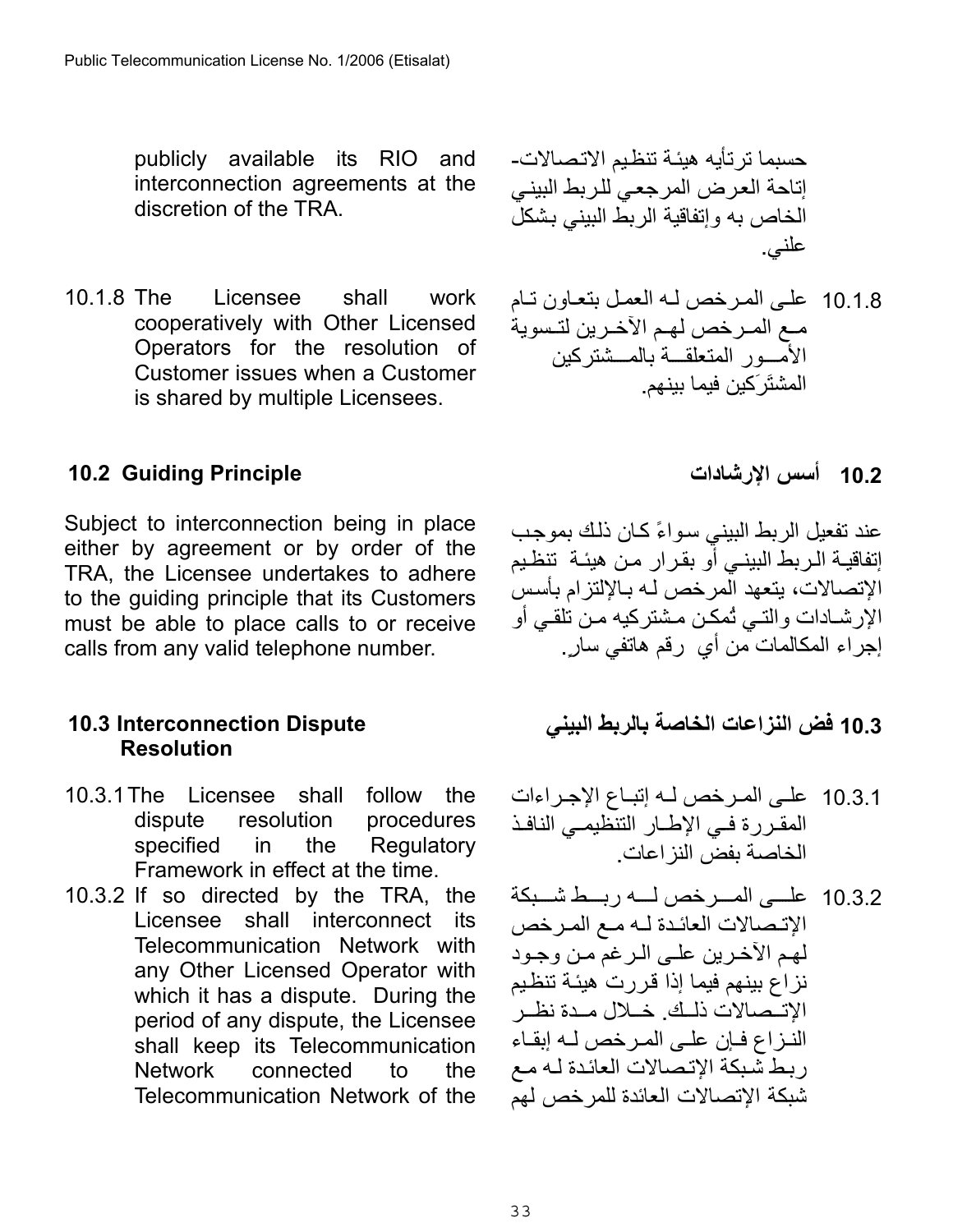Other Licensed Operator with which it is in dispute. The Licensee shall not disconnect the Other Licensed Operator's Telecommunication Network without the prior written approval of the TRA.

10.3.3 At the discretion of the TRA, costs associated with the review and resolution by the TRA of a dispute between the Licensee and the Other Licensed Operator may be borne by the Licensee and the Other Licensed Operator in a manner directed by the TRA.

## <span id="page-33-0"></span>**10.4 Oversight of Interconnection and Related Agreements**

All interconnection or related agreements requiring the oversight of the TRA between the Licensee and any Other Licensed Operator shall be submitted for review and/or approval by the TRA. The Licensee shall not give effect to any such agreement until it has been reviewed and/or approved by the TRA. The TRA reserves the right to require modifications to the interconnection or related agreements in accordance with the Telecommunications Law, its Executive Order and the Regulatory Framework in effect at the time.

الآخرين الذين معهم نـزاع وعلـى ألا يحـق للمـرخص لـه قطـع الـربط مـع المسرخص لهم الآخرين ما لـم يـتم الحــصول علـــى الموافقــة الخطيــة المسبقة من هيئـة تنظـيم الإتـصالات على ذلك .

10.3.3 بناء علمى توجيـه مـن هيئـة تنظـيم الإتـصالات، فيإن النفقيات المـصاحبة لتُسوية وفض النـزاع مـن قبـل هيئـة تنظيم الإتىصالات بين المر خص لـه والمرخص لهم الأخرين قد يتم تحملها من قبلهما بالطريقة التي تحددها هيئة تنظيم الإتصالات.

## **10.4 مراقبѧѧѧة الѧѧѧربط البينѧѧѧي والإتفاقيѧѧѧات ذات العلاقة**

جميع إتفاقيات الربط البيني وجميع الإتفاقيات التي لها علاقة بها بين المرخص له والمرخص لهم الآخرين يجب تقديمها لهيئة تنظيم الإتصالات للإطلاع والموافقة على ألا تدخل هذه الإتفاقيات حيز التنفيذ قبل الإطلاع عليها والموافقة عليها من هيئة تنظيم الإتصالات، كما لهيئة تنظيم الإتصالات طلب تعديل إتفاقيات الربط البيني والإتفاقيات الأخرى ذات العلاقة بها بما يتفق وقانون الإتصالات واللائحة التنفيذية والإطار التنظيمي النافذ .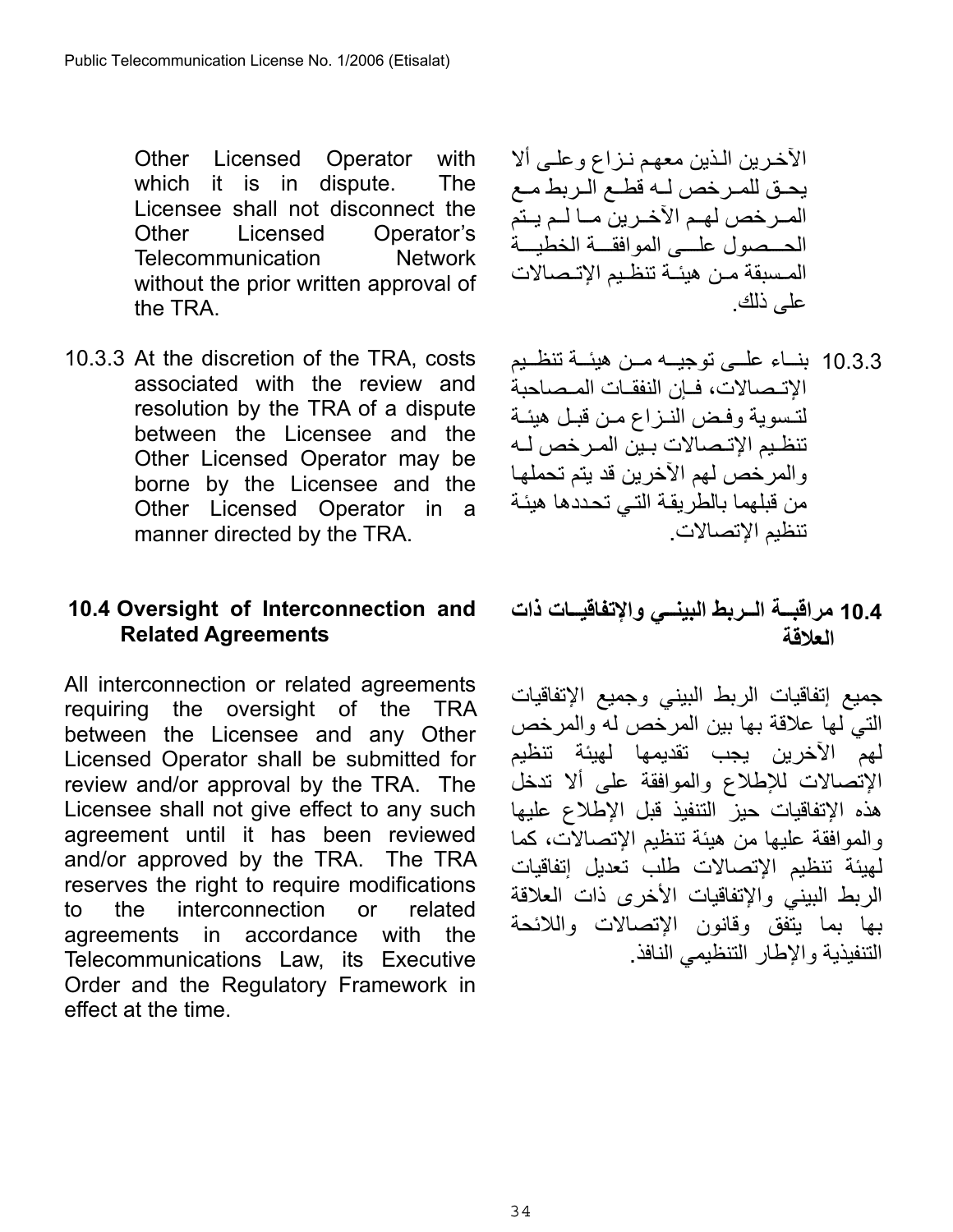## <span id="page-34-0"></span>**10.5 National Roaming Services**

In accordance with the Regulatory Framework in effect at the time, the Licensee shall make available national roaming services to any Other Licensed Operator authorized by the TRA to make use of national roaming services and under the terms, conditions and prices as determined by the TRA.

**10.5 خدمات التجوال المحلي**

وفقا للإطار التنظيمي النافذ، فإن على المرخص له إتاحـة خـدمات التجـوال المحلــّي لأي مـن المر خص لهم الآخر ين المجاز لهم ذلك من هيئـة تنظيم الإتصالات وذلك للإستفادة من خدمات التجــوال المحلـــي وفقــا للــشروط والأحكـــام والاسعار المحددة من هيئة تنظيم الإتصالات.

### <span id="page-34-1"></span>**ARTICLE 11 – COMMERCIAL AGREEMENTS**

The Licensee shall make available to the TRA a copy of the Licensee's commercial agreements with Other Licensed Operators, telecommunications service providers and other telecommunication related entities as may be required by and at the discretion of the TRA.

### <span id="page-34-2"></span>**ARTICLE 12 - OPERATION AND MAINTENANCE**

### <span id="page-34-3"></span>**12.1 Network Efficiency**

Throughout the term of the License, the Licensee shall use its best efforts to ensure the efficient maintenance and operation of its Telecommunication Network.

**المادة -11 الإتفاقيات التجارية** 

على المرخص له تزويد هيئة تنظيم الإتصالات بنـسخة مـن الإتفاقيـات التجاريــة مــع كـل مـن المـر خص لهـم الآخـرين ومزويـدي خـدمات الإتــصالات أو أيـــة جهـــات أخـــرى تتعلـــق بالإتصالات وذلك بناء علىي رغبة وطلب من هيئة تنظيم الإتصالات.

**المادة -12 العمليات و الصيانه** 

**12.1 فعالية الشبكة** 

يتعين على المرخص له طيلة مدة الرخصة بذل أفضل جهده لضمان الصيانة و العمليات الفعالية لشبكة الإتصالات الخاصة به .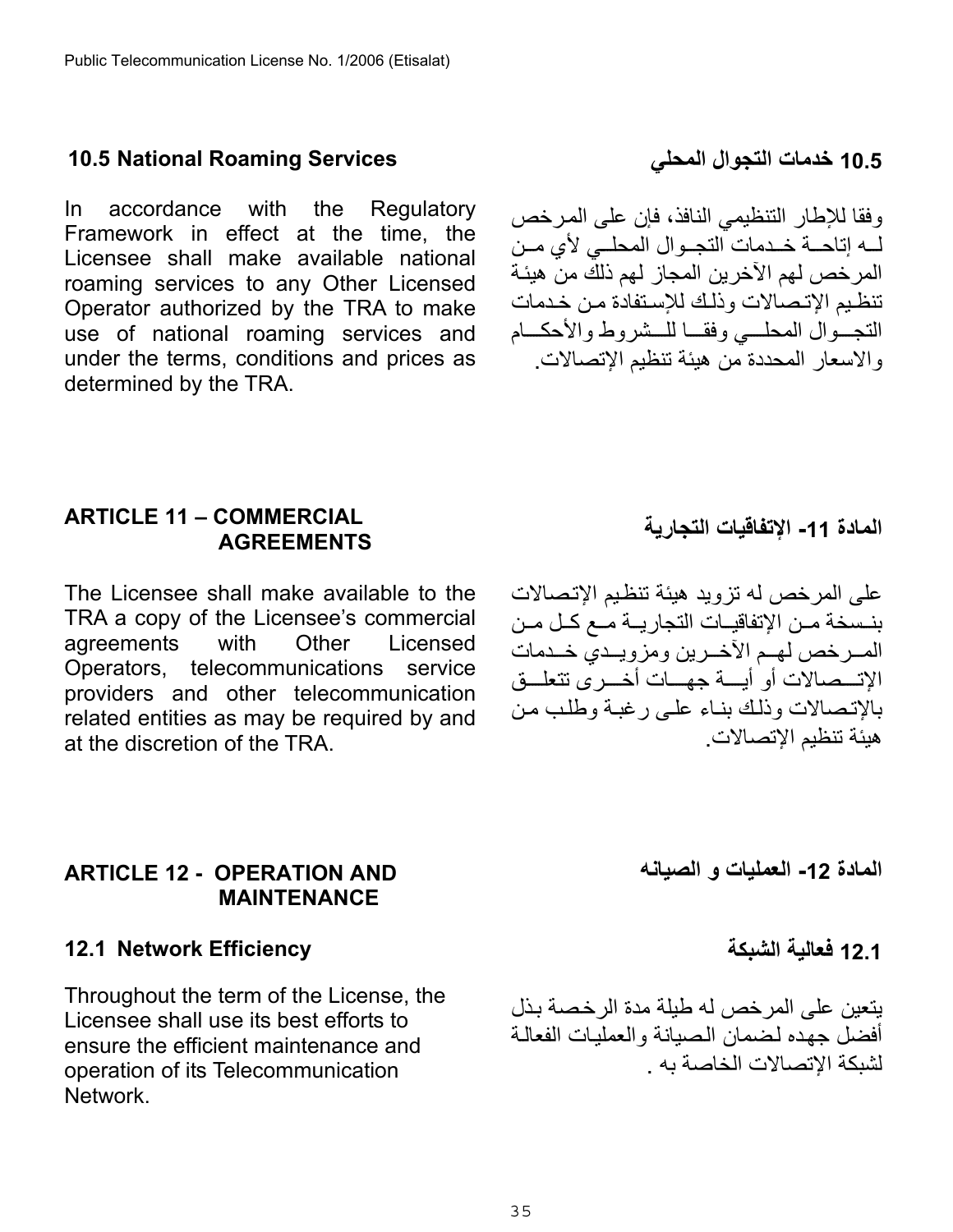### <span id="page-35-0"></span>**12.2 الموائمة Interoperability 12.2**

The Licensee shall comply with the Regulatory Framework, including technical specifications, in order to ensure interoperability of its Services and Telecommunication Network with the Telecommunication Services and Telecommunication Networks provided by Other Licensed Operators.

# <span id="page-35-1"></span>**12.3 Interruption of Service الخدمات إنقطاع 12.3**

- 12.3.1 In the case of a planned interruption of a Telecommunication Service other than a minor interruption, the Licensee shall inform the TRA, any interconnecting Other Licensed Operators and relevant Customers in advance of such interruption. The Licensee shall specify the reason(s) for the interruption as well as the manner and time frames in which the interruption will be resolved.
- 12.3.2 In the case of any unplanned interruption of a Telecommunication Service, other than minor interruptions, the Licensee shall inform the TRA, any interconnecting Other Licensed Operators and relevant Customers as soon as possible as to the reason(s) for the interruption as well as the manner

# على المرخص له الإلتزام بالإطار التنظيمي بما في ذلك المواصـفات الفنيـة لـضمان الموائمـة للخـدمات ولمشبكة الإتـممالات مـع خـدمات الإتـصالات وشـبكات الإتـصالات المقدمـة مـن المرخص لهم الآخرين .

- 12.3.1 فسي حسال كسون إنقطساع خسدمات الإتسْصالات مخططساً لسه- بخسلاف الإنقطــاع البــسيط- فإنسه يتعــين علـــى المرخص لـه إعلام كل من هيئة تنظيم الإتصالات بالإضافة إلى المرخص لهم الآخـرين والمـشتركين المعنيـين مقـدماً بهذا الإنقطاع، آما يتعين على المرخص لمه تحديد الأسـباب لهـذا الإنقطــاع بالإضبافة إلى الأحوال والوقت البلازم لحل هذا الإنقطاع.
- 12.3.2 أمســا إذا كـــــان الإنقطـــــاع لخـــــدمات الإتـصالات غيـر مخططـاً لّـه -بخـلاف الإنقطاع البسيط- فإن على المرخص لѧه إعلام كلأ من هيئـة تنظيم الإتصالات والمرخص لهم الأخرين المرتبطين معه من خـلال ترتيبـات الـربط البينـي والمشتركين المعنيين فـي أقـرب وقتً ممكـن بالإضـــافة إلـــى الأســباب لهــذا الإنقطاع والأحوال والوقت اللازم لحل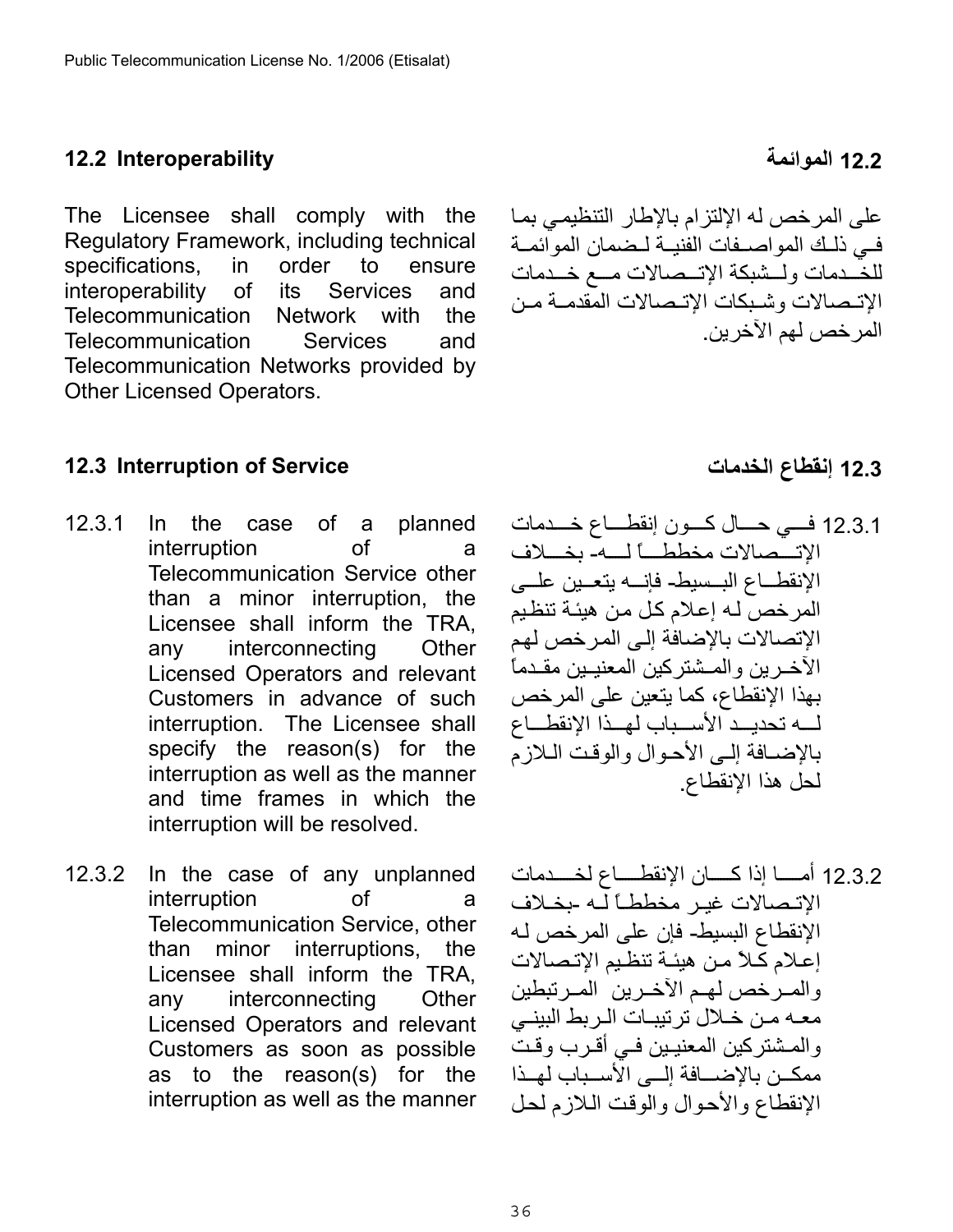and time frames in which the interruption will be resolved.

## <span id="page-36-0"></span>**12.4 Environmental Protection**

The Licensee shall comply with the directives of the TRA or any other competent authority with respect to the installation, operation and maintenance of its Telecommunication Network and all Telecommunication Network specific equipment for the purposes of environmental protection within the UAE.

#### <span id="page-36-1"></span>**12.5 Construction**

The Licensee shall construct and maintain all junction boxes, cable huts, base stations, towers, masts, outside plant, submarine cables, offices and any other equipment or facilities necessary for the provision of its Services pursuant to the License in such manner that the TRA or other competent authority may direct.

هذا الإنقطاع.

**12.4 حماية البيئة** 

على المرخص له الإلتزام بتوجيهات هيئة تنظيم الاتـصالات أو أبــة جهـة أخـرى مختـصة وذلـك فيما يتعلق بتركيب وعمليات وصميانة شبكات الإتـمـالات العائـدة لهـا بالإضـافة إلــي جميـع معدات شبكات الإتصالات المعنية لغايات حمايѧة البيئة في الإمارات العربية المتحدة.

#### **12.5 الإنشاءات**

على المرخص له إنشاء وصيانة جميع علب المرابط وأآواخ الكابلات ومحطات القواعد والإبراج والصواري والمصانع الخارجية والكابلات البحرية بالإضافة إلى المكاتب وأية تجهيزات أو تسهيلات ضرورية لتقديم خدمات المرخص له وفقاً للرخصة وبالطريقة التي تحددها هيئة تنظيم الإتصالات أو أية جهة معنية أخرى .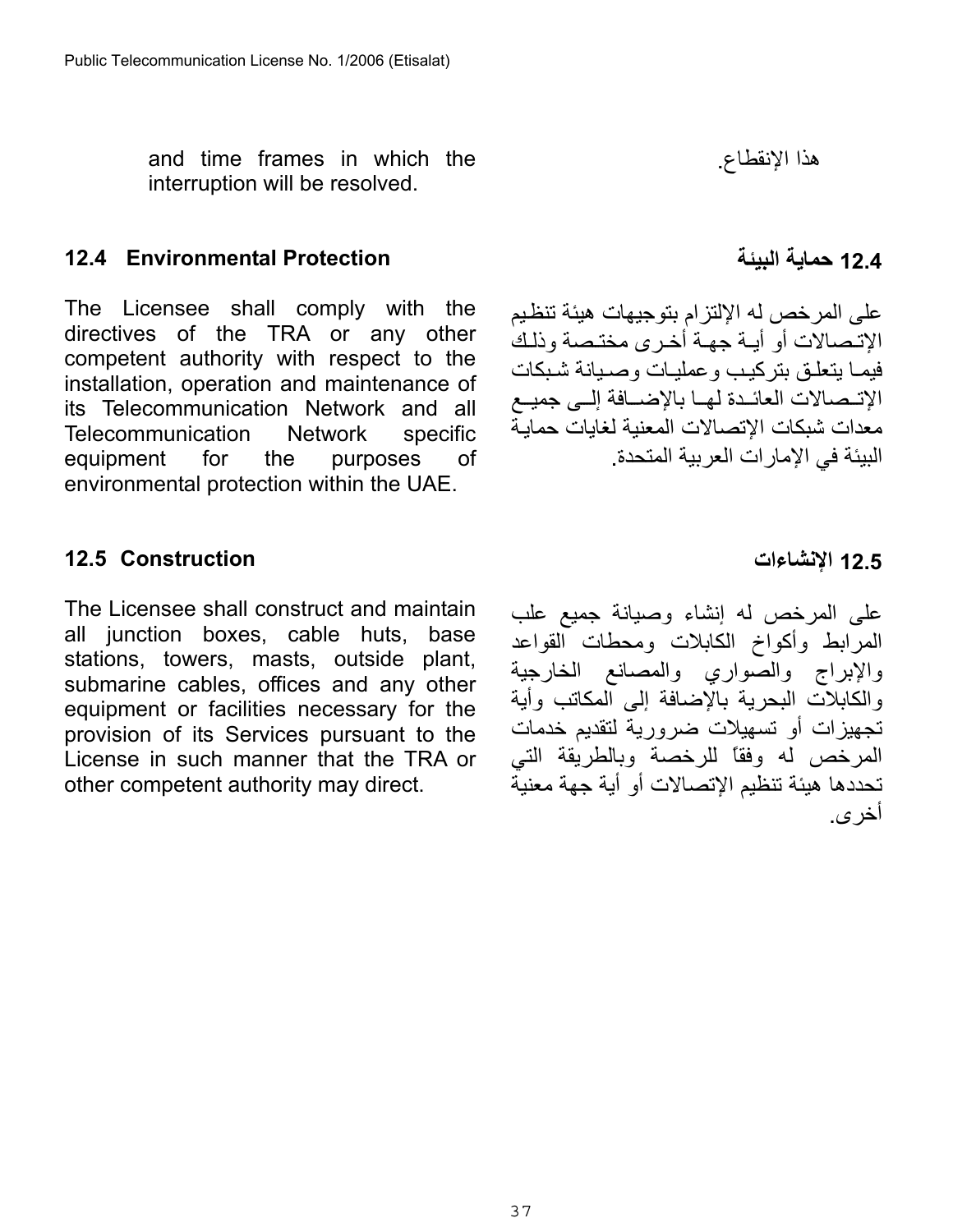### <span id="page-37-0"></span>**12.6 Access to and Use of Land**

The Licensee shall have access to and use of public and private land in accordance with the Telecommunications Law, its Executive Order and the Regulatory Framework in effect at the time.

## **12.6 الدخول إلى وإستخدام لأراضي**

للمرخص لـه الحق في الـدخول إلـى الأراضـي العامة والخاصمة وفقاً لأحكام قانون الإتصالات واللائحة التنفيذية والإطار التنظيمي النافذ .

**المادة -13 الإلتزامات الفنية** 

## <span id="page-37-1"></span>**ARTICLE 13 - TECHNICAL OBLIGATIONS**

### <span id="page-37-2"></span>**13.1 الترقيم والوظائف ذات العلاقة Functions Related and Numbering 13.1**

- 13.1.1 With respect to numbering, the Licensee shall abide by the Telecommunications Law, its Executive Order and the Regulatory Framework in effect at the time.
- 13.1.2 The TRA shall allocate prefixes, ranges, blocks of numbers or individual numbers as appropriate to the Licensee in accordance with the National Numbering Plan and the Regulatory Framework in effect at the time. The Licensee shall, in turn, allocate individual numbers to Customers and maintain suitable records of utilization of numbering capacity. The Licensee shall be required to program its Telecommunication Network to convey calls to numbers in newly

- 13.1.1 فيمــا يتعلــق بـــالترقيم، يتعــين علـــي المهر خص لمسه الإلتسيز ام بقسانون الإتصالات واللائحة التنفيذيـة والإطـار التنظيمي النافذ.
- 13.1.2 تقوم هيئـة تنظيم الإتـصـالات بتوزيـع مفاتيح ونطاق الأرقام بالإضافة إلىي مجموعات الأرقام أو الأرقام الفردية كما هو ملائم للمرخص له وفقاً لخطة التسرقيم الوطنيسة والإطسار التنظيمي النافـذ، علــي أن يقــوم المــرخص لــه بالمقابسل تخسصيص أرقسام فرديسة للمشتركين والإبقاء على قيود مناسبة لإستخدام مجـالات الأر قـام. كمـا يتعين علــي المــر خص لـــه بر مجـــة شــبكة الاتصالات العائدة لـه لنقل المكالمات للأرقام في مجموعات الأرقام الجديدة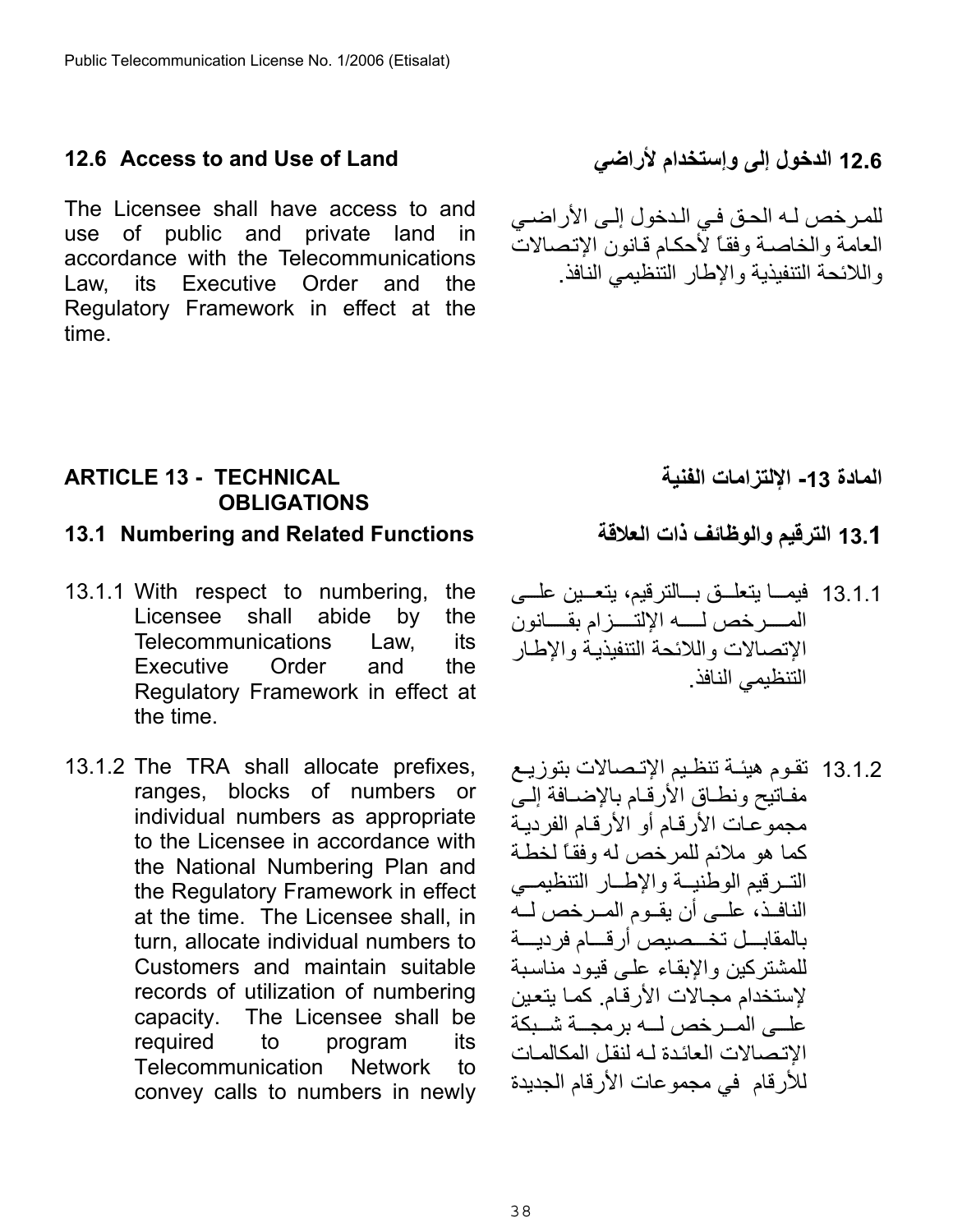allocated blocks of the Licensee or any Other Licensed Operator.

13.1.3 The numbers allocated by the TRA are a national resource and ownership is not transferred when an allocation is made.

### <span id="page-38-0"></span>**13.2 Calling Line Identification**

Where technically feasible, the Licensee shall be obligated to transmit the calling line identification (CLI) transparently and without any alterations. The Licensee shall cooperate with Other Licensed Operators to allow the CLI to be conveyed through to the call destination.

#### <span id="page-38-1"></span>**13.3 Number Portability**

- 13.3.1 Where technically feasible, the Licensee shall implement number portability according to the Regulatory Framework in effect at the time.
- 13.3.2 The Licensee shall cooperate with Other Licensed Operators in the technical specification, development and implementation of number portability in accordance with the Regulatory Framework in effect at the time.

للمѧѧѧѧѧرخص لѧѧѧѧѧه أو المѧѧѧѧѧرخص لهѧѧѧѧѧم الآخرين.

- 13.1.3 إن الأرقام المخصصة من هيئة تنظيم الإتصالات هي ثروة وطنيـة وبنـاء عليـه فـان ملكيتهـا لا تنقـل عنـدما يـتم التخصيص.
	- **13.2 التعريف بالرقم المتصل**

يلتزم المرخص لـه بنقل التعريف بـالرقم عندما يكون ذلك مجدياً من الناحية الفنية بشفافية ودون أيــة تغييـرات، كمــا يتعـين علــى المـرخص لــه التعاون مع المرخص لهم الآخرين للѧسماح بنقѧل التعريف بالرقم المتصل للوجهة التي ستصل لها المكالمة.

## **13**.**3 قابلية نقل الأرقام**

- 13.3.1 على المرخص لـه تطبيق قابليـة نقل الأر قـام عنـدما يكـون ذلـك مجـدياً مـن الناحيـة الفنيـة وفقـاً للإطـار التنظيمـي النافذ.
- 13.3.2 علسى المسرخص لسه التعساون مسع المرخص لهم الآخرين فيمـا يتعلـق بالمواصسفات الفنيسة بالإضسافة السي تطبيق وتطوير قابلية نقل الأرقام وفقا للإطار التنظيمي النافذ.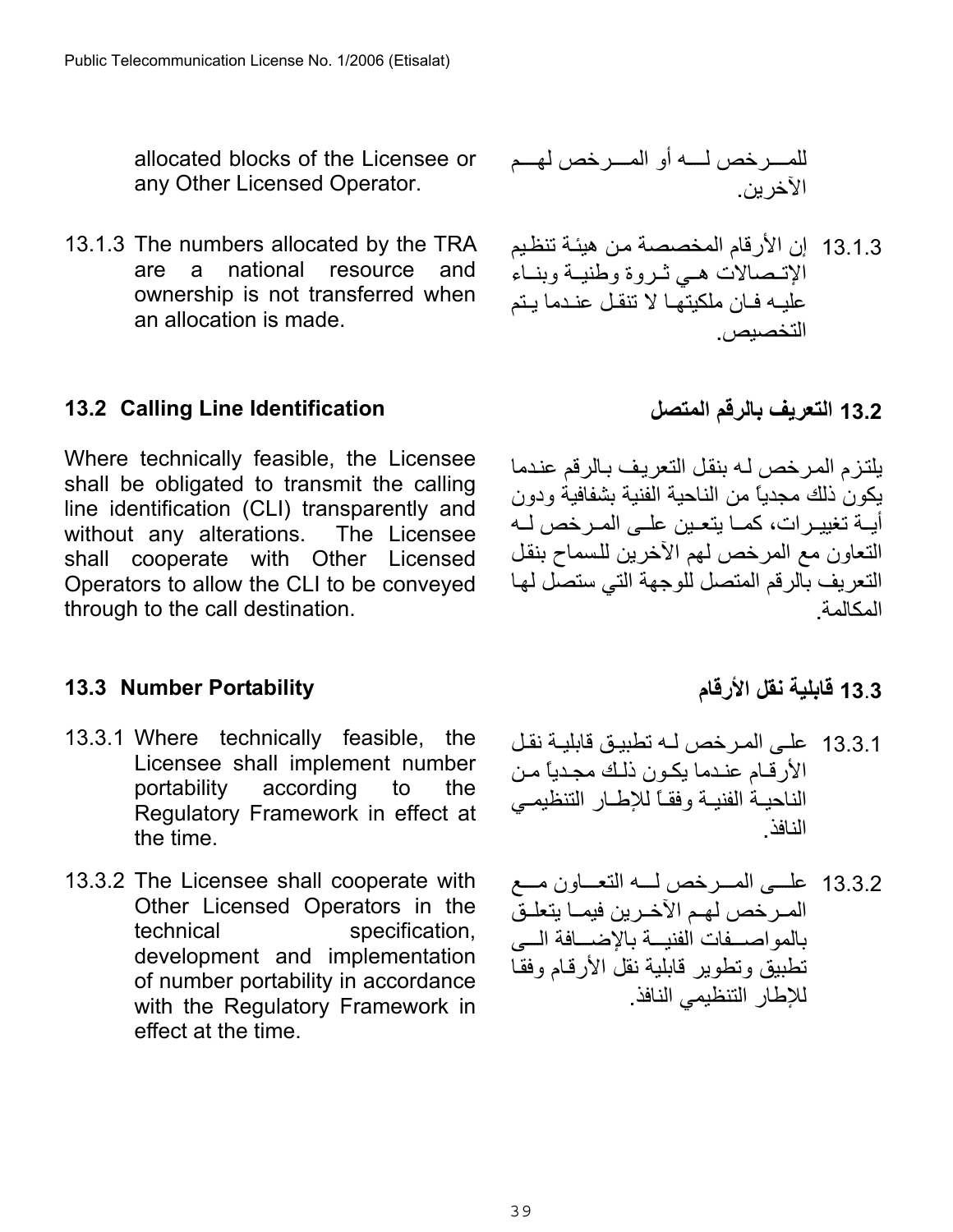#### <span id="page-39-0"></span>**13.4 Carrier Selection and Carrier Preselection**

- 13.4.1 The Licensee shall implement carrier selection and carrier preselection according to the Regulatory Framework in effect at the time.
- 13.4.2 The Licensee shall cooperate with Other Licensed Operators in the technical specification, development and implementation of carrier selection and carrier preselection in accordance with the Regulatory Framework in effect at the time.

### <span id="page-39-1"></span>**13.5 Technology**

The Licensee is permitted to use any technology for the installation and operation of its Telecommunication Network and for the provision of its Services as long as the technology is approved in advance and in writing by the TRA.

## <span id="page-39-2"></span>**13.6 أجهزة الإتصالات Apparatus Telecommunication 13.6**

13.6.1 From the Effective Date of the License, Telecommunication Apparatus used by the Licensee or provided by the Licensee to its Customers shall be of a type approved by the TRA. The Licensee shall direct its Customers

**13.4 إختيار المشغل والإختيار المسبق للمشغل**

- 13.4.1 يتعين على المرخص له تطبيق إختيѧار المسشغل والإختيسار المسسبق للمسشغل وفقاً للإطار التنظيمي النافذ.
- 13.4.2 يتعين على المرخص لـه التعاون مـع المرخص لهم الآخرين فيمـا يتعلـقّ بالمواصسفات الفنيسة بالإضسافة السي تطبيسق وتطوير إختيسار المسشغل والإختيار المسبق للمشغل وفقا للإطار التنظيمي النافذ.

## **13.5 التكنولوجيا**

للمرخص له إستخدام أية تكنولوجيا لتركيب ولعمليات شبكة الإتصالات العائدة له ولتقديم خدماتها ما دامت هذه التكنولوجيا موافق عليها خطياً ومسبقاً من هيئة تنظيم الإتصالات .

13.6.1 بدءاً من تاريخ نفاذ هذه الرخصة فإن علمى المرخص له الحصول علمى الموافقة النوعيــة مــن هيئــة تنظــيم الإتسـصالات لأجهسـزة الإتسـصالات المستخدمة مـن قبلـه أو المقدمـة مـن المر خص لـه لمشتر كبه، كمـا بتعـبن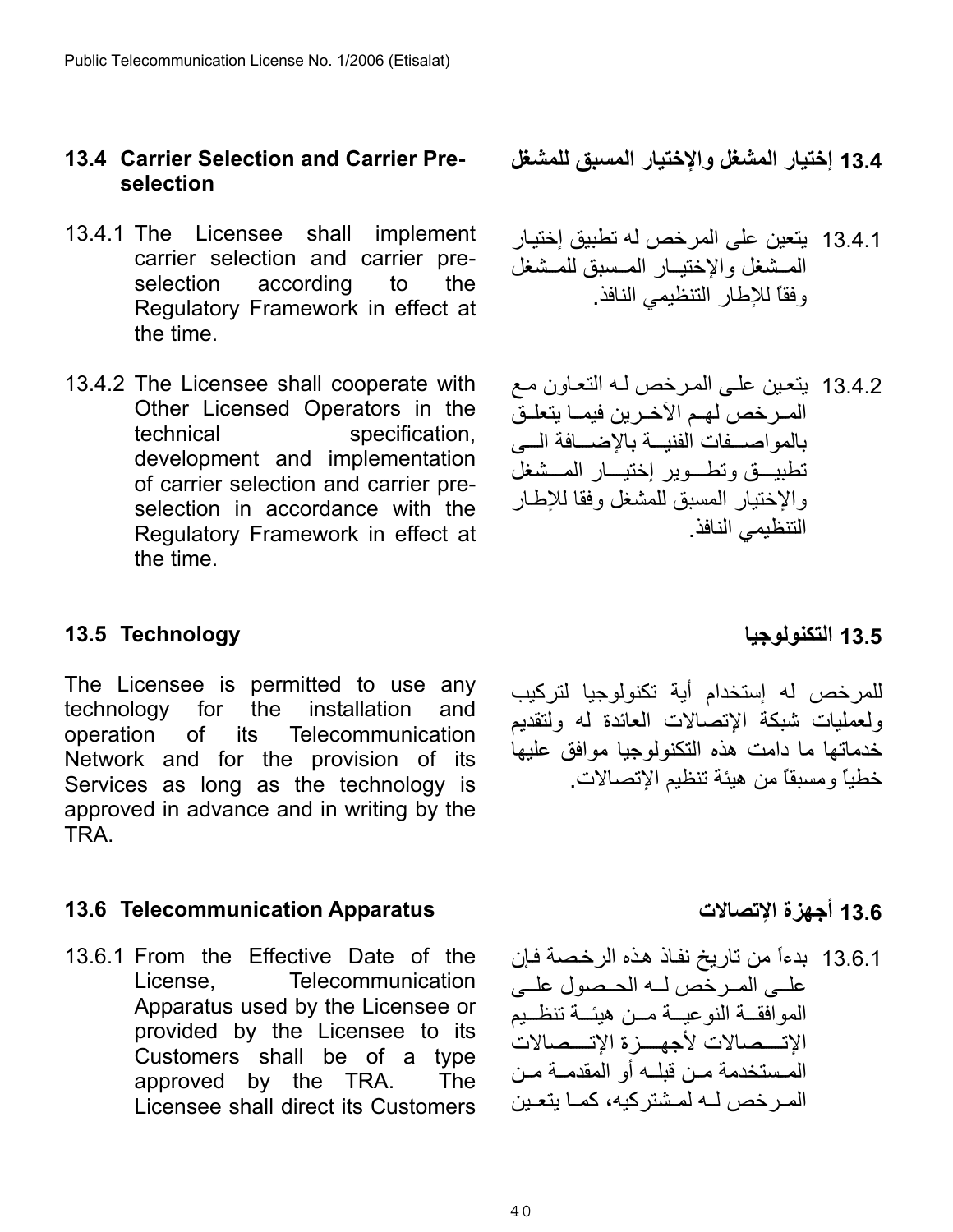to obtain TRA type approved Telecommunication Apparatus from the Licensee or any third party.

13.6.2 The Licensee shall submit to the TRA on an annual basis a list of all types of radio communications equipment, including handsets, if any, as well as fixed line communications devices used by the Licensee in providing the Service, together with TRA type approval references.

علـي المـرخص لـه توجيـه مـشتر كيه للحصول على موافقة الجودة للمعدات من هيئة تنظيم الإتصالات أو من أيـة جهة أخرى .

13.6.2 على المرخص لـه سنوياً تقديم قائمـة بجميــع أنــواع أجهــزة الإتـــصالات الر اديوية بما في ذلك الأجهزة الهاتفية الإتـصالات المتعلقـة بالهـاتف الثابـت ححال وجودهـا- بالإضـافة إلـى أجهز ة والمستخدمة من المر خص لـه لتقديم الخدمات وعلى أن تتضمن هذه القائمة رقم المرجع للموافقة النوعيـة لهيئـة تنظيم الإتصالات.

## <span id="page-40-0"></span>**المادة -14 الطيف الراديوي SPECTRUM - 14 ARTICLE**

## <span id="page-40-1"></span>**14.1 تصريح الطيف الراديوي Authorization Frequency 14.1**

For the relevant Telecommunication Services, which the Licensee is authorized by the License to provide, the Licensee shall apply to the TRA for frequency authorizations. The TRA will evaluate the requests and issue frequency authorizations based on the Regulatory Framework in effect at the time. All frequency authorizations shall be at the sole discretion of the TRA; the License does not grant any privileges or rights to spectrum access. The Licensee shall provide technical justification for spectrum utilization and efficiency optimization when making all requests for frequency

يتعين على المرخص لـه تقديم طلب للحصول علسي تسصريح الطيسف الراديسوي لخسدمات الإتـصالات المـّصرح للمـرخص لــه بتقـديمها بموجـب الرخـصة حيئ تقـوم هيئــة تنظـيم الإتـمبالات بتقيـيم الطلـب وإصـدار تـصريح الطيف الراديوي وفقاً للإطار التنظيمي النافذ.إنّ منح تصاريح الطيف الراديوي إنما يكون بناءً على قرار هيئة تنظيم الإتصالات وحدها وليس مـن شـأن الرخـصـة أن تمـنح المـرخص لــه أيــة ميزة أو حق لدخول الطيف الراديوي. آما يتعين على المر خص له تقديم مبر رات فنيـة لإستخدام الطيف الراديوي والفعالية القصوى لذلك لدى القيام بطلبات تصريح الطيف الراديوي.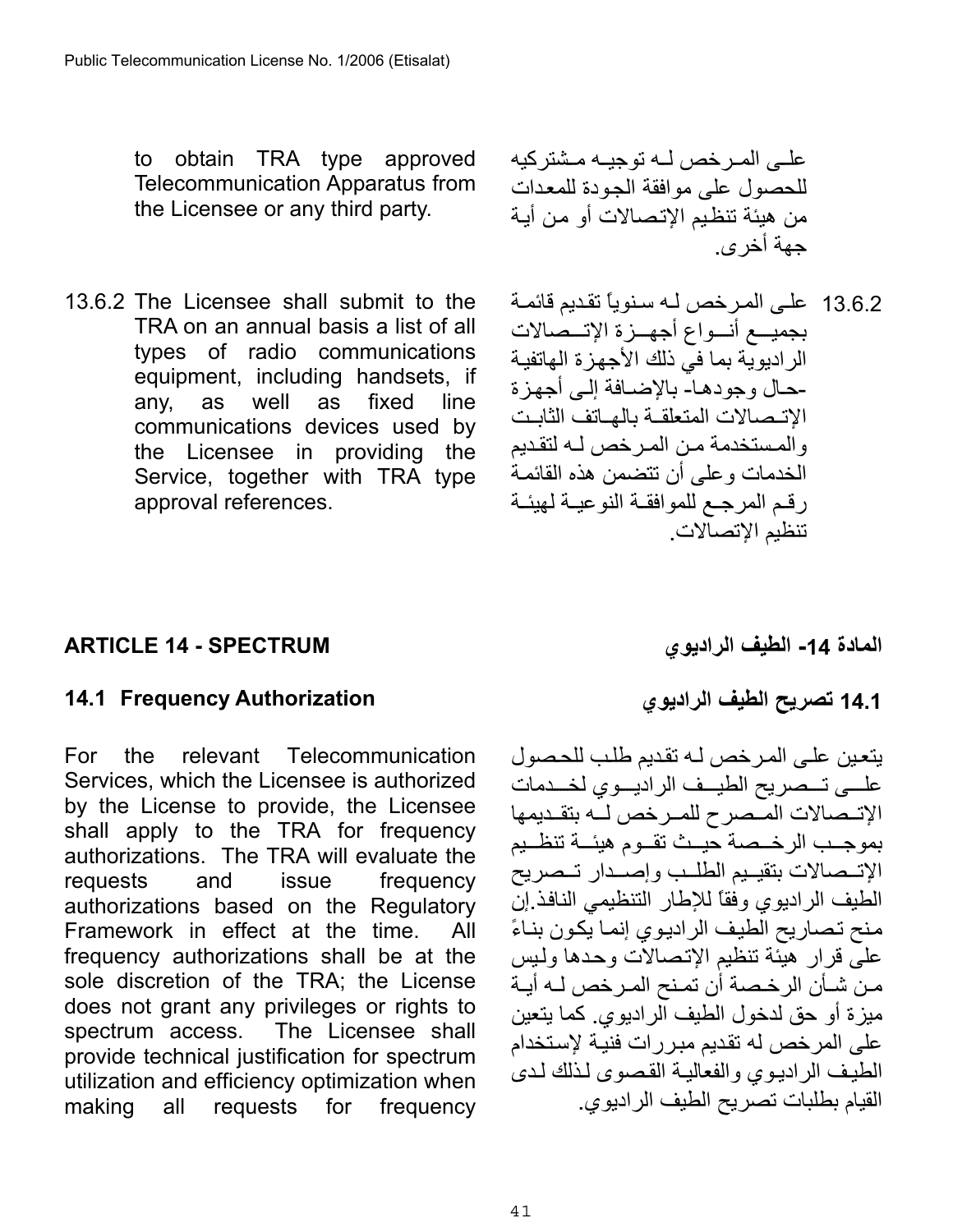authorizations. All frequency authorizations allocated to the Licensee shall be subject to charges payable by the Licensee and frequencies assigned to the Licensee may be changed by the TRA in accordance with the Regulatory Framework in effect at the time and with no obligation of the TRA.

<span id="page-41-0"></span>

The Licensee shall obtain site approvals in accordance with the Regulatory Framework in effect at the time.

## <span id="page-41-1"></span>**14.3 تنسيق الترددات Coordination Frequency 14.3**

The Licensee shall comply with all frequency coordination requirements as may be specified in the Regulatory Framework in effect at the time. In particular, the Licensee shall be responsible for the following:

- a) using all possible technical means to avoid overspill of radio frequencies across the border of the UAE;
- b) coordination through the TRA with operators and administrations of neighboring state
- c) coordination with Other Licensed Operators as required by the TRA to avoid harmful interference; and
- d) assurance that radio frequencies used

تخـضع جميــع تــصاريح الطيــف الراديــوي المخصـصة للمرخص لـه للرسوم، كمـا تخضع الترددات المخصصة للمرخص لـه للرسوم التـيّ تودى لهيئـة تنظـيم الإتـصالات وفقـأ للإطـار التنظيمي النافذ.

**14.2 الموافقة على المواقع Approval Site 14.2**

علے المر خص لـه الحصول علـى موافقـة هيئـة تنظيم الإتصالات للمواقع وفقاً للإطار التنظيمي النافذ .

علـى المـرخص لـه الإلتـزام بجميـع المتطلبـات الخاصــة بتنـسيق التـر ددات كمـا هـي محـددة فـي الإطار التنظيمي النافذ. وعلى وجه الخصوص، فإن المر خص له مسؤول عن كل مما بلي:

- أ) ﴿ إســتخدام جميـــع الموســـائل التقنيـــة الممكنـــة لتلافـي تخطـي التـرددات الراديويــة لحـدود الإمارات العربية المتحدة،
- ب) التنسيق من خلال هيئة تنظيم الإتصالات مسع المسشغلين والإدارات فسي السدول المجاورة،
- ج) التنسيق مع المرخص لهم الآخرين كمـا هو مطلوب من هيئة تنظيم الإتصالات لتلافي التداخلات المضرة،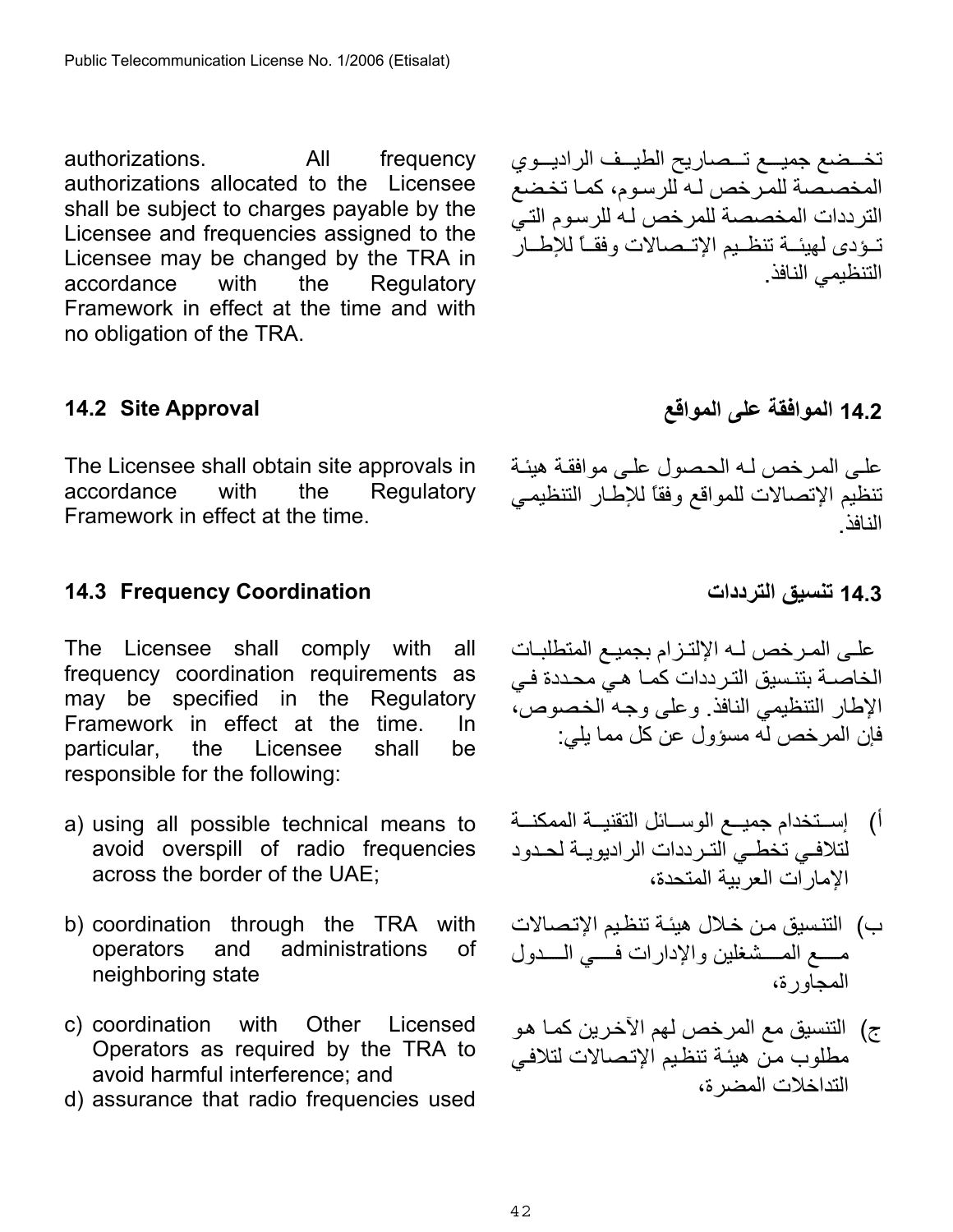in radio services which establish connectivity across the borders are in compliance with the Regulatory Framework in effect at the time and International Telecommunications Union (ITU) procedures.

### <span id="page-42-0"></span>**14.4 التداخلات Interference 14.4**

- 14.4.1 The Licensee shall inform the TRA of any harmful interference caused by any Other Licensed Operator, operators from other countries or any other interferences of which the Licensee is aware. To facilitate the identification of the source of interference and its subsequent resolution, the Licensee shall inform the TRA of all technical details in accordance with the Regulatory Framework in effect at the time.
- 14.4.2 The Licensee shall ensure that the radio communications equipment comprised in any of its radio communications stations is designed and constructed, used and maintained, so as not to cause any harmful interference to Other Licensed Operators or operators in other countries, even when in compliance with the rules established by the TRA. If the TRA receives any interference reports, the Licensee shall provide all

د) الضمان بأن الترددات الراديوية المѧستخدمة في خدمات الراديو والتي تشكل الوصل عبر الحدود متفقة مع الإطار التنظيمي الناف ومسع إجسراءات الإتحساد السدولي للإتصالات.

- 14.4.1 يجب على المر خص لـه إعلام هيئـة تنظيم الإتصالات بأية تداخلات مضرة يتــسبب بهــا أي مــن المــرخص لهــم الآخرين أو مـن المشغلين فـي الـدول المجـــاورة أو أي نسـوع آخـــر مـــن التداخلات يعلـم بـه المرخص لــه. ولغايسات تسسهيل تحديسد مسصدر التداخلات والقرارات التبعيـة لـذلك، فإنـه يتعين علـى المـرخص لـه إعـلام هيئسة تنظسيم الإتسصالات بجميسع التفاصيل الفنية وفقاً للإطار التنظيمي النافذ.
- 14.4.2 يجب على المرخص لـه الضمان بـأن جميع أجهزة الإتصالات الراديويـة في أي من محطـات الإتـصـالات الر اديويـة مــْصممة ومبنيــة ومــستخدمة ويستم صبيانتها بشكل يتعذر فيه أن تتسبب بتهداخلات مسضر ة للمسر خص لهسم الآخـرين أو لأي مـشغلين فـي الـدول المجاور ة حتى عندما يكون ذلك محققاً للقواعد الموضـوعة مـن هيئـة تنظـيم الإتصالات.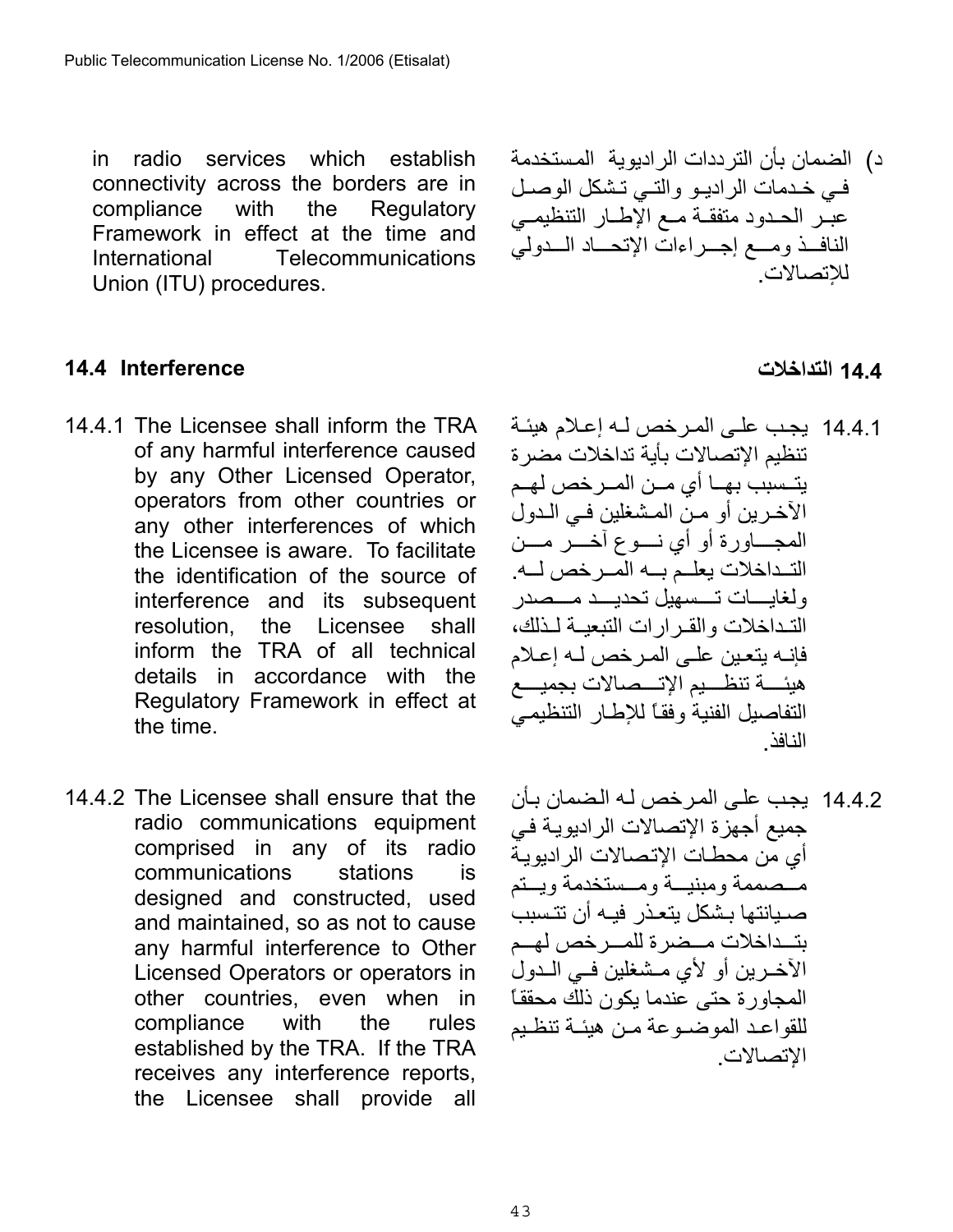technical information required to resolve such cases.

## <span id="page-43-0"></span>**14.5 Telecommunication Apparatus Use**

The Licensee shall be responsible to obtain type approvals for its radio communications equipment before its procurement. The Licensee shall not permit any Person to use its radio communications equipment comprised in any of its radio communications stations unless the Person is under the control of, and authorized by, the Licensee. The Licensee shall ensure that all Persons using its radio communications equipment comprised in any of its radio communications stations are made aware of the relevant terms of the License and/or any other applicable License and shall comply with such terms.

### <span id="page-43-1"></span>**14.6 Access to Facilities and Telecommunication Apparatus**

The Licensee shall permit any Person authorized by the TRA to have access to any of its radio communications stations and to inspect or test its radio communications equipment at any time for the purpose of verifying compliance with the terms of the License, the provisions of the Telecommunications Law, its Executive Order and the Regulatory Framework in effect at the time.

### **14.5 إستعمال أجهزة الإتصالات**

إن المرخص لـه مـسؤولاً عـن الحـصول علـي الموافقات النوعية لأجهزة الإتصالات الراديوية وذلك قبل الحصول عليهـا. كمـا يحظـر علـى المرخص لـه الـسماح لأي شخص من إستخدام أجهزة الإتصالات الراديويـة الموجودة فـي أي من محطات الإتصالات الرايوية ما لم يكن ذلك الشخص تحت سيطرة المرخص لـه أو تم ذلك بموافقة المرخص له، كما يتعين على المرخص لمسه ضمسمان معر فسسة وإدر اك الأشسـخاص المــستخدمين لأجهــز ة الإتــصـالات الر اديو يـــة العائدة للمرخص له في أي من محطات الإتصالات الراديوية بجميع الأحكام ذات العلاقة بالرخصة و/أو أية رخصة أخرى وبحيث يتعين على هؤلاء الأشخاص الإلتزام بها.

**14.6 الدخول إلى المرافق وأجهزة الإتصالات**

على المرخص له السماح لأي شخص مجازمن هيئـــة تنظــيم الإتـــصالات بالــدخول لأي مــن محطات الإتصالات الر دايوية العائدة للمر خص لسه ولتفتـبش أو إختبــار أجهــز ة الاتــصالات الراديوية في أي وقت وذلك لغايات التحقق من الإلتـزام بأحكـام الرخـصة ونـصوص قـانون الإتصالات و اللائحة التنفيذية والإطار التنظيمي النافذ.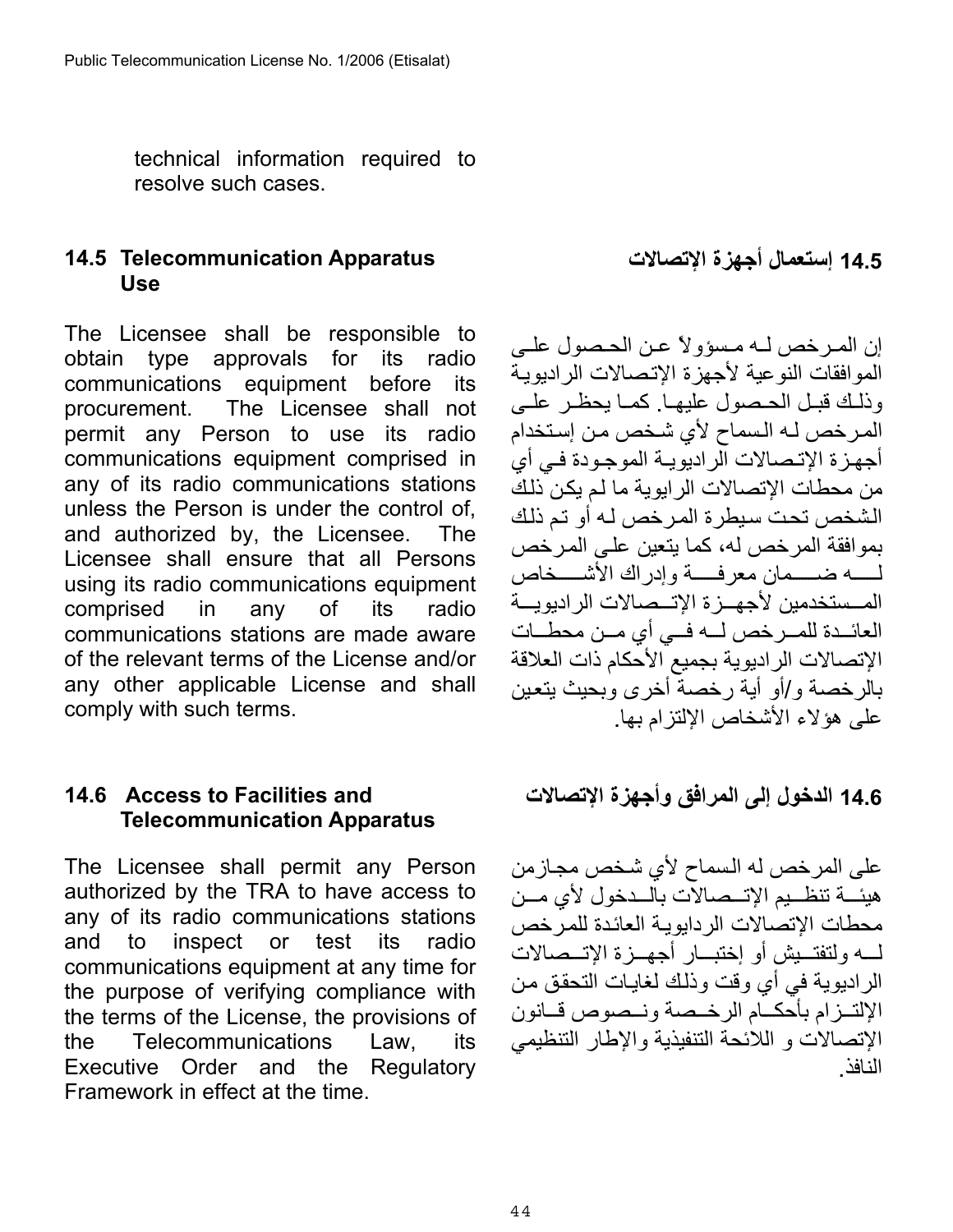#### <span id="page-44-0"></span>**14.7 المسائل البيئية Issues Environmental 14.7**

The radiation limits of the radio emission of the Licensee's radio communication and other Telecommunication Network equipment shall comply with one or more applicable radiation safety standards, as approved by an internationally recognized health and safety standards body. The TRA shall determine the applicable health and safety standards to be applied. The Licensee shall install, manage and operate the radio communications and other equipment in its Telecommunication Network according to the standards determined by the TRA.

<span id="page-44-1"></span>**ARTICLE 15 - TERM, RENEWAL, MODIFICATION, SUSPENSION, REVOCATION, AND TERMINATION** 

#### <span id="page-44-2"></span>**15.1 المدة Term 15.1**

The initial term of the License shall be twenty (20) years from the Effective Date.

المـادة 15- المـدة والتجديـد والتعديل والتعليق **والإلغاء و الإنهاء** 

إن المدة الأولى للرخصة هي عشرون عاماً تبدأ من تاريخ النفاذ.

إن مــستوى حــدود الإشــعاع للبــث الراديــوي للإتـصالات الراديويـة للمـرخص لـه ومعـدات شبكة الإتصالات الأخرى يجب أن تتوافق مع معبار أو أكثر من معابير السلامة المعتمدة من الجهات العالمية للسلامة والصحة المعروفة، كما تقوم هيئة تنظيم الإتصالات بتحديد معايير المصحة و المسلامة المطبقة، ويجيب عليه، المرخص له تركيب وإدارة وتشغيل إتصالاته الراديوية ومعداته الأخرى في شبكة الإتصالات وفقـــاً للمعـــابير المحـــددة مـــن هيئـــة تنظـــيم الإتصالات.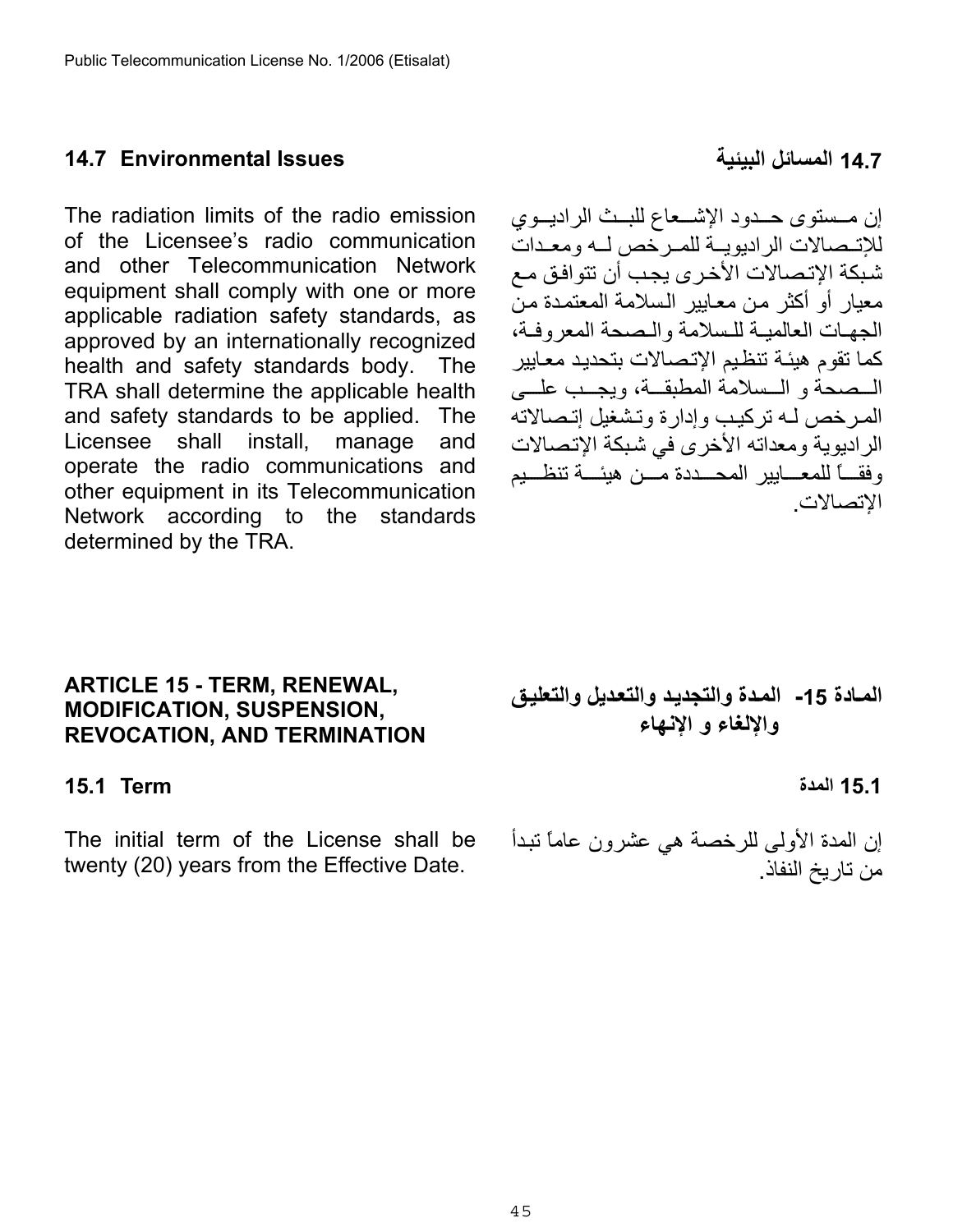#### <span id="page-45-0"></span>**15.2 التجديد Renewal 15.2**

The License shall be renewed for an additional term to be determined, if the Licensee has complied with the following obligations:

- a) Payment of royalties in full and in a timely manner;
- b) Payment of all fees as may be determined by the Regulatory Body in full and in a timely manner;
- c) Compliance with competition requirements established in the License, the Regulatory Framework in effect at the time and other applicable laws; and
- d) Provision of the Services according to the License, the Regulatory Framework in effect at the time and other applicable laws.

#### <span id="page-45-1"></span>**15.3 التعديل Modification 15.3**

The License may be modified in accordance with the provisions of the Telecommunications Law, its Executive Order, the Regulatory Framework in effect at the time or any relevant UAE government decisions, including international treaties.

تجدد الرخصة لمدة إضـافية يتم تحديدها لاحقـًا اذا أوفى المرخص له بالالتزامات التالية :

- أ) أداء رسوم حق الإمتياز بشكل كامل وفي الوقت المحدد،
- ب) أداء جميـع الرسـوم المقـررة مـن الجهــة التنظيمية بشكل كامل وفي الوقت المحدد،
- ج) الإلتــزام بمتطلبــات المنافـسة المنــصوص عليها في الرخصة والإطار التنظيمي وأية قوانين مطبقة أخرى،
- د) تقديم الخـدمات وفقــاً للرخـصة والإطــار التنظيمي النافذ وأية قوانين مطبقة أخرى .

إن الرخصة قابلـة للتعـديل وذلك وفقـاً لأحكـام قانون الاتىصالات واللائحـة التنفيذيـة والإطبار التنظيمي النافذ وأيه قرارات حكوميه في الإمارات العربية المتحدة ذات صلة بما في ذلك الإتفاقيات الدولية.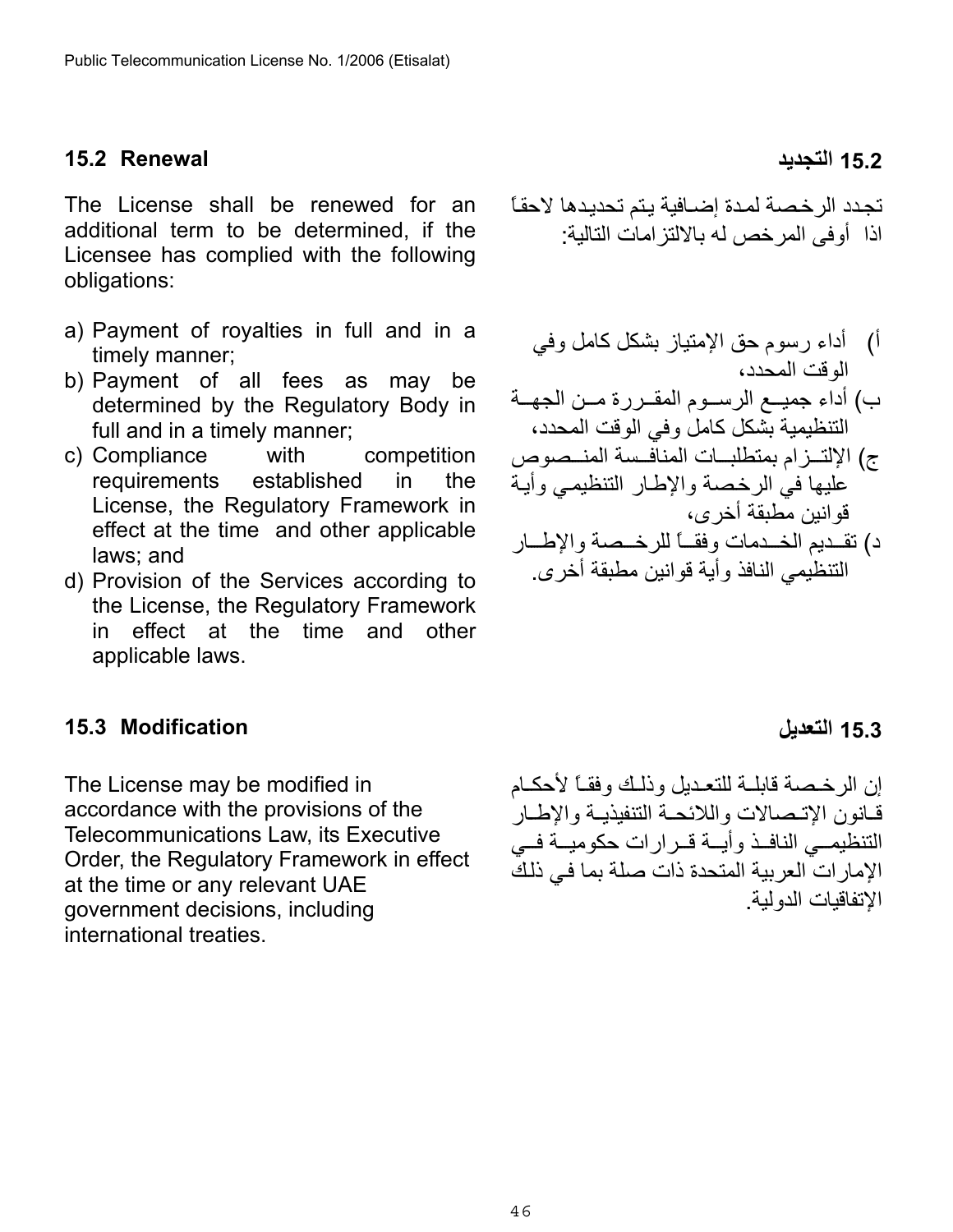### <span id="page-46-0"></span>**15.4 التعليق بسبب الإخلال Breach for Suspension 15.4**

If the TRA determines that the Licensee is or has been in breach of any material article of the License, the License may be suspended in whole or in part in accordance with the provisions of the Telecommunications Law, its Executive Order, the License and the Regulatory Framework in effect at the time.

#### <span id="page-46-1"></span>**15.5 Revocation**

The License may be revoked in whole or in part in accordance with the provisions of the Telecommunications Law, its Executive Order, the License and the Regulatory Framework in effect at the time.

#### <span id="page-46-2"></span>**15.6 الإنهاء Termination 15.6**

The Licensee shall not be entitled to terminate the License prior to the end of its term nor shall the Licensee invoke or allow any actions or practice to take place with the purpose of leading to an intentional suspension or revocation of the License.

فسي حــال قــررت هيئــة تنظــيم الإتــصـالات أن المرخص له قد أخل أو ما زال مخلاً بأحد أحكام الر خصة بيصورة جوهر بية، فإنيه بمكن تعليق الرخصة بالكامل أو بجزء منهـا وفقـاً لأحكـام قانون الإتصالات واللائحة التنفيذيـة والرخصة والإطار التنظيمي النافذ.

### **15.5 الإلغاء**

يجـوز إلغـاء الرخـصة بالكامـل أو بجـزء منهـا وذلك وفقاً لأحكام قانون الإتصالات واللائحة التنفيذية والرخصة والإطار التنظيمي النافذ.

لا يحق للمر خص لـه إنهـاء الر خصـة قبـل إنتهـاء مهدتها، كما لا يحيق له البيدء بسأي عميل أو ممارسة أو السماح بـأي عمل أوتـصرف بغيـة تعمُّد تعليق الرخصة أو الغائها.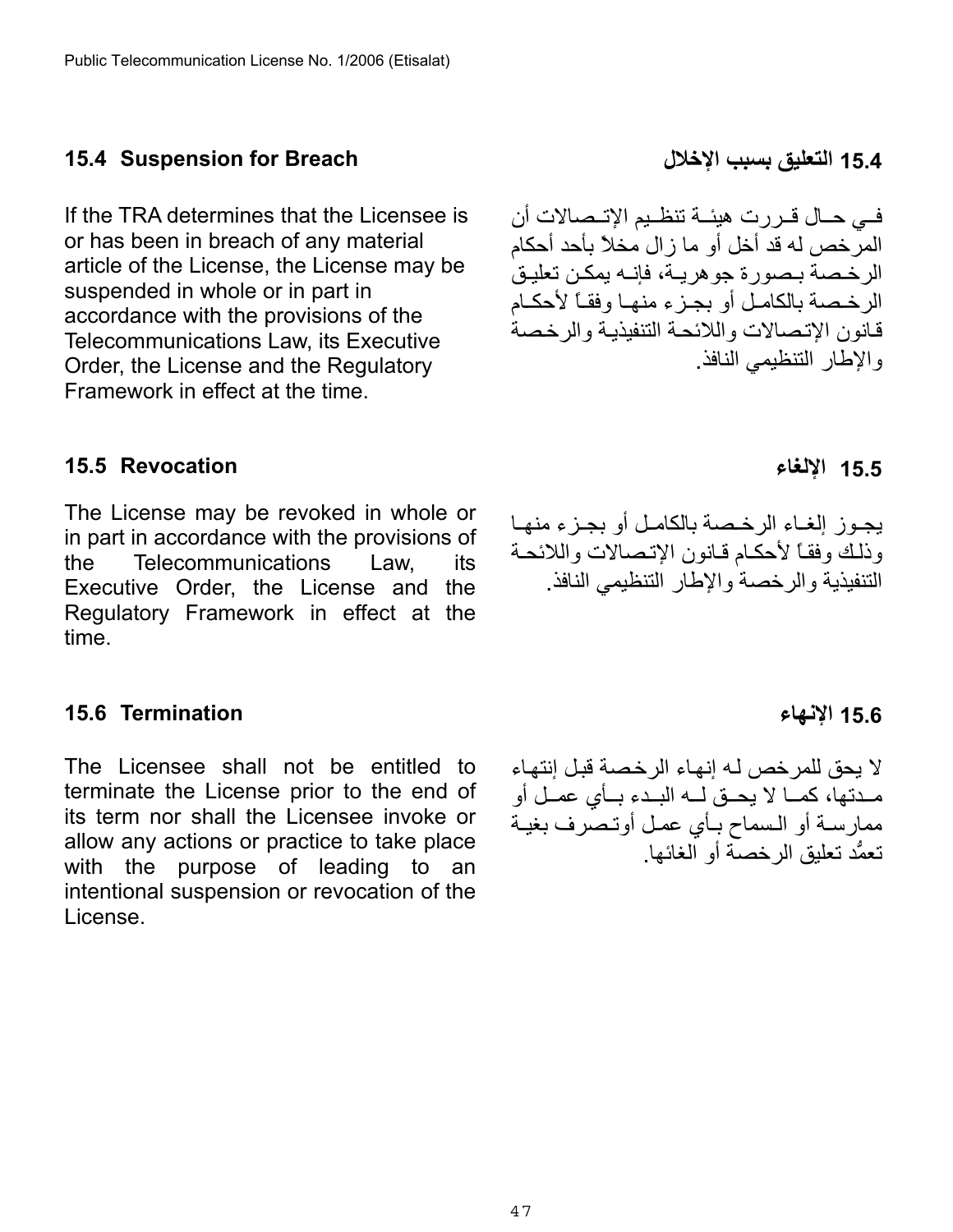## <span id="page-47-0"></span>**المادة -16 أحكام أخرى PROVISIONS OTHER - 16 ARTICLE**

# <span id="page-47-1"></span>**16.1 الإشعار Notice 16.1**

Any notice from or on behalf of the Licensee in connection with the License shall be given in writing by personal delivery to the premises of the TRA at the following address:

Telecommunications Regulatory Authority C/o Director General PO Box 26662 Abu Dhabi, United Arab Emirates

Tel +971 2 621 2222

Any notice in connection with the License shall be given by fax or personal delivery to the following address:

Emirates Telecommunications Corporation (Etisalat) C/o The Chief Executive Officer Sheikh Rashid Bin Saeed Al Maktoum **Street** P.O. Box 3838 Abu Dhabi, United Arab Emirates Tel +971 2 628 3333 Fax +971 2 631 7000

إن أي إشـعار مـن أو بالنيابـة عـن المـرخص لـه فيمـا يتعلــق بالرخــصة يجـب أن يكــون خطيــاً بالتسليم باليد لدى مبنى هيئة تنظيم الإتصالات على العنوان التالي:

> هيئة تنظيم الإتصالات لإهتمام المدير العام ص.ب 26662 أبو ظبي،الإمارات العربية المتحدة

> > هاتف: 2222 621 2 971 +

آما يتعين إرسال أي إشعار إلى المرخص له إما بالتسليم باليد أو بالفاكس على العنوان التالي:

> مؤسسة الإمارات للإتصالات لإهتمام الرئيس التنفيذي شارع الشيخ راشد بن سعيد آل مكتوم ص.ب 3838 أبو ظبي الإمارات العربية المتحة هاتف: 3333 682 2 971 + فاآس: 7000 631 2 971 +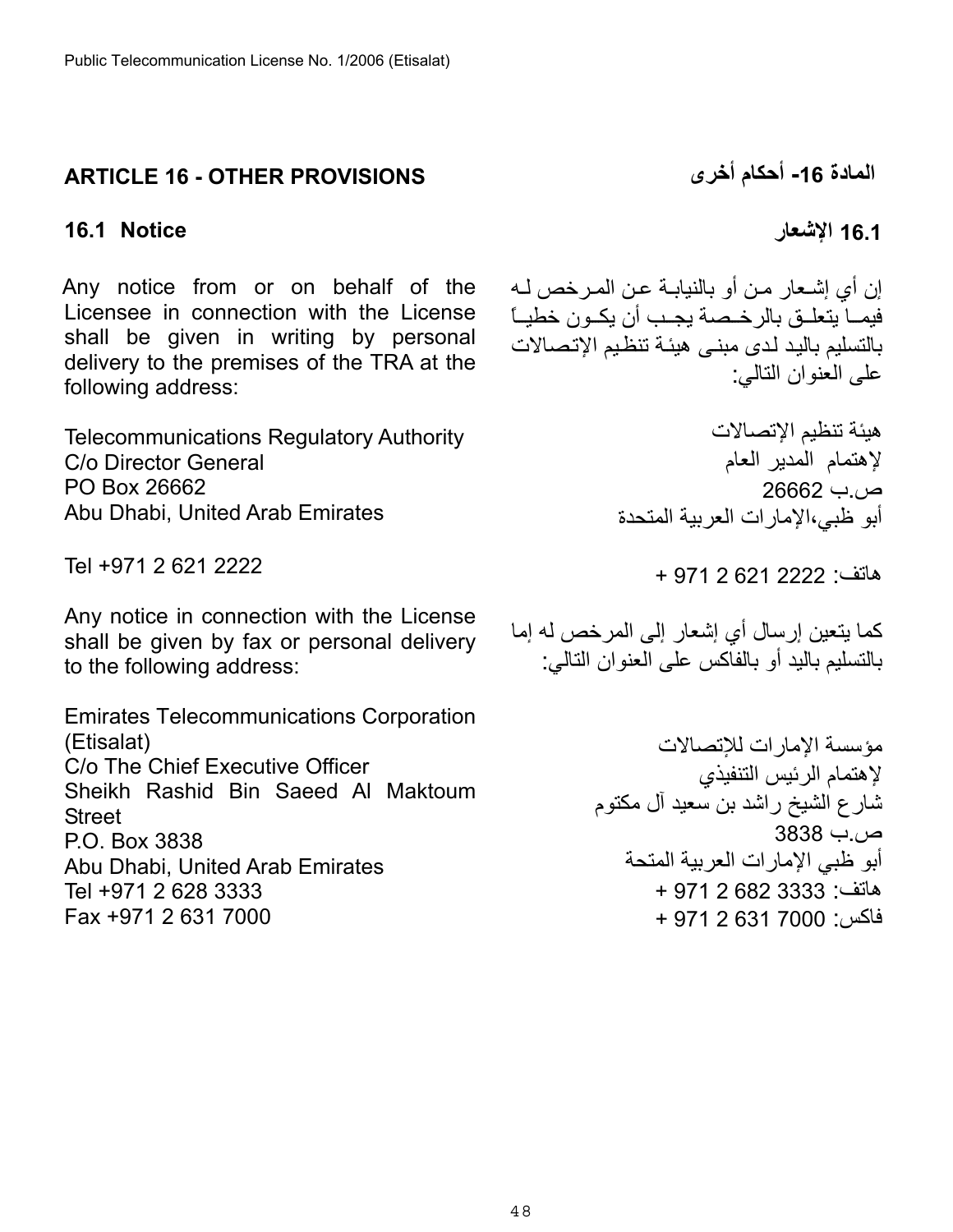### <span id="page-48-0"></span>**16.2 Order of Precedence الأسبقية تدرج 16.2**

In the case of any conflict, contradiction or ambiguity between the License and any other document, the order of precedence shall be in the following sequence:

- a) The Federal Law by Decree No. 3 of 2003 or any subsequent revisions or new Telecommunications Laws or related laws as may be issued;
- b) The Executive Order to the Federal Law by Decree No. 3 of 2003 or any subsequent revisions or new Executive Orders as may be issued;
- c) The Regulatory Framework in effect at the time;
- d) The main text of the License; and
- e) The appendices to the License if any, in the order in which they appear.

#### <span id="page-48-1"></span>**16.3 Penalties**

16.3.1 The TRA shall monitor the Licensee's adherence to the License and shall take appropriate measures to oblige the Licensee to comply with the License and the Telecommunications Law, its Executive Order and the Regulatory Framework in effect at the time.

فمي حـال وجـود أيــة تعـارض أو خـلاف أو غموض بين الرخصة وبين أي مستند آخر، فإن تدرج الأسبقية سيكون على الشكل التالي :

- أ) المرسوم بقانون إتحادي رقم 3 لسنة 2003 في شأن تنظيم قطاع الإتصالات وتعديلاته أو أي قسانون أتسصالات جديــد أو قـــوانين أخرى ذات علاقة،
- ب) اللائحـــة التنفيذيـــة الـــصادر ة بالإســـتناد لنصوص المرسوم بقانون إتحادي رقم (3) لسنة2003 بشأن تنظيم قطاع الإتصالات أو أبة تعدبلات قد تطر ا عليها،
	- ج) الإطار التنظيمي النافذ،

د) نصوص الرخصة،

هـ) الملاحق المرفقة بالرخصة حال وجودها و بالترتيب الذي تظهر به .

#### **16.3 الغرامات**

16.3.1 تقوم هيئـة تنظـيم الإتـصـالات بمر اقبـة إلتزام المرخص له بالرخصة وعليها إتخــاذ الإجــراءات المناســبة لإلــزام المرخص له بالألتزام بأحكام الرخصة وقانون الإتصالات واللائحة التنفيذية والإطار التنظيمي النافذ.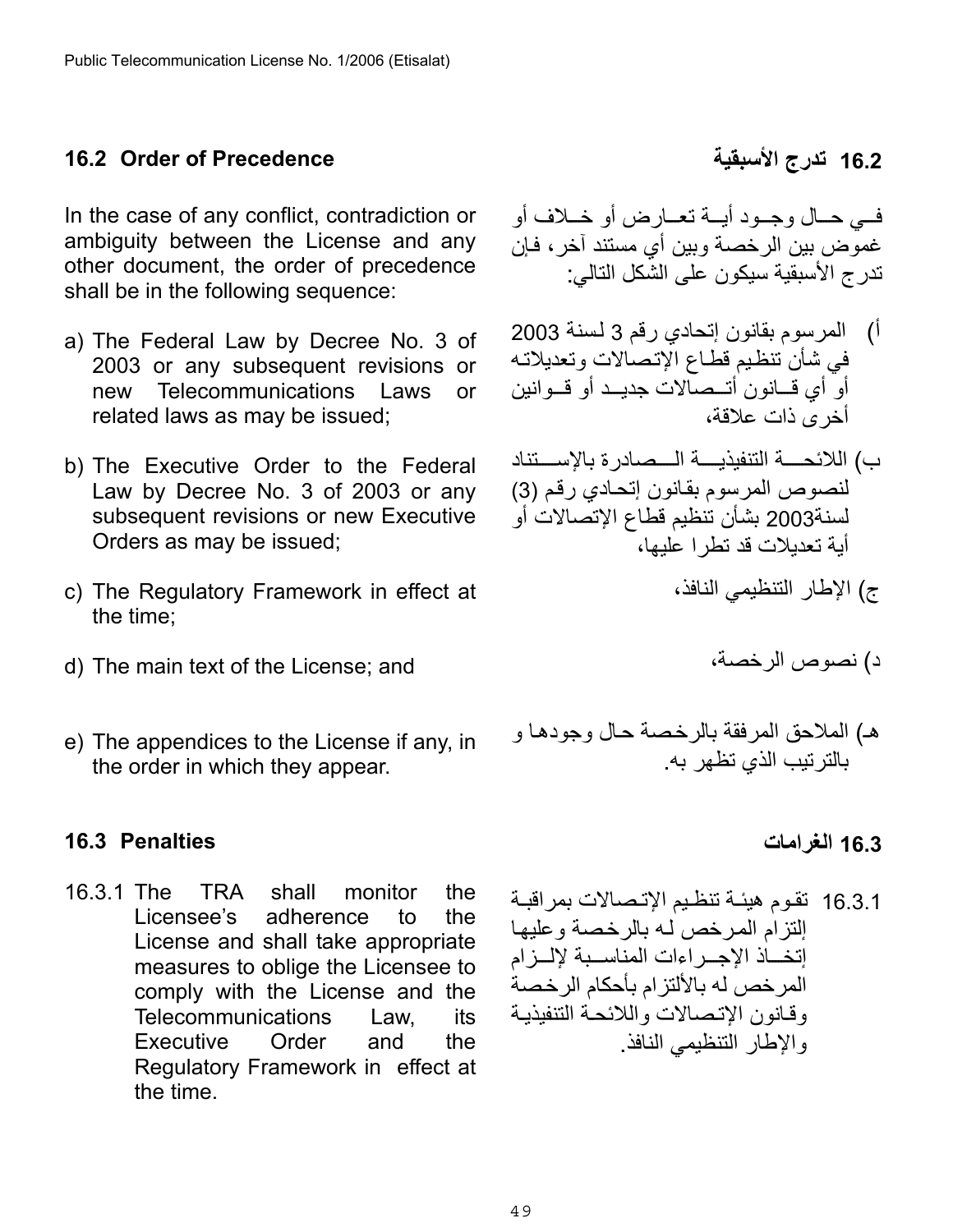- 16.3.2 If the Licensee fails to comply with any of the following:
	- a) any obligations under the Telecommunications Law or its Executive Order;
	- b) any obligations within the License; or
	- c) any obligations contained in the Regulatory Framework in effect at the time,

the Licensee may be subject to a penalty. The penalty shall be not less than Dirhams 50,000 and not more than Dirhams 200,000, payable in accordance with procedures as determined by the TRA.

- 16.3.3 The penalty then applicable may be doubled:
	- a) For cases of repeated noncompliance;
	- b) For cases of non-compliance by an ordered date; or
	- c) If the TRA determines that the Licensee's failure to comply with the aforementioned Article 16.3.2 is of a material nature.
- 16.3.4 Without limiting any other right or remedy available to the Regulatory Body, if the Licensee fails to make payment of any amount of penalty within thirty (30) days of receiving notice of said penalty, an additional

16.3.2 في حال إخفѧاق المѧرخص لѧه بѧأي ممѧا يلي، فإنه قد يكون معرضاً للغرامة :

أ) أبـة إلتز امـات مقر ر ة بموجب أحكـام قسانون الإتسصالات واللائحسة التنفيذية، ب) أيسة إلتزامسات مقسررة بموجسب الرخصة، ج) أية إلتزامات بموجب أحكام الإطار التنظيمي النافذ،

علمي أن تتراوح قيمـة الغرامـة بـين 50,000 در هــم كحــد أدنـــي وبـــين 200,000 در هم كحد أقصىي يتم دفعها وفقاً للإجراءات المقررة من هيئة تنظيم الإتصالات.

16.3.3 يمكن مـضاعفة الغرامـة فـي أي مـن الحالات التالية:

أ) في حالات الإخلال المتكررة، ب) في حالات عدم الامتثال فѧي ميعѧاد مقرر، أو ج) فѧѧѧѧي حѧѧѧѧال قѧѧѧѧررت هيئѧѧѧѧة تنظѧѧѧѧيم الإتѧصالات أن إخѧلال المѧرخص لѧѧѧѧه بالمѧѧѧѧادة 16.3.2 المѧѧѧѧذآورة أعلاه يعتبر إخلالاً جوهرياً .

16.3.4 دون الحـد مـن أي حـق آخـر للجهــة التنظيميــة، أو وسَـبلة متاحــة البلــوغ، فإنه في حال إخفاق المر خص لـه من دفع اي مبلغ من الغرامة خلال (30) ثلاثين يوماً من إستلام إشعار الغرامة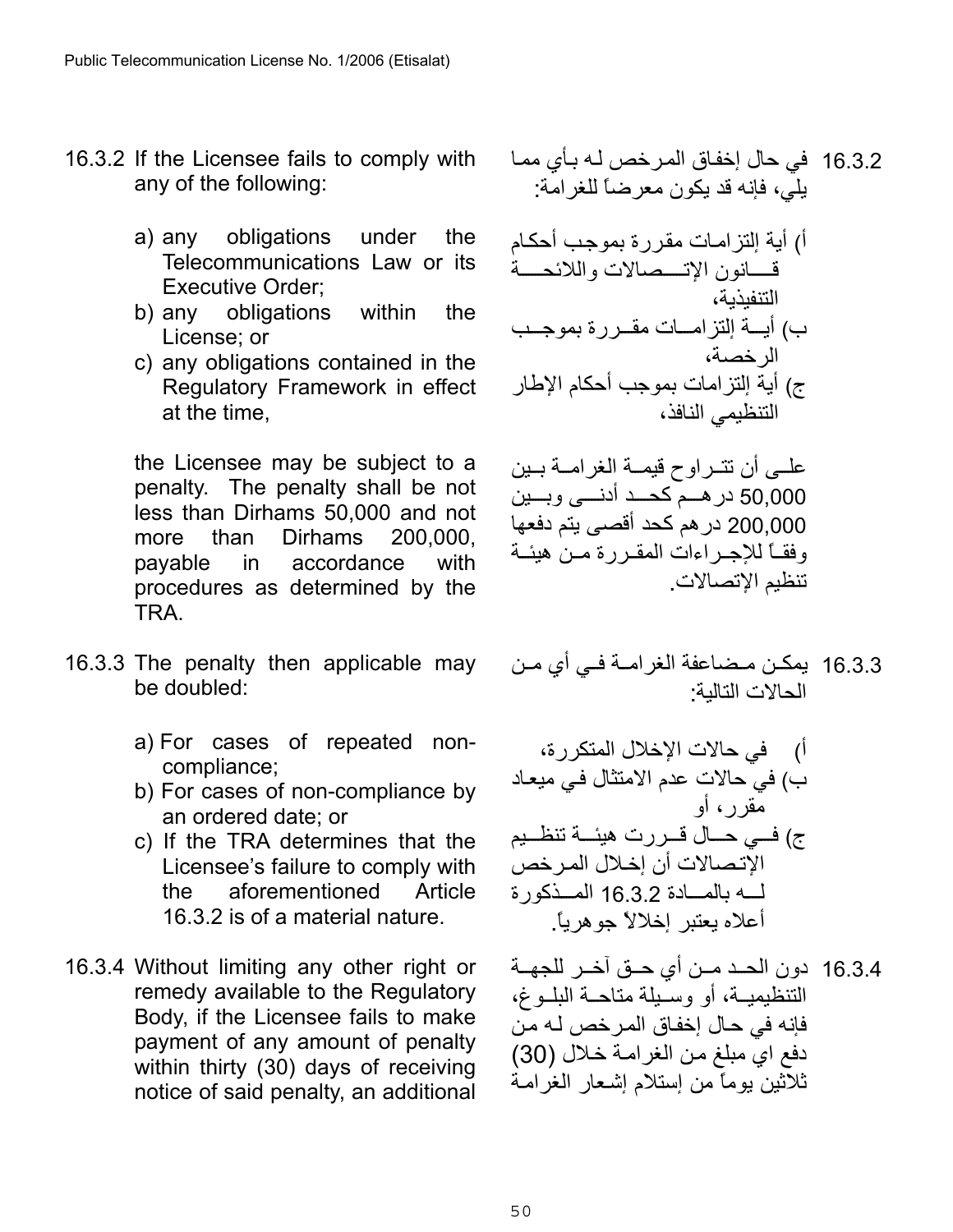penalty may be assessed on a monthly basis.

## هذه، فإنه يجوز فرض غرامـة إضـافية بشكل شهري.

### <span id="page-50-0"></span>**16.4 السرية Confidentiality 16.4**

- 16.4.1 The TRA shall endeavor to ensure that documents for which confidential treatment is requested and are so marked are treated as confidential to the extent the TRA agrees that such material is confidential.
- 16.4.2 Such information may be made public by the TRA to the extent it becomes publicly available through no fault of the TRA or to the extent its release is required by any applicable law or order by a competent authority.

- 16.4.1 ستــسعى هيئـــة تنظــيم الإتــصالات لـضمان سـر ية الوثـائق التـي سيؤشـر عليهـــا بالـــسرية والتـــى تـــّم طلـــب معاملاتها بهر بة للحد اللذي توافيق هيئـة تنظـيم الإتـصالات علـى إعتبـار هذه الوثائق سرية.
- 16.4.2 إن المعلومات السرية يمكن نشرها من هيئة تنظيم الإتصالات وذلك بالقدر الذي أصبحت فيه هذه المعلومات السرية متاحة للعامة دون أي خطأ من هيئة تنظيم الإتصالات أو للحد الذي يتطلب الإفصاح عنها بموجب أي قانون أو قرار من الجهات المختصة.

#### <span id="page-50-1"></span>**16.5 القوة القاهرة Majeure Force 16.5**

The Licensee shall not be held liable or deemed to be in default under the License for any failure to perform its obligations hereunder if such failure results directly from force majeure. Force majeure shall not include shortage of funding or liquidity. Force majeure shall include, but not be limited to: insurrection, riots, national emergencies, war, acts of terror, fire, floods, other natural disasters, strikes or other industrial action, acts of God or other

لن بعتبر المر خص له مسوؤلاً أو مخلاً باحكام الرخصة لتنفيذ الإلتز امات المقررة بها إذا ما كـان ذلـك مر جعــه بـشكل مباشـر بـسبب القـوة القاهرة، في حين لا تعتبر من قبيل القوة القѧاهرة قلّهٔ التمويـلْ او الـسبولة، علـي أن تـشمل القـوة القاهرة على سبيل المثال لا الحصر: العصيان المسلح والشغب والطوارئ الوطنية والحروب والأعمَـــال الإرهابيـــة والحرائـــق والطوفـــان والك وارث الطبيعيــة الأخــرى والإضــرابات والإجراءات البصناعية المماثلية لهيا والقيضاء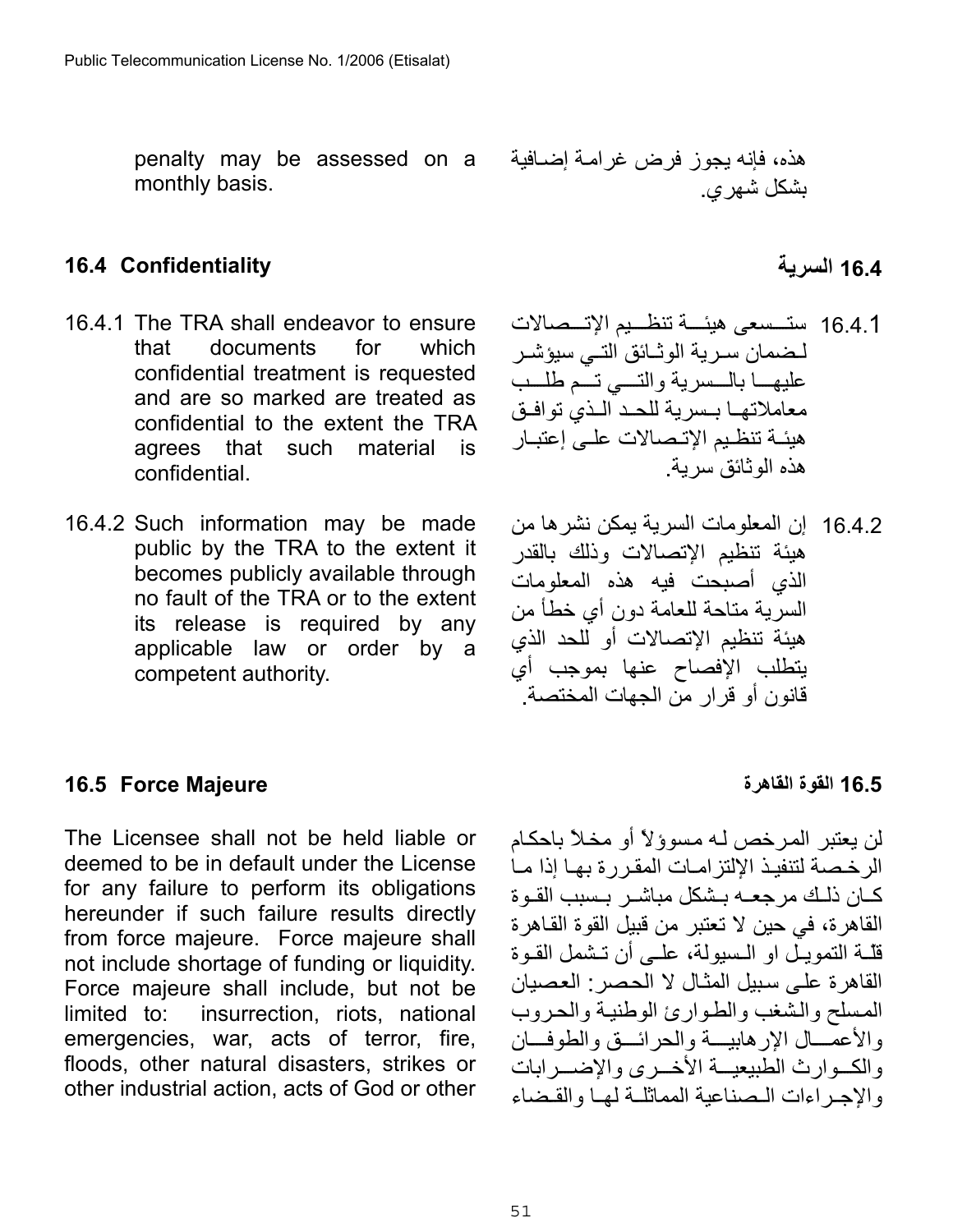causes beyond the control of the Licensee.

#### <span id="page-51-0"></span>**16.6 Supersession and Abolition والإبطال النسخ 16.6**

The License shall supersede the temporary license that Etisalat was granted pursuant to the Supreme Committee's letter dated on the  $30<sup>th</sup>$  of May 2004 with the reference no "001-003/05-04". Etisalat's temporary license shall be considered null and void as of the Effective Date.

### <span id="page-51-1"></span>**16.7 اللغة Language 16.7**

The Arabic language version of the License is the binding version. However, an official English language version has been prepared for guidance and assistance in interpretation of the Arabic language version.

والقــدر وأيـــة أســباب خارجـــة عــن ســيطرة المرخص له.

تعتبر الرخصة ناسخة للرخصة المؤقتة التي تم منحها للمر خص لـه بموجب كتـاب اللجنـة العلبـا الموزرخ في 3004/5/30 الذي يحمل الرقم "4-05/003-001"وتعتب الرخصمة المؤقتة للمرخص له باطلة اعتباراً من تاريخ النفاذ.

تعتبر اللغة العربية للرخصة هي الملزمة وعلى الرغم من ذلك فقد تم إصدار الرخصة باللغة إنجليزيـة رسمية للتوجيـة والمساعدة فـي تفسير النسخة باللغة العربية .